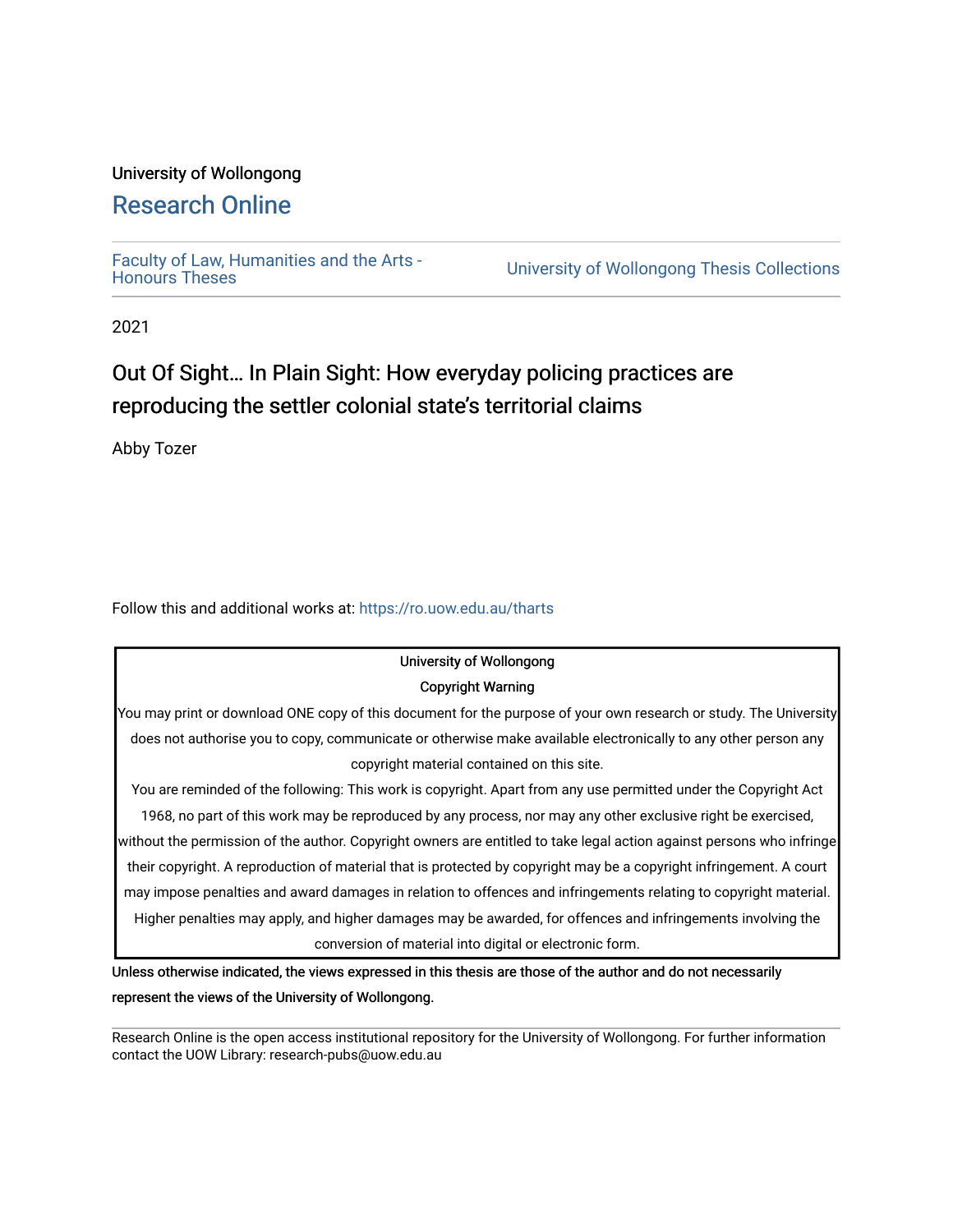## Out Of Sight... In Plain Sight: How everyday policing practices are reproducing the settler colonial state's territorial claims

#### **Abstract**

In neoliberal Australia there has been an increase in the criminalisation and incarceration of Indigenous peoples. This thesis explores how everyday policing practices, like discretionary policing and surveillance, are covertly reproducing settler colonialism. To do so, I employ Brett Story's (2019) concept of carceral space, which refers to the dispersal of carceral practices and power out of the prison and into public spaces. I utilise a case study approach to demonstrate how two 'micro' policing practices – offensive language offences and the practice of stop and searches – contribute to the discriminatory policing of Indigenous Australians. I demonstrate that these carceral practices have become systemic tools in the containment and incapacitation of Indigenous peoples' as political subjects. To do so, I draw upon critical Indigenous studies scholars, settler colonial scholars, geographers and abolitionists. My aim is to shift the focus away from incarceration and toward the everyday over-policing practices designed to dispossess, manage and control Indigenous Australians in public spaces. In particular, I focus on the sites of police surveillance, criminalisation and arrest, which are often overlooked in the broader debate. I conclude that to overcome rising rates of Indigenous criminalisation and incarceration, the work of prison abolitionists must be heard. If settler Australia is serious about reducing rates of Indigenous imprisonment, the current criminal justice system – which is built on colonial violence – must be dismantled, with funds redistributed into social and economic support systems.

#### Degree Type

Thesis

#### Degree Name

Bachelor of Arts (Honours)

#### **Department**

School of Humanities and Social Inquiry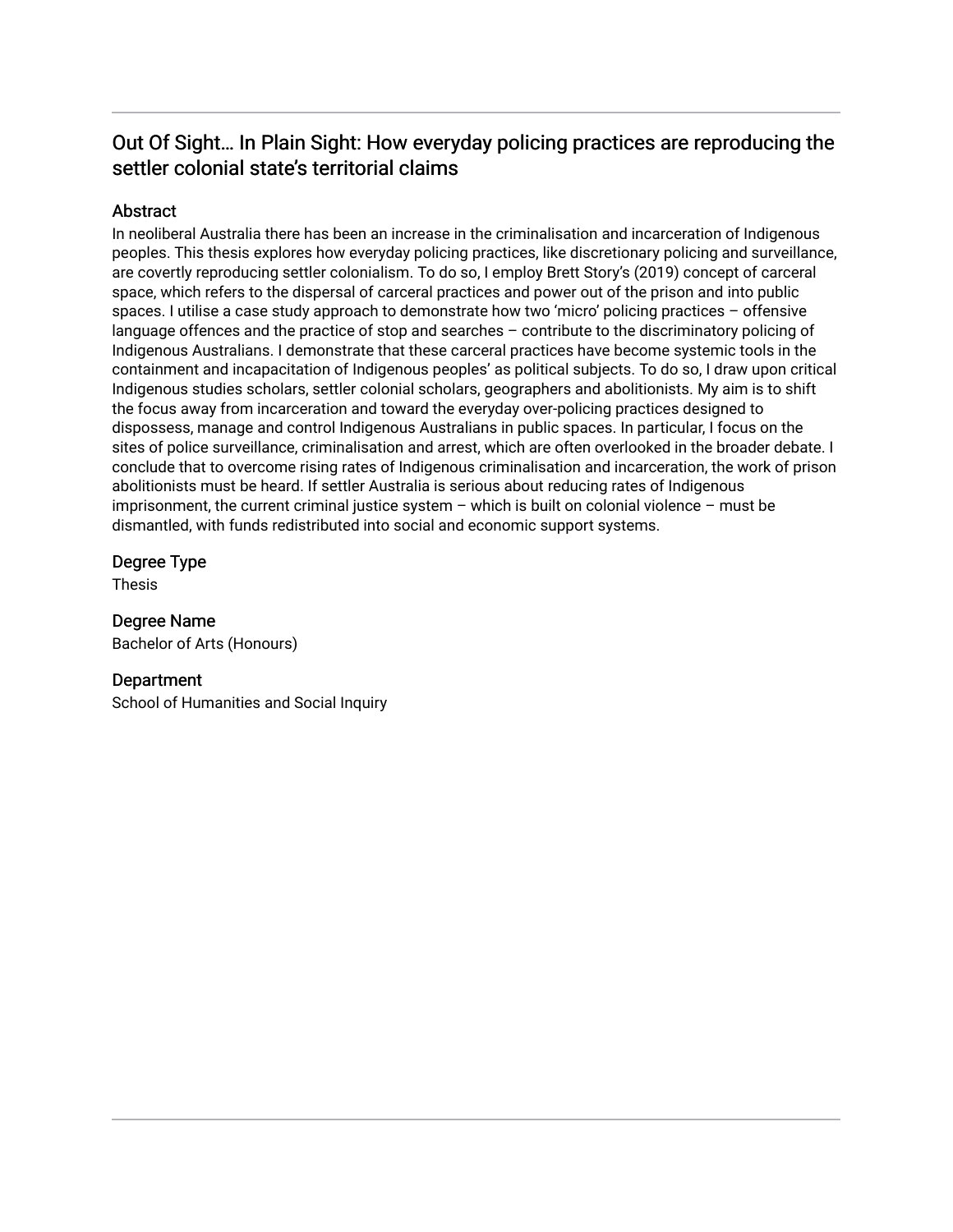# **Out Of Sight… In Plain Sight**

# **How everyday policing practices are reproducing the settler colonial state's territorial claims.**

Honours thesis submitted in partial fulfilment of the requirements for the award of the degree

Bachelor of Arts (Honours)

From

# UNIVERSITY OF WOLLONGONG

Abby Tozer

2021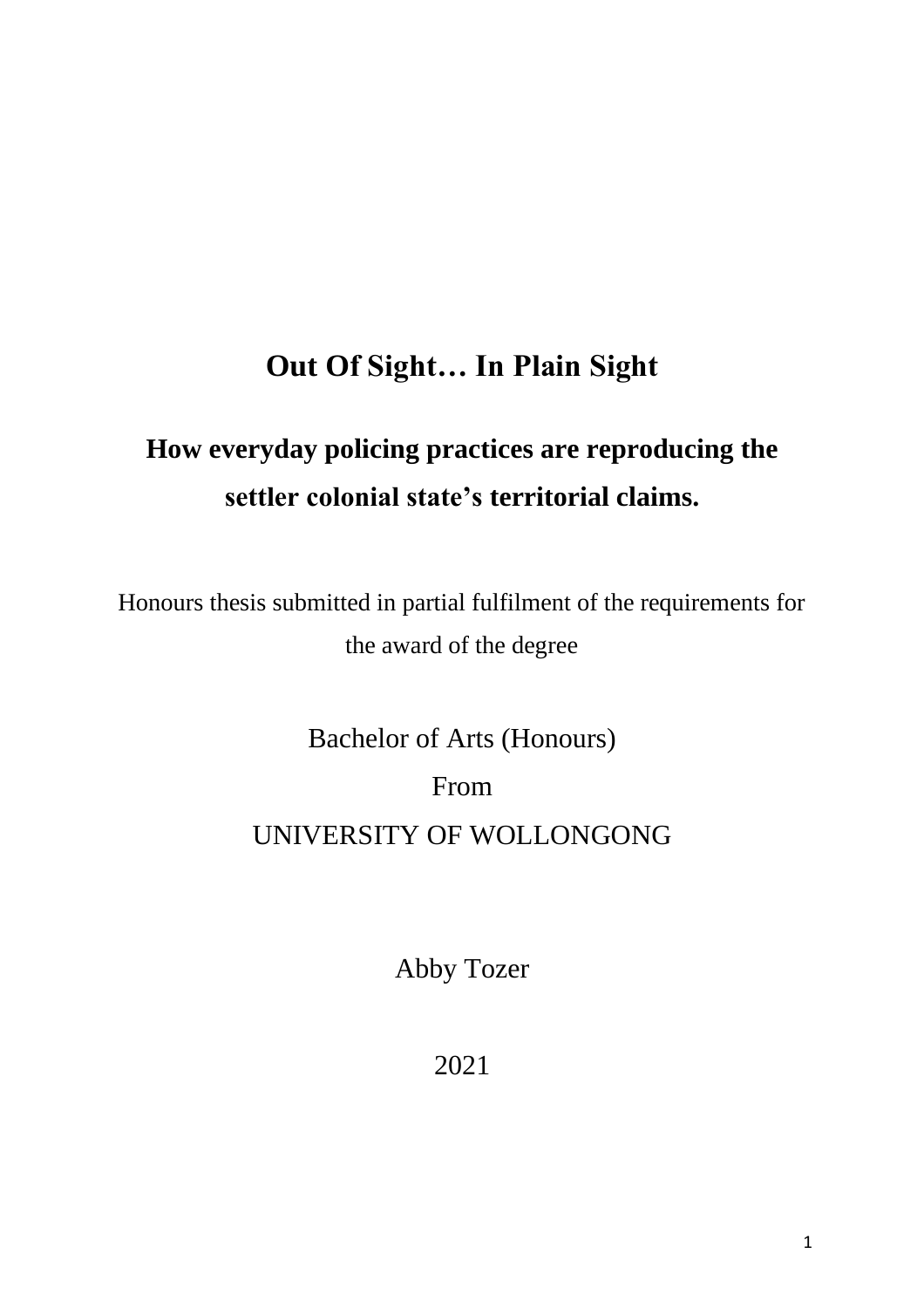#### Abstract

In neoliberal Australia there has been an increase in the criminalisation and incarceration of Indigenous peoples. This thesis explores how everyday policing practices, like discretionary policing and surveillance, are covertly reproducing settler colonialism. To do so, I employ Brett Story's (2019) concept of carceral space, which refers to the dispersal of carceral practices and power out of the prison and into public spaces. I utilise a case study approach to demonstrate how two 'micro' policing practices – offensive language offences and the practice of stop and searches – contribute to the discriminatory policing of Indigenous Australians. I demonstrate that these carceral practices have become systemic tools in the containment and incapacitation of Indigenous peoples' as political subjects. To do so, I draw upon critical Indigenous studies scholars, settler colonial scholars, geographers and abolitionists. My aim is to shift the focus away from incarceration and toward the everyday over-policing practices designed to dispossess, manage and control Indigenous Australians in public spaces. In particular, I focus on the sites of police surveillance, criminalisation and arrest, which are often overlooked in the broader debate. I conclude that to overcome rising rates of Indigenous criminalisation and incarceration, the work of prison abolitionists must be heard. If settler Australia is serious about reducing rates of Indigenous imprisonment, the current criminal justice system – which is built on colonial violence – must be dismantled, with funds redistributed into social and economic support systems.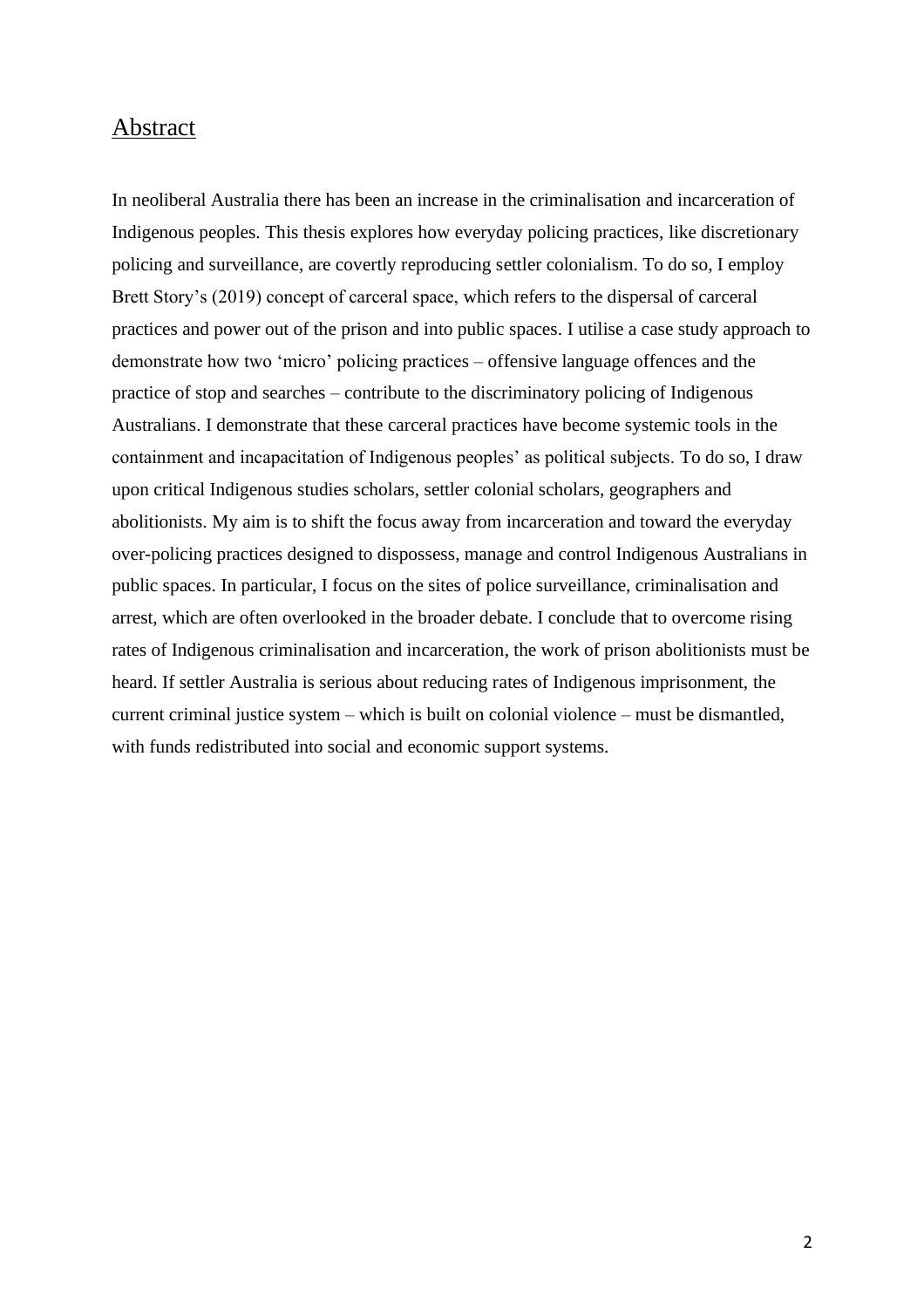# **Declaration**

I certify that this thesis is entirely my own work except where I have given full documented references to the work of others, and that the material contained in this thesis has not been submitted for formal assessment in any formal course and the word length is 14,885.

12 th October 2021

(AUTHOR'S SIGNATURE) (DATE)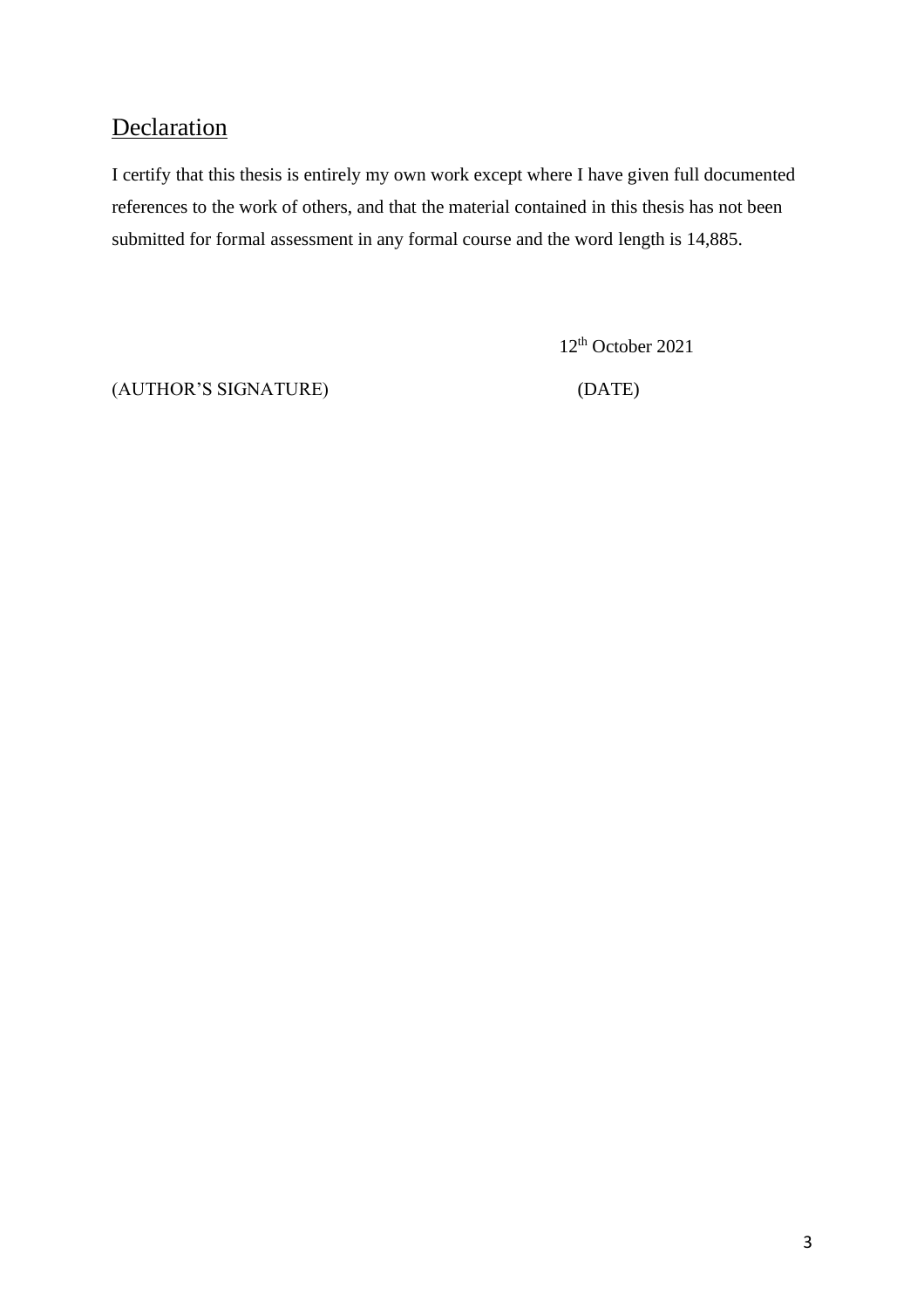# Table of Contents

| CHAPTER THREE: OFFENSIVE LANGUAGE CASE STUDY 25 |  |
|-------------------------------------------------|--|
| CHAPTER FOUR: STOP AND SEARCH CASE STUDY 31     |  |
|                                                 |  |
|                                                 |  |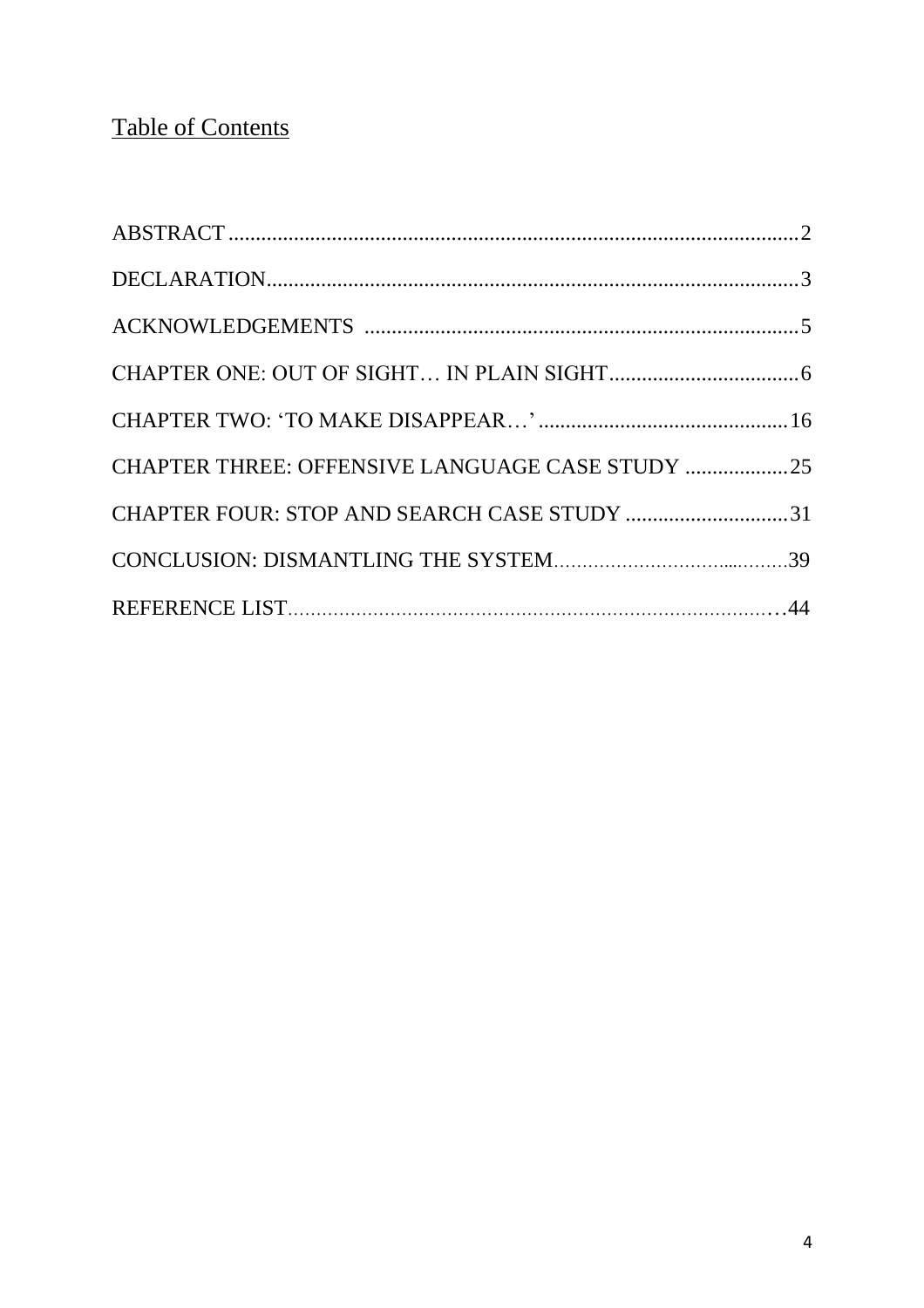# Acknowledgements

I would particularly like to extend a special thank you to my supervisor, Dr Lisa Slater, for her time, patience, knowledge and support throughout this project. Your feedback and direction over this past year has driven me to not only better my writing but deeply reflect on how I situate myself as a white settler researcher in colonial Australia. It is because of your extensive feedback and knowledge that I finish this experience with a much deeper understanding of my responsibility to both listen and learn from Indigenous scholars, elders and communities across Australia and the world.

I too am grateful for the love and support given to me by my family and partner. Your encouragement over the past year has inspired and motivated me to push on and enjoy the learning process.

I would also like to acknowledge that the land I currently work and live on belongs to the Wodi Wodi people, who are a part of the Dharawal Nation on the beautiful New South Wales south coast. I too would like to acknowledge the Wiradjuri, Ngungawal and Wolgalu peoples who are the traditional owners of the land I grew up on, in Dhumut (Tumut), meaning 'a quiet resting place by the river'. It was on the banks of the pristine Tumut River and the rolling hills of the Tumut valley that I grew inspiration and passion.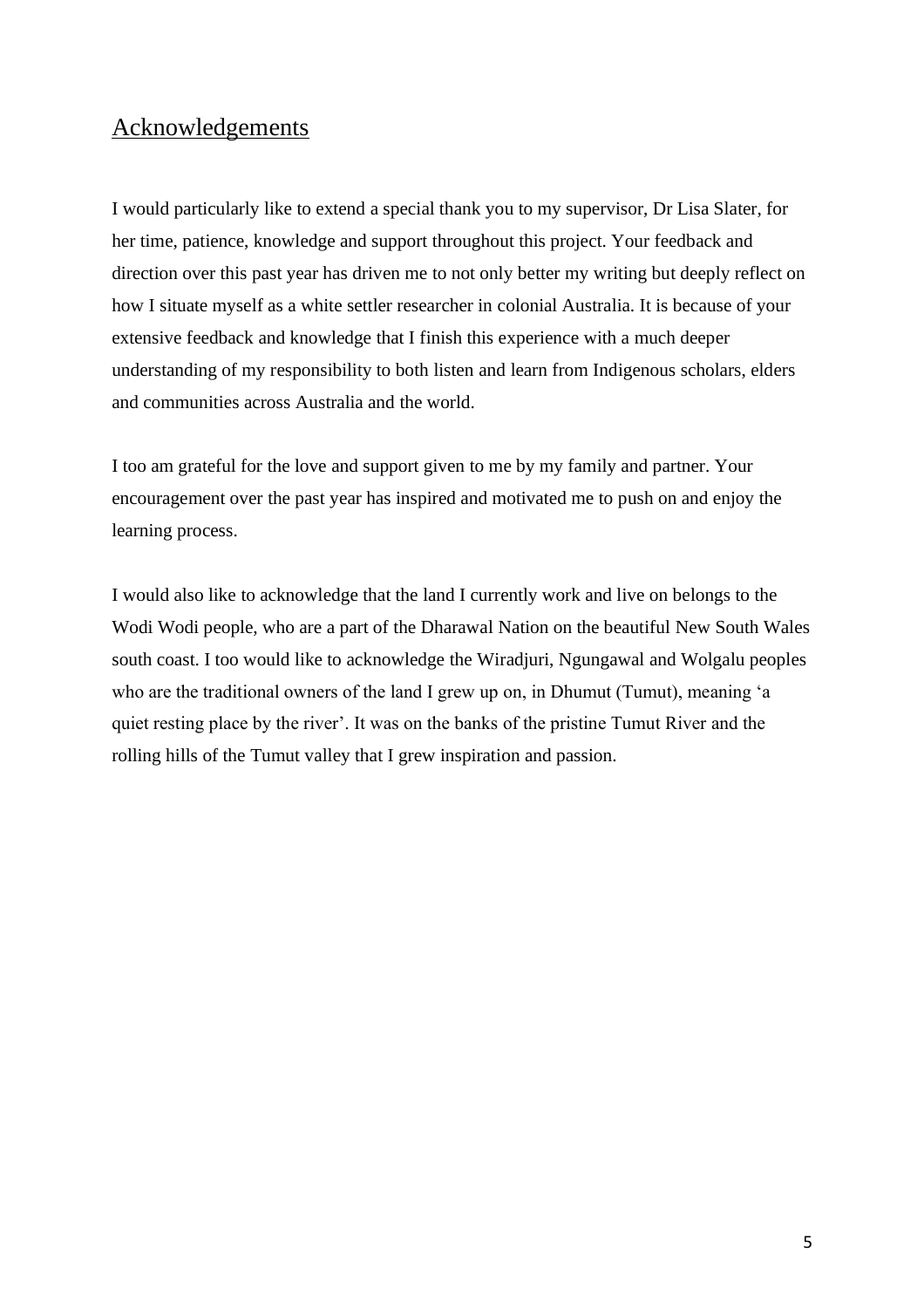### Chapter One: Out of sight… in plain sight

At the beginning of 2021, the Australian parliament was plagued with allegations of systematic misogyny and sexual misconduct. Yet whilst media attention remains focused on the misdoings of our political leaders, another injustice continues to unfold away from the public eye. Thirty years on from the Australian Government's Royal Commission into Aboriginal Deaths in Custody<sup>1</sup>, over 474 Indigenous people have died under police watch, five of these between the beginning of March and the middle of April this year (Allam et al, 2021, np). In 1991 the Royal Commission was established by then Prime Minister Bob Hawke to investigate why Indigenous people were dying at a greater rate in custody than non-Indigenous people and to make recommendations as to how to prevent future deaths (Wright et al, 2020, np). The Commission found that whilst Indigenous prisoners died in custody at a rate similar to non-Indigenous prisoners, they were far more likely to be incarcerated than their non-Indigenous counterparts (Wright et al, 2020, np). The Commission made 339 recommendations. The sentiment throughout the report was that incarceration should be the last resort for Indigenous people (Wright et al, 2020, np). Yet three decades on, Indigenous incarceration rates have more than doubled from 14% to 29% (Archibald-Binge, 2021, np). As New South Wales (NSW) State Coroner Teresa O'Sullivan asserted in April: 'we cannot separate the issue of First Nations deaths in custody from the over-representation of First Nations people within the criminal justice system, nor can we separate it from the colonial history of this nation' (O'Sullivan. 2021, np).

To understand the disproportionate rise in Indigenous criminalisation and incarceration across Australia, I will draw on the work of prominent critical Indigenous studies scholars, settler colonial scholars, geographers and abolitionists. I aim to shift the emphasis away from incarceration toward everyday over-policing practices designed to control Indigenous peoples. To do so, I employ the work of Canadian geographer Brett Story (2019) who explores how 'carceral power', which she describes as the dispersal of power from the prison structure into everyday public spaces, has 'enabled and incentivized' the neoliberal state's systematic capture, control and confinement of human beings' by the criminal justice system (pg. 4). Throughout this thesis I explore how the everyday policing practices which compose

<sup>&</sup>lt;sup>1</sup><sup>'</sup>A death in custody includes a death occurring whilst a person is watched or guarded by police. In other words, if that person is not at liberty to come and go as he or she wishes' (Australian Human Rights Commission, 1991, np)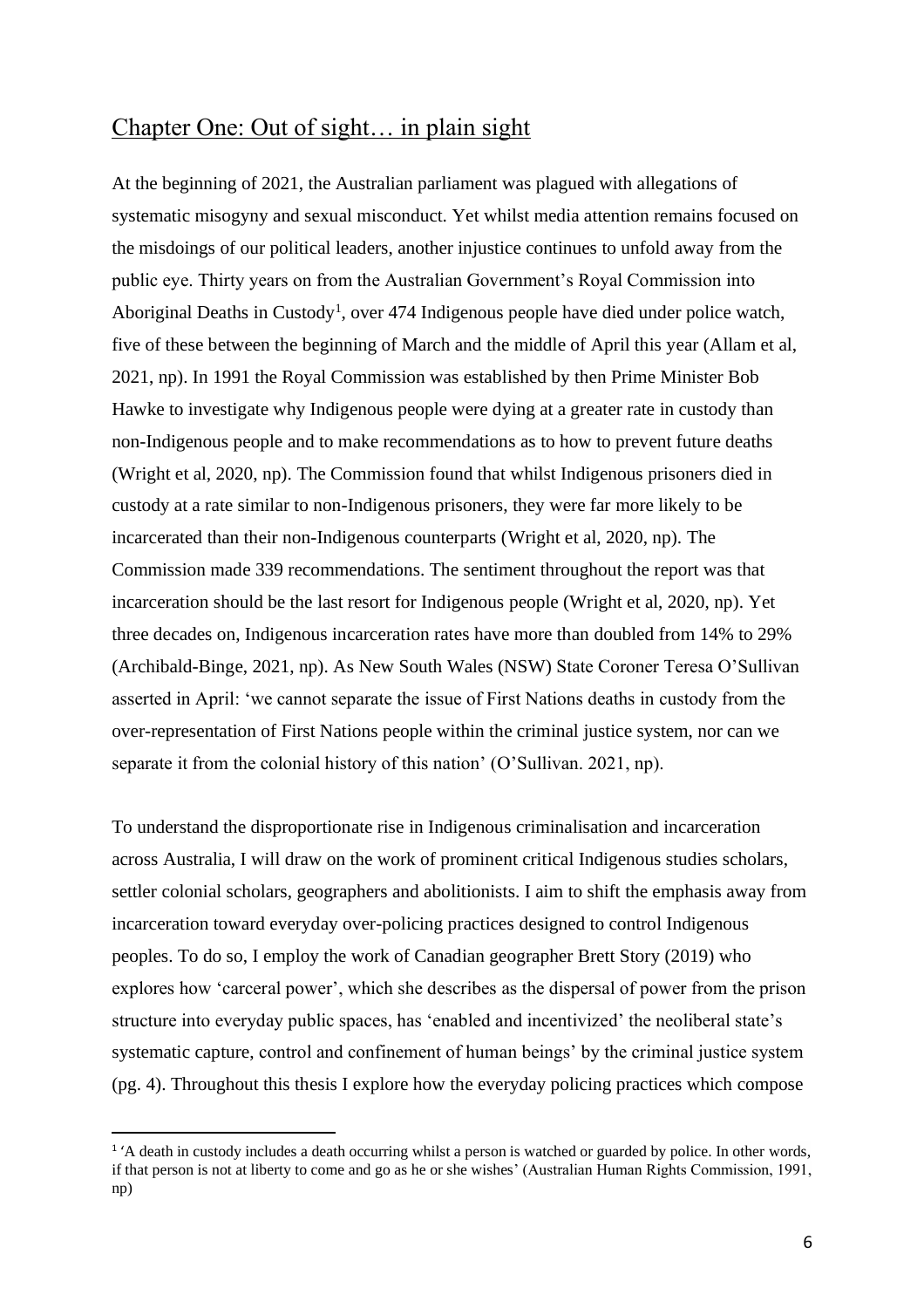carceral spaces, like discretionary policing and surveillance, are covertly reproducing settler colonialism in Australia. In particular, I examine sites of police surveillance, criminalisation and arrest for Indigenous Australians. Whilst Story's (2019) work focuses on neoliberal America's criminalisation of African Americans, her theorisation of carceral space is highly applicable to Australia's criminalisation of Indigenous peoples. To begin, I will firstly position myself in this thesis. This will be followed by an examination of what settler colonialism and neoliberalism are and how they function in Australia. Carceral space theory will then allow me to show how the settler colonial project continues to covertly operate through criminal justice practices.

I am a young white, settler woman in Australia. I grew up on Wiradjuri, Ngungawal and Wolgalu land, at the foothills of the Snowy Mountains in New South Wales. It was over the course of my teenage years studying at the local high school that I developed an interest in sociology. These interests were undoubtedly shaped by my parents, who were committed to educating my brother and I on global events and local issues. My interests have been significantly influenced by my parents progressive world views. However, it has only been throughout my university studies that I have developed a sustained interest in crime and punishment. My curiosity in this topic was sparked in a class in which we studied the politics of law and order in Australia and the ramifications this has for racial minorities. From here, I became intrigued by the over-policing and incarceration of African-Americans in the USA. Prior to 2020, I had thought very little about the connection between colonial racism and policing in Australia. However, the rise of the 2020 Black Lives Matter movement in Australia made me reflect on how little I knew about the complex relationship between Indigenous imprisonment and the ongoing colonial project. Like many white settler Australians, I share a lack of understanding and consequently, misplaced empathy. My life is very different and with is comes many privileges. One such privilege is the opportunity to undertake this thesis. I therefore want to use this opportunity to listen and learn from Indigenous<sup>2</sup> scholars and activists about their history and ongoing fight in neoliberal Australia. To begin, I will first explore settler colonial theory.

<sup>&</sup>lt;sup>2</sup> Throughout this thesis, I refer to 'Indigenous peoples' because my research is engaged with both Aboriginal and Torres Strait Islander Australians and, more broadly, the insights, experiences and concerns of Indigenous peoples from around the world.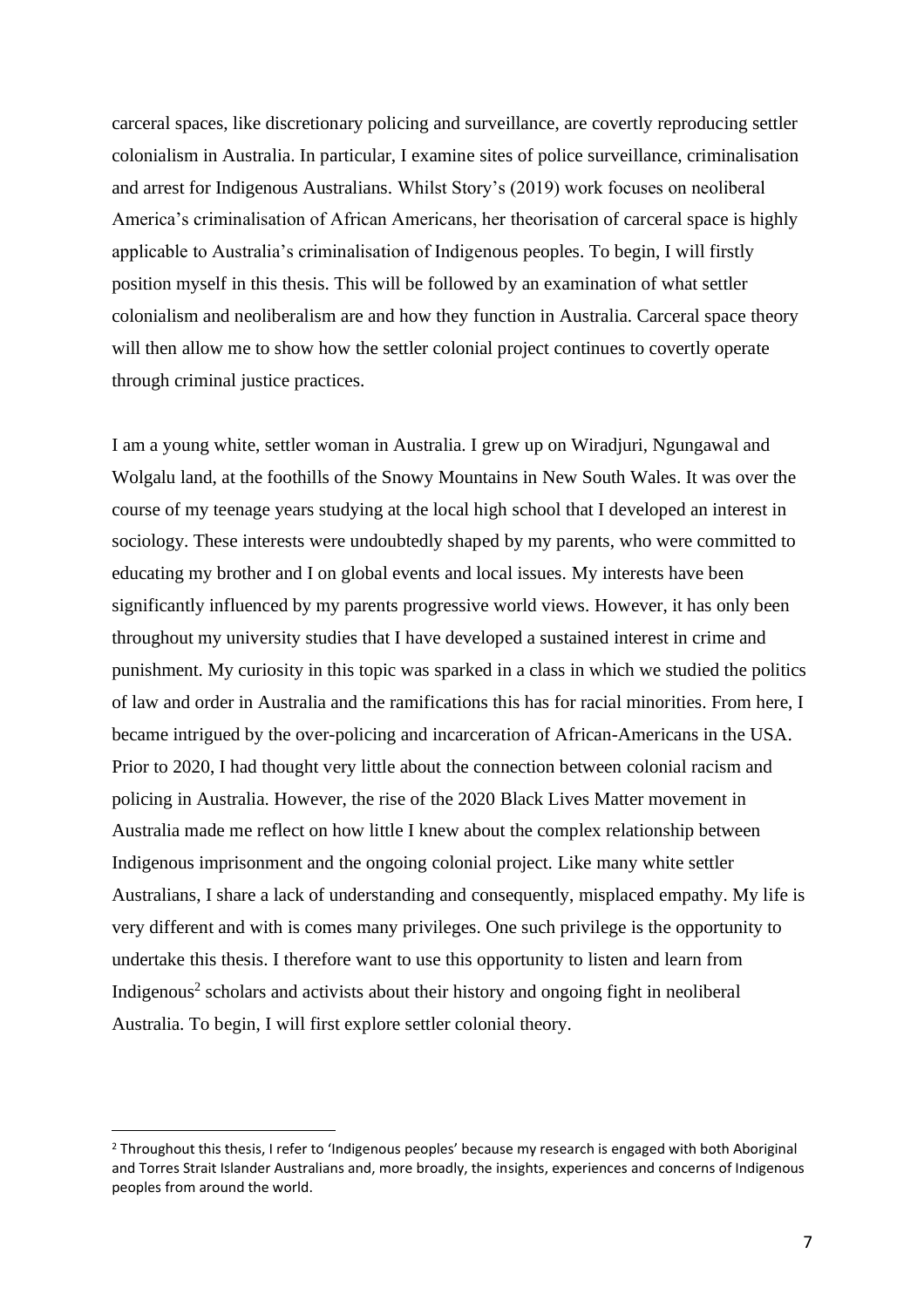Unlike plantation colonies, settler colonies were, and still are, premised on the displacement of 'Indigenes from the land' to construct and maintain a liberal regime of power (Wolfe, 1999, pg. 1). Plantation colonies rely on the exploitation of the natives and imported slaves to farm and export goods for the maintenance of wealth in the colonisers place of origin (Shoemaker, 2015, np). Whereas settler colonialism is a distinct type of colonialism in which the colonisers seek to claim the land as their own and in the process dispossess the Indigenous population (Shoemaker, 2015, np). Patrick Wolfe (2006) argues, this 'displacement' or as he calls it the 'elimination' of Indigenous people from their land, is not driven by racism but rather the settler state's one 'irreducible' element which is territory (pg. 388). Thus, whilst the reproduction of natives in a plantation colony elevates the wealth of the colonisers, an increase in the Indigenous population in a settler colony obstructs the settler's access to land, resources and power (Wolfe, 2006, pg. 388). Wolfe (2006) argues that because of this, it cannot be said that race is the driving force behind settler colonialism, rather he concludes that for Indigenous people 'where they are *is* who they are' (pg. 388). Notably, Geonpul scholar Moreton-Robinson (2015) conceptualises that this stolen territory is 'marked by violence and race', which inextricably ties racism to the settler project (pg. xiii). She concludes that the 'dehumanizing impulses of colonization' like violence, slavery and dispossession, are acted upon because racism in settler societies is premised upon the illusion of ownership and legitimacy (Moreton-Robinson, 2015, pg. xiii). In agreeance with Moreton-Robinson (2015), I will argue that the dispossession and violence of territorial expansion in settler colonies is, as described above, a particular form of racism.

Settler colonialism is ongoing and requires reproduction (Wolfe, 1999, pg. 2). Fundamentally, it is the survival of Indigeneity despite ongoing colonial violence and territorial expansion that presents an issue for the state's maintenance of power (Simpson, 2011, pg. 211). The persistence and survival of Indigenous culture, connection to land and traditional law, are seen as a threat by the settler state (Simpson, 2011, pg. 211). As Audra Simpson (2011) theorises, the survival of Indigeneity highlights the settler state's 'precarious claims to sovereignty' and legitimacy (pg. 211). Thus, she argues that the 'disappearance of the "native"' as a political subject is required to overcome this threat and to covertly reproduce settler colonialism (Simpson, 2011, pg. 205). I borrow this idea of 'disappearance' from Simpson (2011) and apply it to Australia's criminal justice context. Fundamentally, I use it to refer to the way the state engages with Indigenous Australians as 'criminals' rather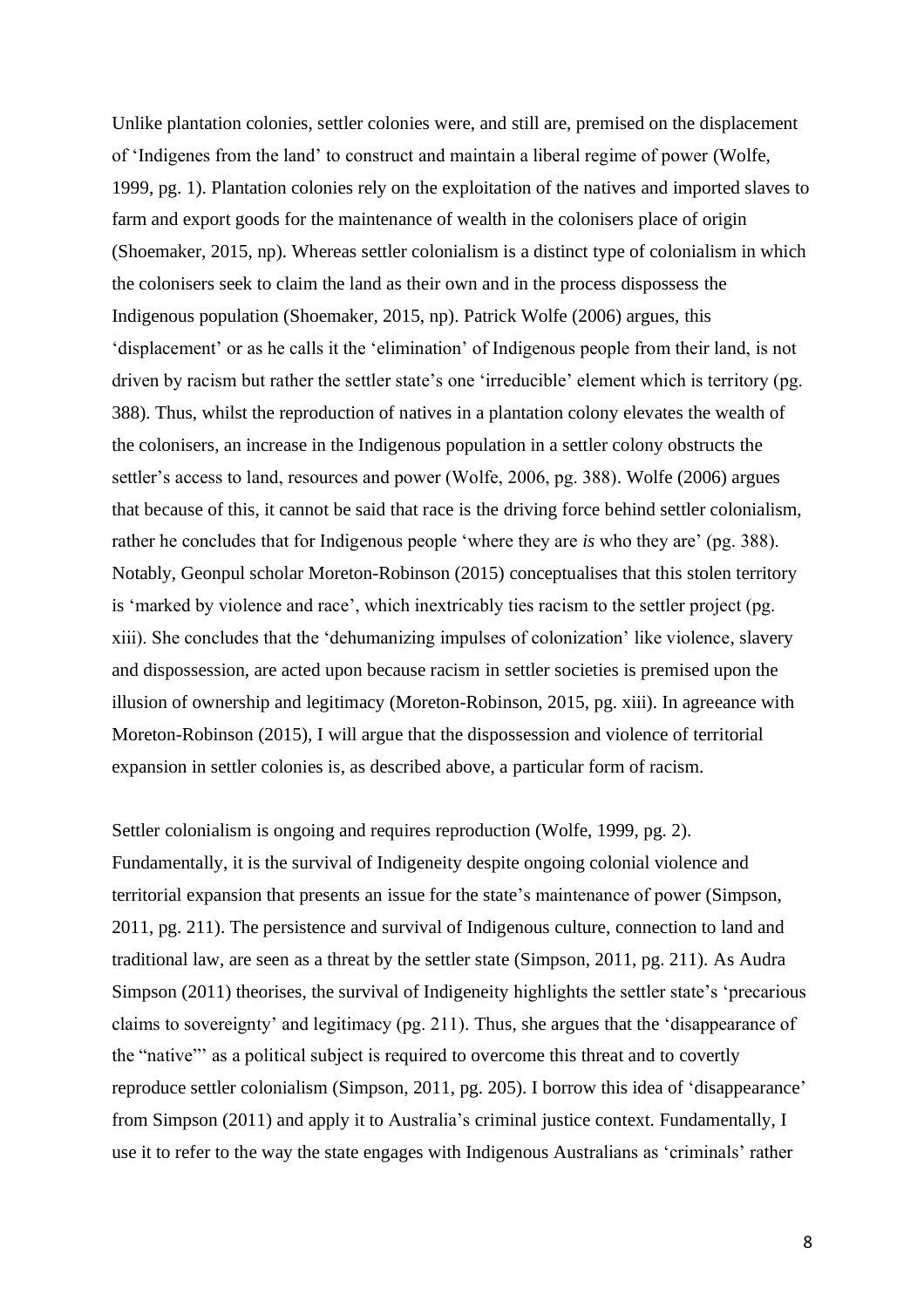than autonomous, complex political agents  $3$ , who are subject to ongoing colonialism. As a result, Indigenous people become incapacitated, contained and criminalised in settler Australia. Importantly, Indigenous Australians do not lose their political agency, rather their capacity to engage and participate freely is greatly limited. This is partly achieved through the settler state's pathologisation of the Indigenous population which involves the characterisation of Indigenous people as 'dysfunctional' (Moreton-Robinson, 2009, pg. 67) and a 'social problem' (Strakosch, 2015, pg. 105). In turn, the state has developed a discourse of 'criminality' (Story, 2019, pg. 11) to convince the settler population of this rhetoric and maintain their support. In doing so, the state protects itself from the 'bloody dispossession' of settlement, whilst also reproducing settler colonialism through discriminatory policing practices (Simpson, 2011, pg. 207-208). Therefore, I suggest that the state not only aims to 'disappear' Indigenous peoples' agency but also desires the 'disappearance' of colonialism (Simpson, 2011, pg. 205). I will argue that the state's reproduction of settler colonialism has been aided by the rise of neoliberalism. Importantly, this reproduction has become increasingly more covert throughout the neoliberal era, thus making it a crucial point of research as Indigenous incarceration and criminalisation increase.

The settler state portrays Indigenous people as a threat to both themselves and the broader settler population (Moreton-Robinson, 2009, pg. 77). For decades, Indigenous deaths in custody and the over incarceration of Indigenous peoples have attracted minimal public attention and resistance from the broader Australian public (McQuire, 2020, np). This lack of attention and resistance can be closely tied to the state's sustained pathologisation of the Indigenous population (Moreton-Robinson, 2009, 77). However, following the police murder of African American man George Floyd last year in Minneapolis, USA, the systemic issue of racialised criminalisation and deaths in custody came to the forefront of political and social debate across the Western world (McQuire, 2020, np). Yet as Darambul journalist Amy McQuire (2020) notes, 'in Australia the brutality of the police and justice system takes different forms than the United States – forms that are not easily captured on video' (np). Consequently, McQuire (2020) attributes this lack of local outrage partly to the over incarceration of Indigenous people where they 'are kept contained, out of sight and invisible, and so the violence perpetrated against them is made invisible as well' (np). Importantly, this is also evident in covert policing practices, like stop and searches, which mask the state's

<sup>&</sup>lt;sup>3</sup> Political agency refers to the power to act and participate independently in society (Tennberg, 2010, pg. 264).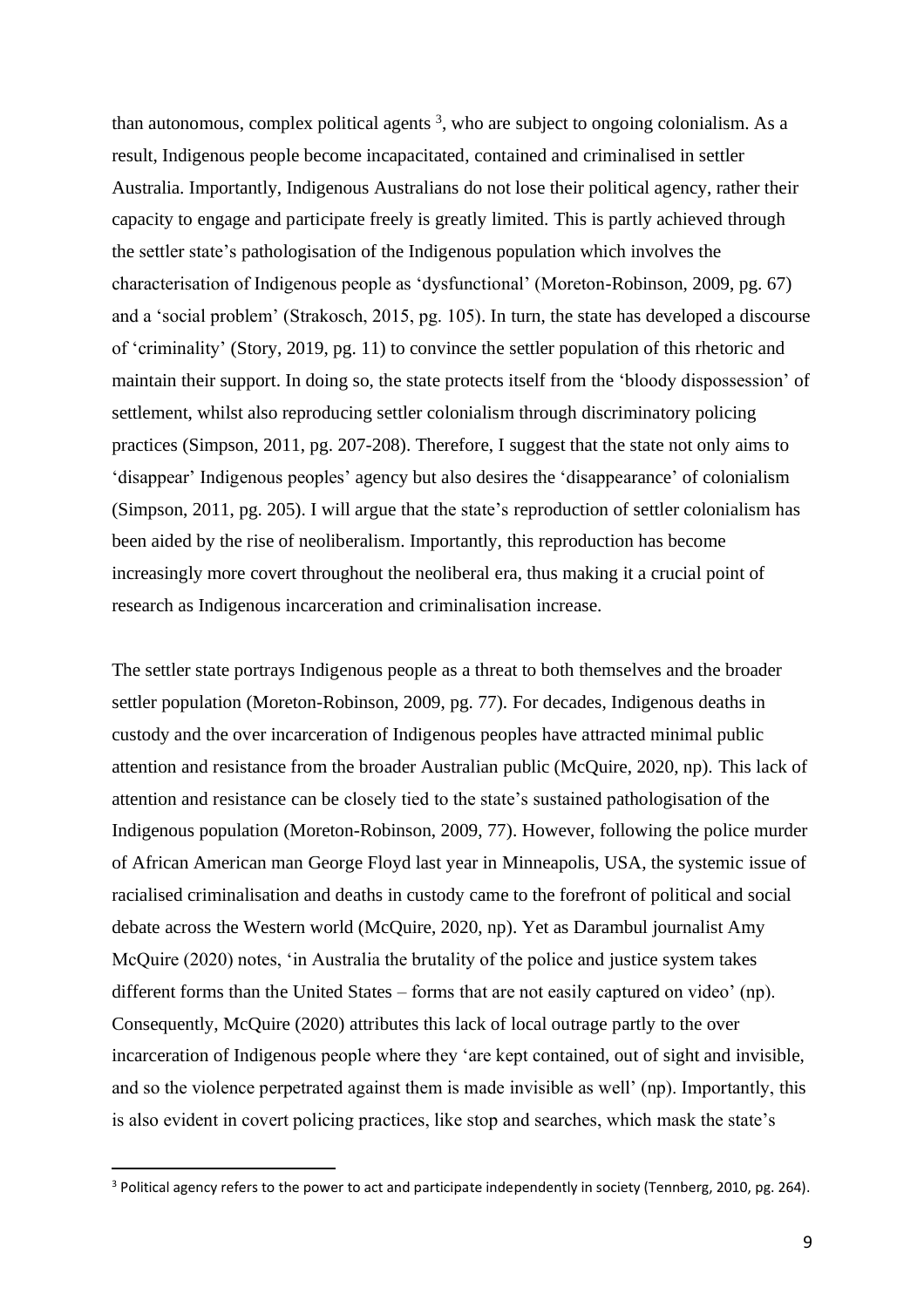discrimination and violence (McQuire, 2020, np). Additionally, Arrernte activist Celeste Liddle (2020) argues that 'a large part of it comes down to Australia's inability to acknowledge and address its own racism' (np). This became evident throughout the height of the Black Lives Matter protests, in which Australia's Prime Minister stated that he was 'grateful for the wonderful country we live in' and that 'we shouldn't be importing the things happening overseas to Australia' (Hurst, 2020, np). The Prime Minister's comments are representative of a broader settler blindness toward ongoing colonial violence within Australian society. I argue settler Australia's blindness toward colonial violence has been exacerbated by the rise of neoliberalism in the 1990s. This calls for further analysis into how neoliberalism aids the settler project.

Following the 1991 Royal Commission, the rapid increase in incarceration rates was simultaneous with the state's transition toward neoliberal governance (Strakosch, 2015, pg. 104). From the mid 1970s through to the mid 1990s the Federal government was driven by an agenda of self-determination and self-management (Strakosch, 2015, pg. 104). The Aboriginal and Torres Strait Islander Commission (ATSIC) ran this policy regime and acted as an 'authentic Indigenous political voice' (Strakosch, 2015, pg. 104). Importantly, because the social liberal era saw Indigenous peoples 'positioned as disadvantaged through collective historical exclusion', it was the government's responsibility to provide support and social welfare to the Indigenous community (Strakosch, 2015, pg. 104). The Federal government's acknowledgement of Indigenous disadvantage as a product of racism and colonialism was progressive for the period (Strakosch, 2015, pg. 104). This shift in attitude coincided with a reconciliation agenda which sought to 'reform mainstream attitudes and address past injustices' (Strakosch, 2015, pg. 104). The fundamental difference between the social liberal era and neoliberalism was its framing of the 'Indigenous 'problem' as one of continued exclusion', whereas neoliberalism repositioned Indigenous people as 'already included and politically equivalent' (Strakosch, 2015, pg. 105). This transformed the way the state portrayed Indigenous peoples and the way the settler population viewed and treated the broader Indigenous community.

The state's transition toward individual responsibility therefore contributed to the framing of the Indigenous community as 'dysfunctional' (Strakosch, 2015, pg. 1) and a 'social problem' in need of state control and intervention (Strakosch, 2015, pg. 105). To then persuade the broader settler population that the withdrawal of welfare and autonomy were valid, the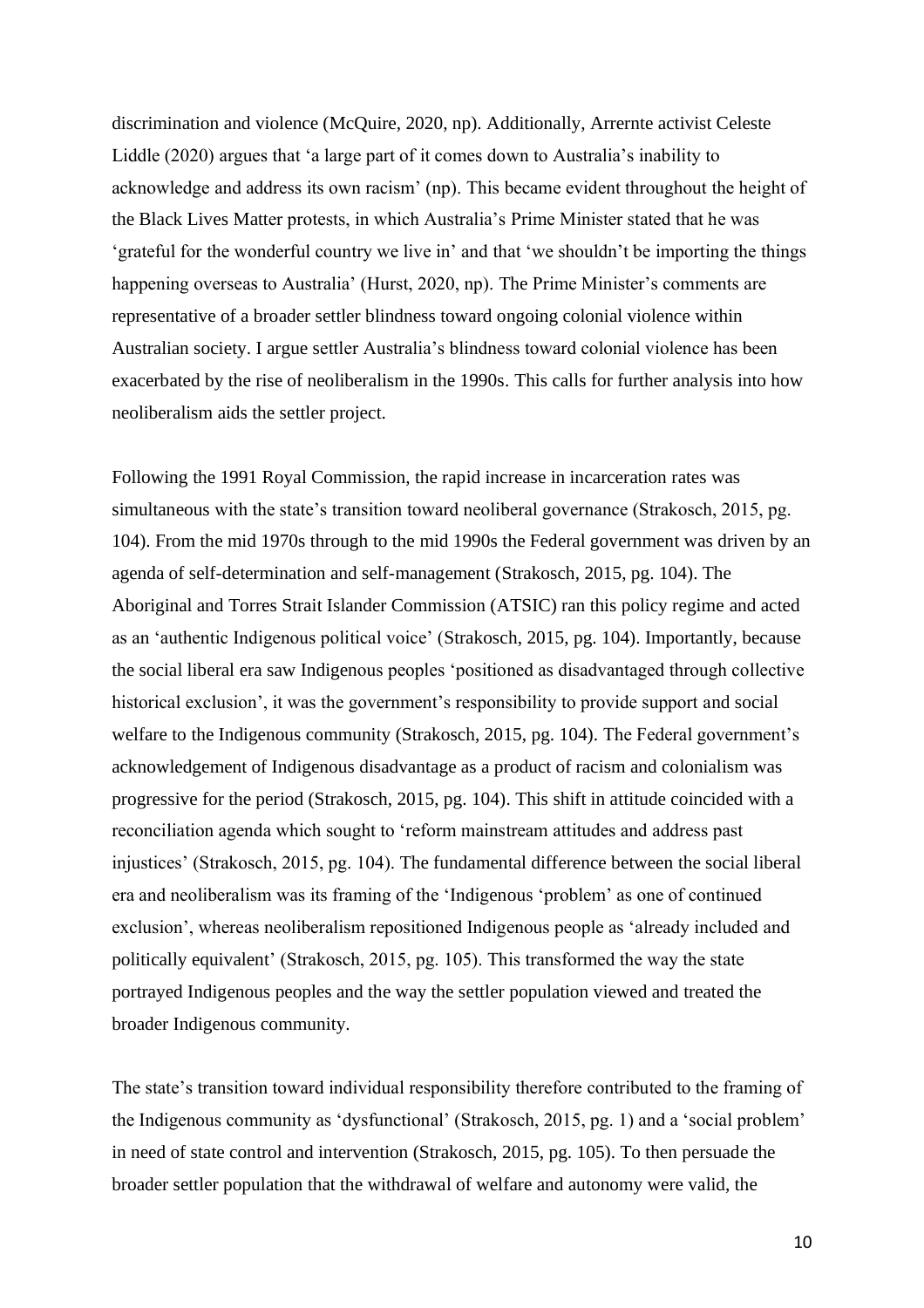government enshrined Indigenous disentitlement as 'natural' and 'legitimate' (Story, 2019, pg. 11). This rhetoric enabled the government to lay blame on the Indigenous community for not taking responsibility for their own disadvantage and for 'taking more than their fair share of entitlements' (Moreton-Robinson, 2009, pg. 62). Moreton-Robinson (2009) refers to this as a 'discourse of pathology' which has been deployed by the neoliberal state to gain the support of the settler population (pg. 77). She emphasises that it is through 'race and rights' that the state exercises its power to socially differentiate Indigenous people from non-Indigenous people and label them 'inferior' in neoliberal Australia, thus portraying them as inherently more 'criminogenic' (Moreton-Robinson, 2009, pg. 77). The portrayal of Indigenous 'dysfunction' and 'danger' enables the state and, more specifically the criminal justice system to legitimise their ongoing violent treatment and containment of Indigenous Australians.

The settler state's violent treatment of Indigenous Australians has dramatically transformed since colonisation. As Hogg (2001) evidences, the state has transitioned from overt forms of violence in the early  $20<sup>th</sup>$  century, like floggings, the use of neck chains and mass killings, toward more covert forms of violence and containment in the neoliberal era, like the overpolicing <sup>4</sup> of minor offences, increased surveillance and discretionary power (pg. 370). Furthermore, Hogg (2001) argues, the rise in incarceration and over-policing as a means to control the Indigenous population began to increase as the neoliberal state started to engage in 'law and order' discourses designed to incite fear in the settler population (pg. 370). He further asserts, that these discourses, which exaggerate rates of crime, particularly in racialised communities, have been designed to emit an emotional response within society, whether that be fear, anger or worry (Hogg, 2001, pg. 370). Arguably, this enables the state to covertly retain power through the construction of an 'internal' war, whereby 'society... must be defended' from 'the other race' (Stone, 2013, pg. 363), which in this case is the 'threatening' Indigenous population. This shift from overt to covert forms of violence and containment has seen the state develop as Amanda Porter describes, a carceral addiction (Media Futures UNSW, 2021), referring not only to the states addiction to incarcerating Indigenous people but also refugees and other marginalised communities (Media Futures UNSW, 2021). This is particularly evident as welfare budgets continue to decline, whilst law

<sup>4</sup> Over-policing refers to the practice of excessive police contact and visibility in public spaces (Story, 2019, pg. 1-3).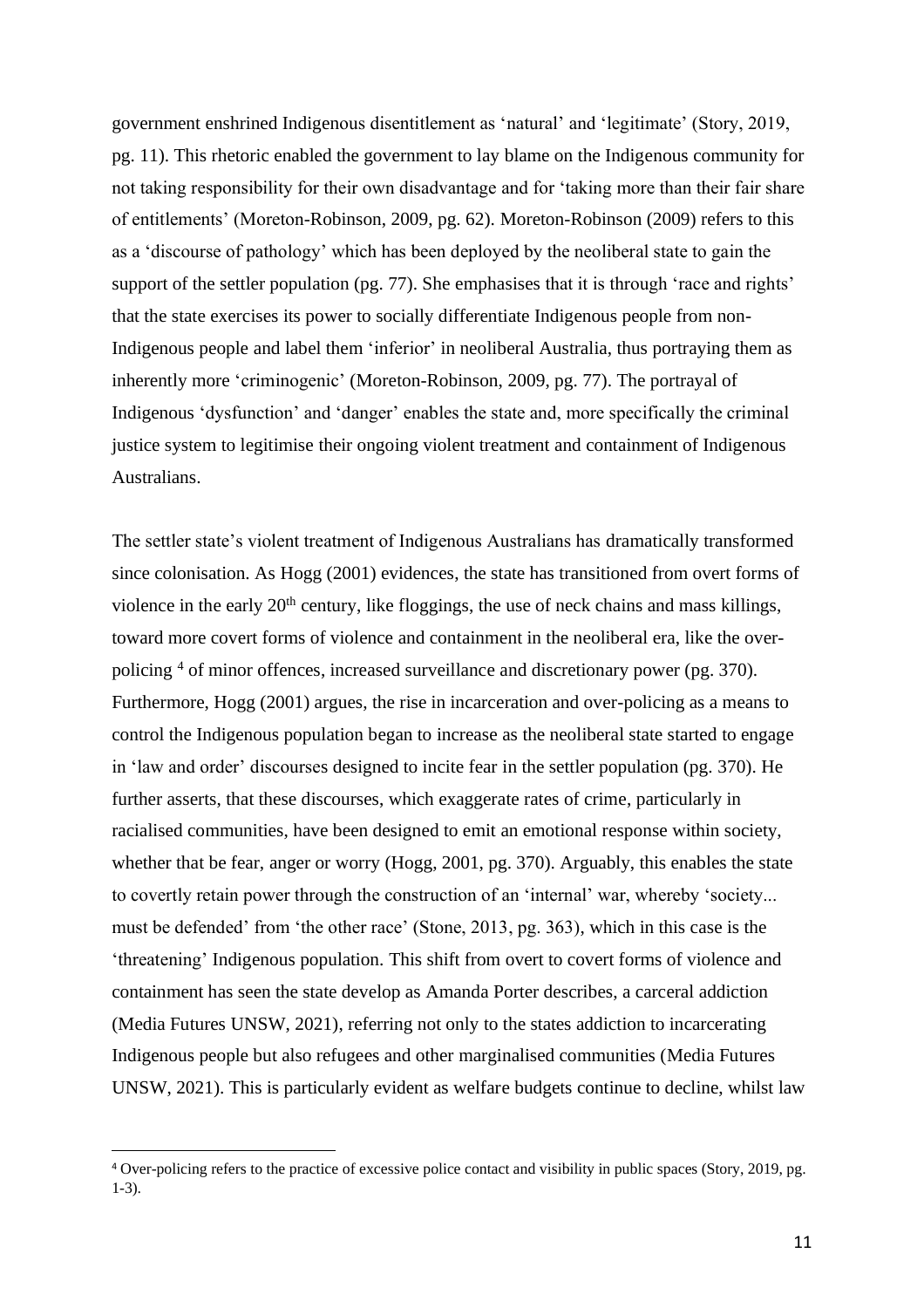enforcement budgets continue to grow exponentially (Carr et al, 2017, np). Despite growing international calls for the defunding of police budgets, the NSW government allocated the NSW Police Force a record \$4.8 billion in the 2019/20 budget (NSW Liberal, 2020, np). Budgets of this magnitude attract little resistance in Australia, mainly because policing and imprisonment have long been accepted methods of punishment in settler societies. As Porter (2020) points out, Australian police forces were founded on settler colonial violence and continue to covertly perpetrate this violence, with public support, through over-policing practices (Gregoire, 2020, np). The allocation of large budgets signifies the neoliberal state's reliance on the criminal justice system to maintain settler colonial claims to sovereignty and reinforce authority over First Nation peoples and public spaces.

As urban precincts become gentrified and regional towns expand, I argue, a central objective of the state is the containment and marginalisation of Indigenous Australians in public spaces. By applying Story's (2019) concept of carceral space, we can begin to see how the neoliberal state's use of everyday policing practices in urban spaces, like discretionary stop and searches and move on orders, are reproducing settler colonial territorial claims. Story (2019) explores how racialised power relations, which render some lives disposable, are reproduced through space in neoliberal societies (pg. 6). She applies Foucault's conceptualisation of space, in which he understands space as relational and, thus power relations are replicated (Crampton, 2021, pg. 3). For example, separating and excluding those who are deemed 'undesirables' (Crampton, 2012, pg. 3). When I use the term territory, I am referring to how the state imposes colonial order across all geographic spaces. Story (2019) argues that certain geographical spaces become ideologically and politically driven (Story, 2019, pg. 4), thus we must ask how resources are distributed between suburbs, why police are more powerful in some areas and who is impacted by their heightened visibility (pg. 5). Story (2019) offers the example of Ferguson, a small town in the USA which became a 'flashpoint' for the Black Lives Matter movement (pg. 3-4). She argues, that rather than simply looking at 'so called incidental or exceptional police violence' we must recast our gaze to examine a broader narrative, one which considers the dispersal of penal infrastructure outside of the prison and its relationship to capitalism (Story, 2019, pg. 5). Fundamentally, carceral space is premised upon the assertion that the prison as a 'set of relationships' is 'dispersed across a set of landscapes we don't always view… as carceral' (Story, 2019, pg. 6). Story (2019) conceptualises this dispersal of carceral power out of the prison and into urban spaces, as 'the sites and relations of power that enable and incentivize the systematic capture, control and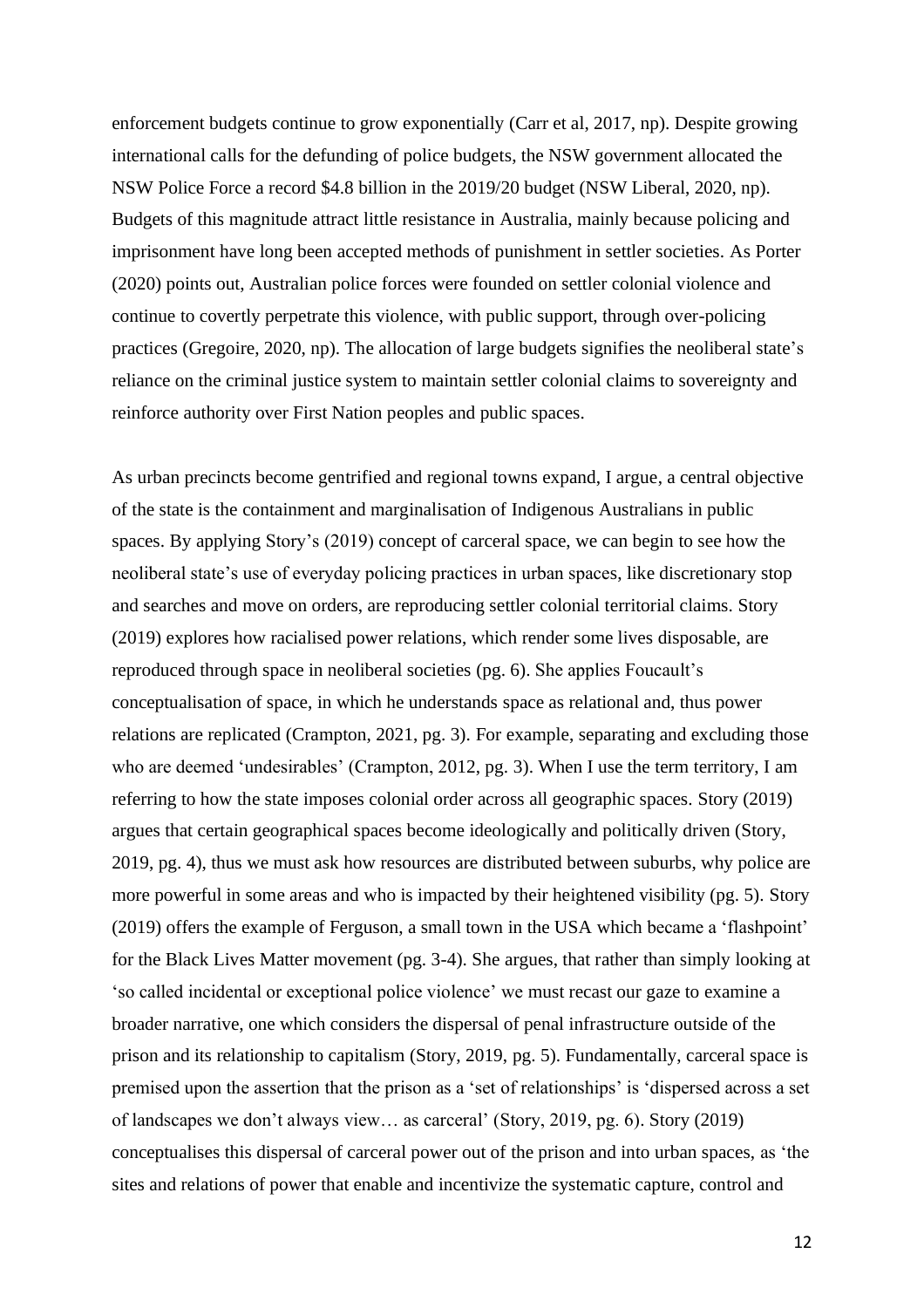confinement of human beings through structures of immobility and dispossession' (pg. 4). Specifically, the spaces I seek to emphasise are the geographic sites of police harassment, criminalisation and arrest for Indigenous Australians (Story, 2019, pg. 4) which are often overlooked in the broader incarceration debate. To do this, I will firstly highlight Australia's rising rates of Indigenous criminalisation. I want to flag here, that in Chapter Two, I will explore why simply focusing on rates of incarceration is problematic. However, for the purposes of my argument it is important to firstly understand the growing disparity between non-Indigenous and Indigenous incarceration rates.

The recent anniversary of the 1991 Royal Commission illuminated the nation's lack of progress in reducing rates of Indigenous incarceration and criminalisation. A key finding of the Royal Commission, and a significant issue three decades on, is the over incarceration of the Indigenous population. Recommendation 87a of the 1991 Royal Commission states 'all police should adopt and apply the principle of arrest being the sanction of last resort in dealing with offenders' (AustLII, 1991, np). Yet Indigenous offenders continue to be disproportionately imprisoned at a far greater rate than non-Indigenous offenders. Since 2004, despite crime rates plateauing (Cunneen, 2011, pg. 10), the rate of Indigenous peoples in custody has risen by 88%, compared to 28% for non-Indigenous Australians (Korff, 2021, np). Moreover, the NSW Bureau of Crime Statistics and Research (Boscar) found that between 2001 and 2015 rates of Indigenous remand rose by 283%, despite rates of arrest dropping (Whalquist, 2016, np). Moreover, 40% of those held on remand did not even receive a prison sentence at trial (Whalquist, 2016, np). These statistics represent a stark contrast to the recommendations handed down by the Royal Commission. To understand these poor statistics requires an investigation into how neoliberalism aids the reproduction of the settler colonial project. As I have established, by exploring the policing practices which compose carceral space, like discretionary police power, we can begin to see how the two interact in contemporary Australia.

Australia's criminal justice system is a settler colonial institution in which police discretion can be used as an invisible weapon to contain and remove Indigenous peoples from public spaces. As discussed earlier, unlike the more overtly violent frontier days, more subtle weapons are now used to contain and capture Indigenous people in public spaces (Hogg, 2001, pg. 370). For example, in Victoria in 2017 Indigenous women were ten times more likely to be targeted for public drunkenness than non-Indigenous women (HRLC, 2019, np).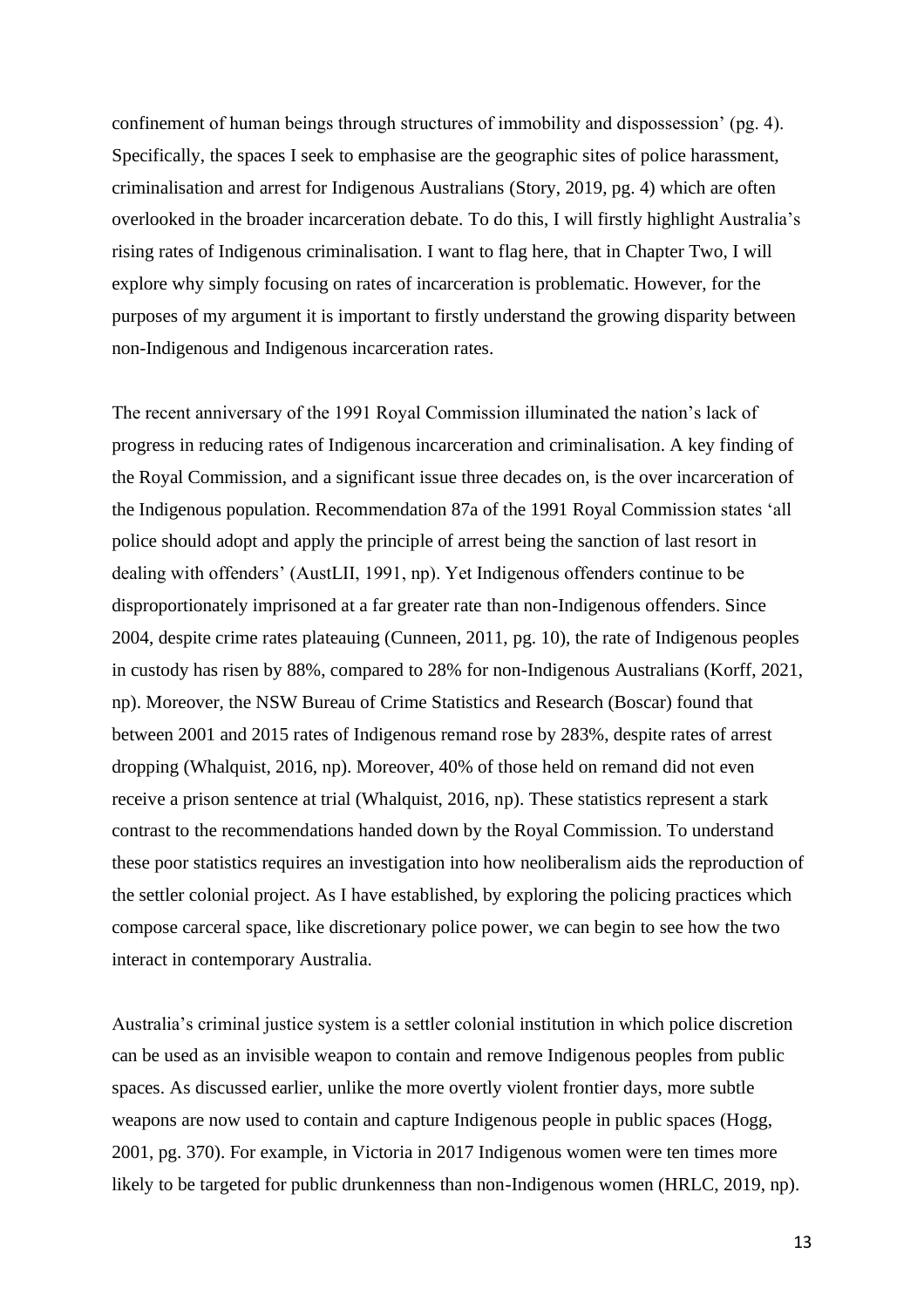Yet in 1991 the Royal Commission into Aboriginal Deaths in Custody recommended that public drunkenness not be occasion for arrest or charge but be treated as a public health response instead (AustLII, 1991, np). Thirty years on, public order offences which are heavily reliant on police discretion continue to frustrate and anger the Indigenous community. As Belinda Stevens, daughter of Tanya Day, who was arrested for public drunkenness on a train to Melbourne and died in custody, states, 'the fact that our mum was an Aboriginal woman most certainly contributed to her adverse treatment. We as a society cannot allow laws that discriminate against Aboriginal people to continue' (HRLC, 2019, np). I will go onto argue that in situations like Tanya Day's, where a minor offence has been committed, discretion can become an invisible weapon used by the settler state to manage public spaces.

Indigenous Australians continue to be disproportionately charged and arrested for trivial offences like swearing. In 2018, despite accounting for just 3% of the total national population (ALRC, 2018, np), Indigenous people made up approximately one-third of those charged or taken to court for offensive language (Sarre, 2020, np). This follows the recommendations handed down by the 1991 Royal Commission which highlighted the discriminatory application of offensive language charges (AustLII, 1991, np). Recommendation 86a of the Commission stated that 'the use of offensive language in circumstances of intervention initiated by police should not normally be occasion for an arrest or charge' (AustLII, 1991, np). Rob White (2002) argues that the continued criminalisation of offensive language in public spaces largely acts 'to criminalize the street activities of young Indigenous people' (pg. 21). Through the discretionary application of offensive language fines, we can begin to see how everyday policing practices are reproducing settler colonialism in Australia.

Carceral spaces draw my attention toward the prison abolition movement. There have been growing calls from the Indigenous community to combat the state's discretionary overpolicing and incarceration of Indigenous peoples through the abolishment of the criminal justice system (Brooks et al, 2021, np). Formerly incarcerated Indigenous woman Tabitha Lean (2021), describes abolition:

As an opportunity to imagine a future free of punishment, imprisonment and exile… It's about dismantling policies, practices and institutions that make people disposable… we want to bring together communities to develop revolutionary and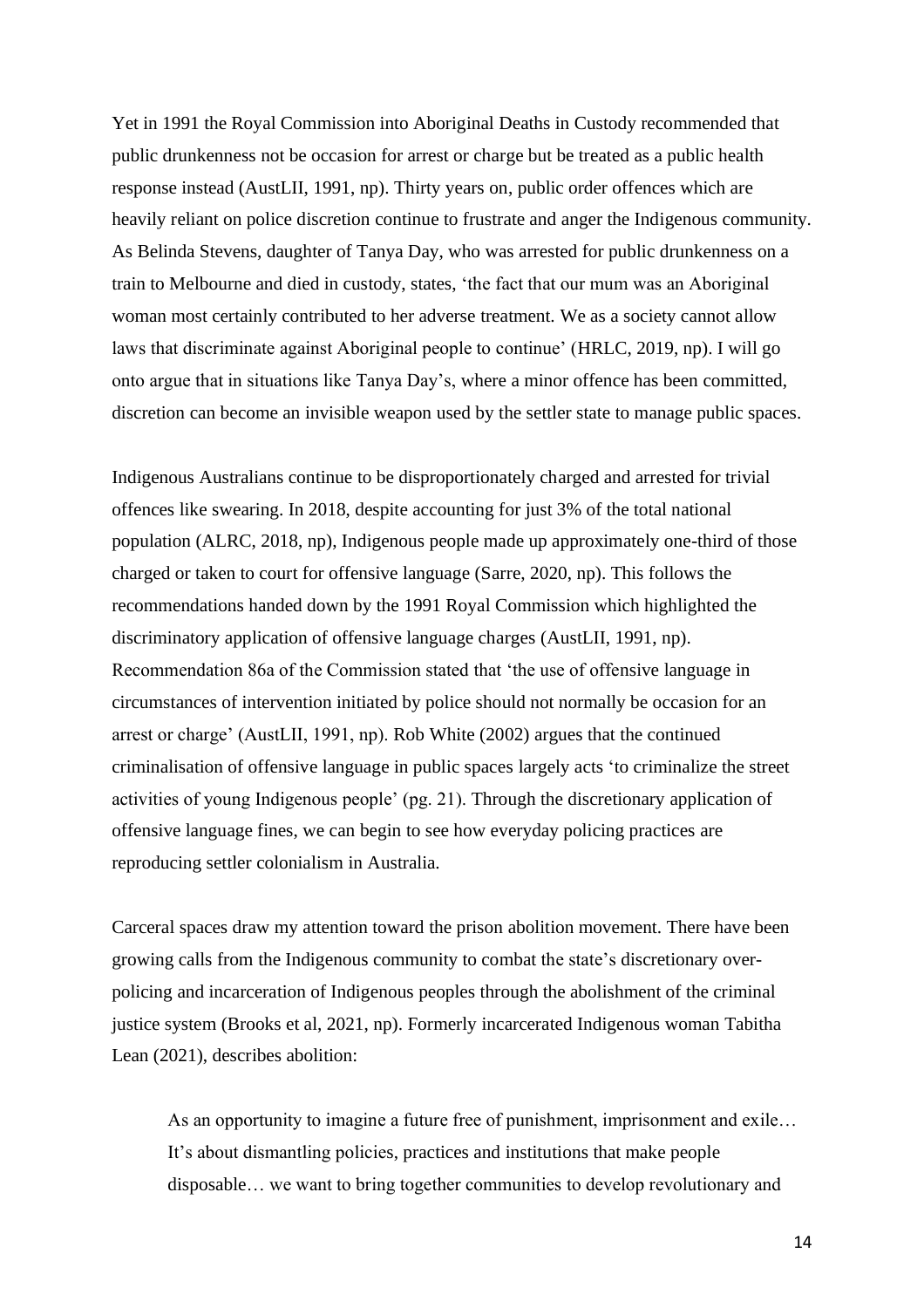transformative community-based responses to violence and safety issues, rather than relying on systems that reinforce and perpetuate violence… (Brooks et al, 2021, pg. 4)

Abolition is therefore not a call to reform existing criminal justice practices, rather it is described as a 'revolutionary anti-capitalist struggle' predicated on the dismantling of the current colonial system and the rebuilding of a new system (Brooks et al, 2021, np). Abolitionist's reject the notion of reform primarily because the criminal justice system is built for colonial purposes and has proven to be unable to part itself from the racism and dispossession of the settler project (Brooks et al, 2021, np). According to Lean, this has ultimately inhibited any transformative structural change (Brooks et al, 2021, np). As American abolitionist Angela Davis (2003) theorises, the criminal justice system has become an 'abstract site into which undesirables are deposited' (pg. 16). Story (2019) supports this, arguing that the production of the racialised 'criminal' acts as a 'powerful legitimizing' cover for the continuation of violence and dispossession in neoliberal societies (pg. 11). Fundamentally, abolitionist's recognise that settler colonialism continues to be reproduced through the criminal justice system. Thus, their ideas are crucial if Australia is to reduce rates of incarceration. Throughout this thesis, I will return to abolitionist ideas and introduce their solutions to rising rates of Indigenous imprisonment.

Australia's criminalisation and incarceration of Indigenous peoples cannot be separated from the colonial history of this nation (O'Sullivan, 2021, np). For this reason, we must shift our gaze from incarceration toward the neoliberal state's deployment of weapons designed to contain, capture and manage Indigenous peoples. These weapons include discretionary police power, over-policing practices, surveillance and containment (Story, 2019, pg. 6), all of which work to categorise Indigenous people as 'criminogenic' and therefore, 'disposable' in settler Australia (Story, 2019, pg. 11). These practices which constitute carceral space, are driven by the neoliberal state's pathologisation of Indigenous peoples as a 'social problem' (Strakosch, 2015, pg. 105). Consequently, I argue this reproduces settler colonialism, thus leading to the states maintenance of legitimacy through the management of public space and the containment of 'undesirables' (Story, 2019, pg. 16). I welcome the opportunity to engage with the complexity of these ideas and contribute to a greater conversation around *how systems and the practices they employ* lead to the incarceration of Indigenous people.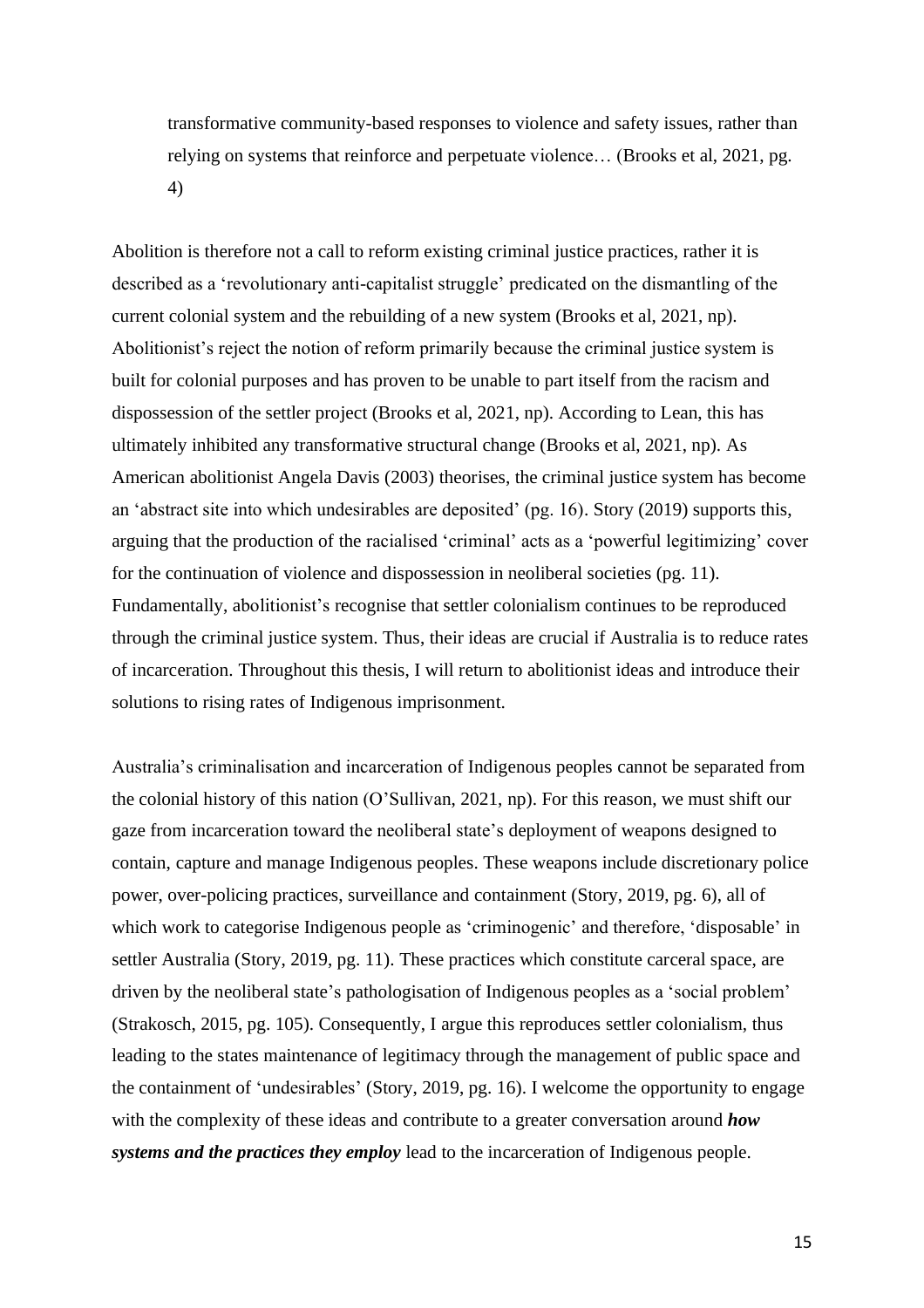### Chapter Two: 'To make disappear…'

In July 2016 an ABC *Four Corners* investigation shone the spotlight on the violent and degrading treatment of Indigenous youth in Don Dale Youth Detention Centre, Northern Territory. The footage showed Indigenous children as young as 11-years-old being violently stripped naked by prison officers, forcibly restrained and tear gassed (Gibson, 2021). In response, the then Prime Minister Malcolm Turnbull announced a Royal Commission into the Protection and Detention of Children in the Northern Territory (Fitz-Gibbon, 2018, pg. 100- 101). The Commission made over 230 recommendations to the Australian Government (Davidson, 2017, np). Commissioners Margaret White and Mick Gooda called for the immediate closure of the Don Dale juvenile facility (Davidson, 2017, np). In the report, they described the high security cells in use at Don Dale as 'wholly inappropriate, oppressive, prison-like… that is detrimental to [the] health, wellbeing and prospects of rehabilitation' (Davidson, 2017, np). The Minister for Indigenous Affairs Nigel Scullion (2013-2019) told media he suspected facilities like Don Dale were 'part of the problem' and 'not part of the solution' when it came to youth recidivism rates (Gibson, 2021). Following the Commission, the Government made two promises: to demolish Don Dale and to raise the age of criminal responsibility to 12-years-old from 10-years-old (Gibson, 2021). Neither of these promises have come to fruition (Gibson, 2021). In 2018 in the Northern Territory, 100% of youth in detention were Indigenous (HRLC, 2018, np). In this same period, youth detention was costing the Northern Territory approximately \$37.3 million annually (Davidson, 2018, np). Furthermore, three years on, the state's introduction of tough new bail laws has resulted in a doubling of youth detainees (Thompson, 2021, np). This has led to the reinvestment of \$2.5 million into the expansion of the Don Dale facility (Thompson, 2021, np). Dylan Voller, one of the Indigenous children who experienced abuse at Don Dale, instead calls for the reinvestment of criminal justice funds into community-based programs to prevent reoffending and reduce rates of Indigenous youth in prison (Gibson, 2021).

To explore Voller's appeal further we must first investigate how and why Indigenous people come to be criminalised in neoliberal Australia. For too long, reports released by the Australian Government have predominantly focused on incarceration rates. However, in doing so overlooks the systems and practices which lead to the disproportionate surveillance, criminalisation and incarceration of Indigenous Australians. For this reason, I aim to examine how everyday policing practices which compose carceral space, like discretionary stop and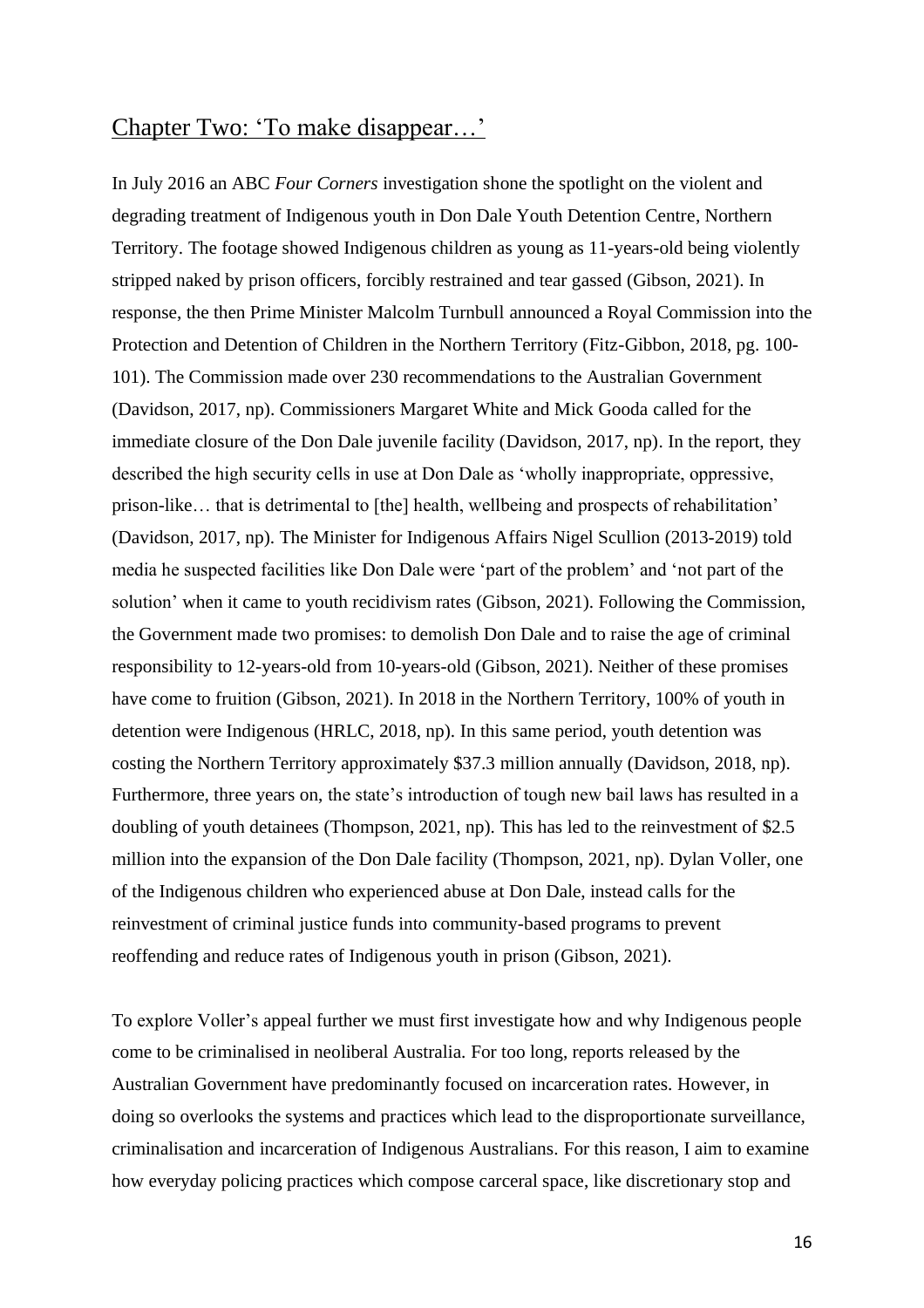searches and over-policing, are reproducing settler colonial territorial claims. To do this, I explore how carceral spaces, which Story (2019) describes as 'complex geographies', become sites of management and containment through policing practices (pg. 4). In turn, I argue that to successfully reproduce settler colonialism, the state engages with Indigenous Australians as 'future criminals' in an attempt to 'disappear' them as political subjects (Simpson, 2011, pg. 205). As a result, Indigenous Australians continue to be overcriminalised and over-incarcerated. I will employ a case study approach to identify and show how everyday policing practices reproduce settler colonialism in Australia.

Case studies enable researchers to gain a more detailed understanding of a complex social issue in its real-life setting (Crowe et al, 2011, pg. 1). Crowe et al (2011) argue that case studies are used to 'explain, describe or explore' a phenomena (pg. 4). In this thesis, the reproduction of settler colonialism in the 'everyday contexts in which… [it] occur[s]' (Crowe et al, 2011, pg. 4). Importantly, this approach lends itself to the 'how' and 'why' questions (Crowe et al, 2011, pg. 4), both of which I am exploring in this thesis. As Longhofer et al (2017) discuss, 'it is with the richness' of case studies that authors in the social sciences compel diverse audiences to understand and engage with complex social, cultural and political issues (pg. 195). To do this, I will draw on government statistics, Aboriginal Legal Centre documents, examples of practices of over-policing and existing policy literature to establish a basis for my theoretical analysis. Specifically, I am using a case study approach to highlight how 'micro' everyday policing practices, like discretionary policing, surveillance and the criminalisation of minor offences, can become tools in the reproduction of the systematic operation of colonial power. In particular, I am examining the over-policing of offensive language offences and the practice of stop and searches. I have chosen these two case studies due the disproportionate impact they have on Indigenous people, especially youth. Furthermore, the legislation for both offensive language offences and stop and searches is built on police discretion. Importantly, Story's (2019) theory of carceral space enables us to identify discretion and over-policing as weapons of the neoliberal state. I argue this is an under examined area of Australia's incarceration debate.

Carceral space theory allows for the identification of how criminal justice practices make 'complex geographies' for racialised minorities (Story, 2019, pg. 4). Story (2019) uses the example of St Louis County, USA, a predominantly black subdivision of 15,000 people (pg. 1). This area has been defined by its segregation, whereby zoning rules classify black areas as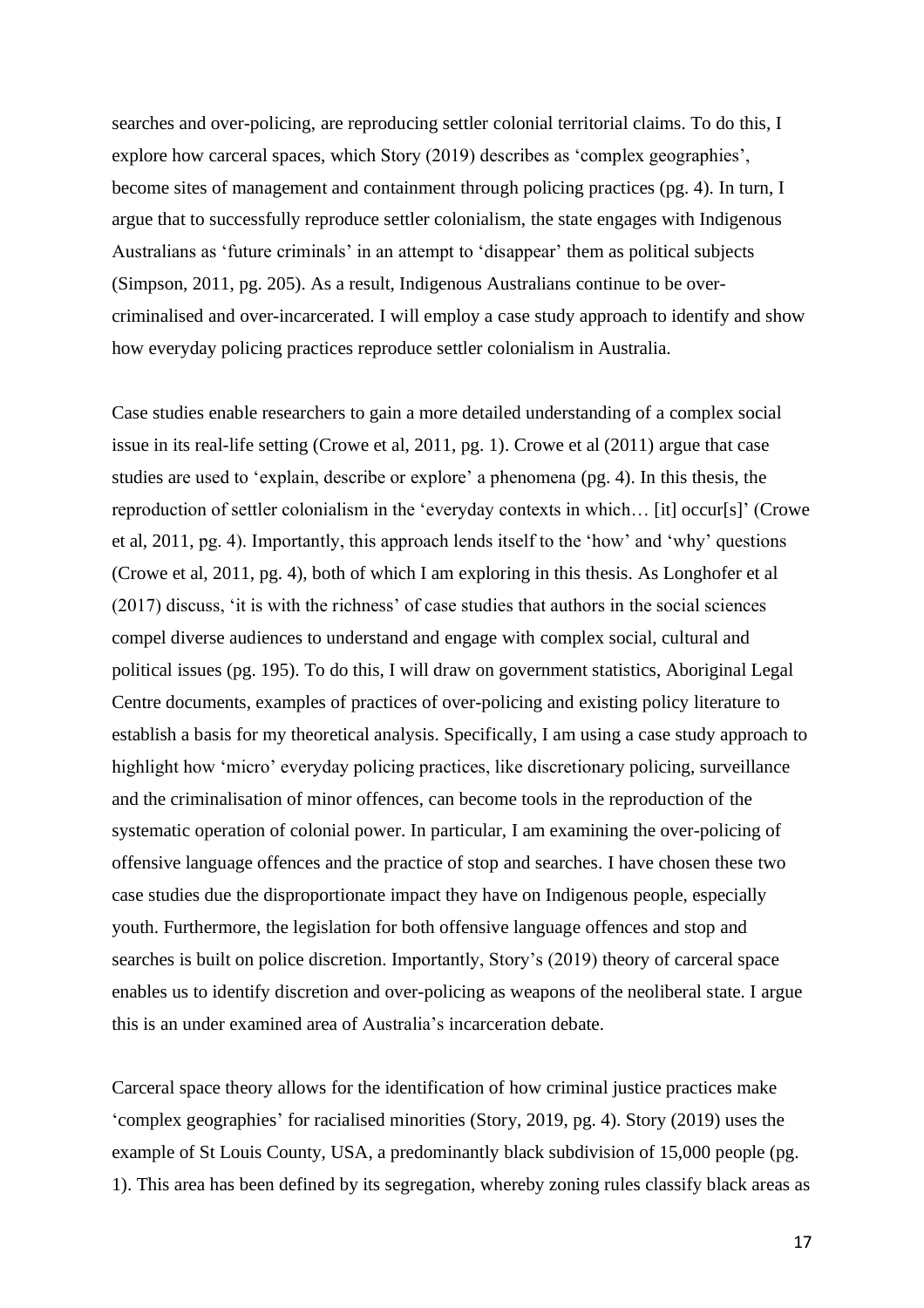industrial and white areas as residential (Story, 2019, pg. 1). This stopped the construction of social housing next to white real estate markets (Story, 2019, pg. 1). Black neighbourhoods have also been destroyed for urban renewal over the past 50 years (Story, 2019, pg. 2). The segregation of black communities from white communities is in some place defined by large concrete street barriers (pg. 2). Police visibility in black neighbourhoods is also far greater (Story, 2019, pg. 3). In the town of Ferguson in 2014, police issued on average three arrest warrants per household (Story, 2019, pg. 3). In turn, Ferguson and the broader St Louis area, rose to public attention following a series of police shootings in which young black men were killed (Story, 2019, pg. 2). Increased media attention shone light on the systematic overpolicing of the most socio-economically disadvantaged communities (Story, 2019, pg. 2). In these suburbs, police were cracking down on minor offences at a far greater rate than in white communities (Story, 2019, pg. 3). However, most people in these suburbs lacked the resources to pay their fines which led to them avoiding court and then possibly facing incarceration (Story, 2019, pg. 3). For Story (2019), it is 'complex racial geographies', like those in St Louis County, which she calls 'carceral spaces' (pg. 4). Carceral spaces therefore become sites of management and containment through policing practices (Story, 2019, pg. 4). She asserts that these practices, like discretionary policing, over-policing and surveillance, are conditioned by their local geographies, which means that they are not static across space, rather they are ever changing to suit the aims and goals of the state (Story, 2019, pg. 4). In Australia, the neoliberal state's policing practices are partly conditioned by settler colonial territorial claims. Overall, these practices work to immobilise, manage and dispossess racialised minorities across neoliberal societies (Story, 2019, pg. 4).

Political power is not static; therefore, we cannot simply analyse the prison in isolation from other state institutions (Story, 2019, pg. 6). As touched on in the St Louis example, the criminal justice system reinforces the capitalist relations which organise and run life in neoliberal societies (Story, 2019, pg. 5). Story (2019) therefore argues, that rather than focusing on prison structures, we need to recast our gaze to how the carceral system has become bound up in matters like urban restructuring, racial ordering and citizenship (pg. 5). Ultimately, she argues that the carceral system has become foundational to the survival of capitalism (Story, 2019, pg. 6). Specifically, the criminal justice system works to enshrine racial inequality as 'natural rather than produced' which she asserts legitimises the exploitation and criminalisation of some and the wealth and 'success' of others (Story, 2019, pg. 6). Story (2019) therefore sees the prison as a 'set of relationships dispersed across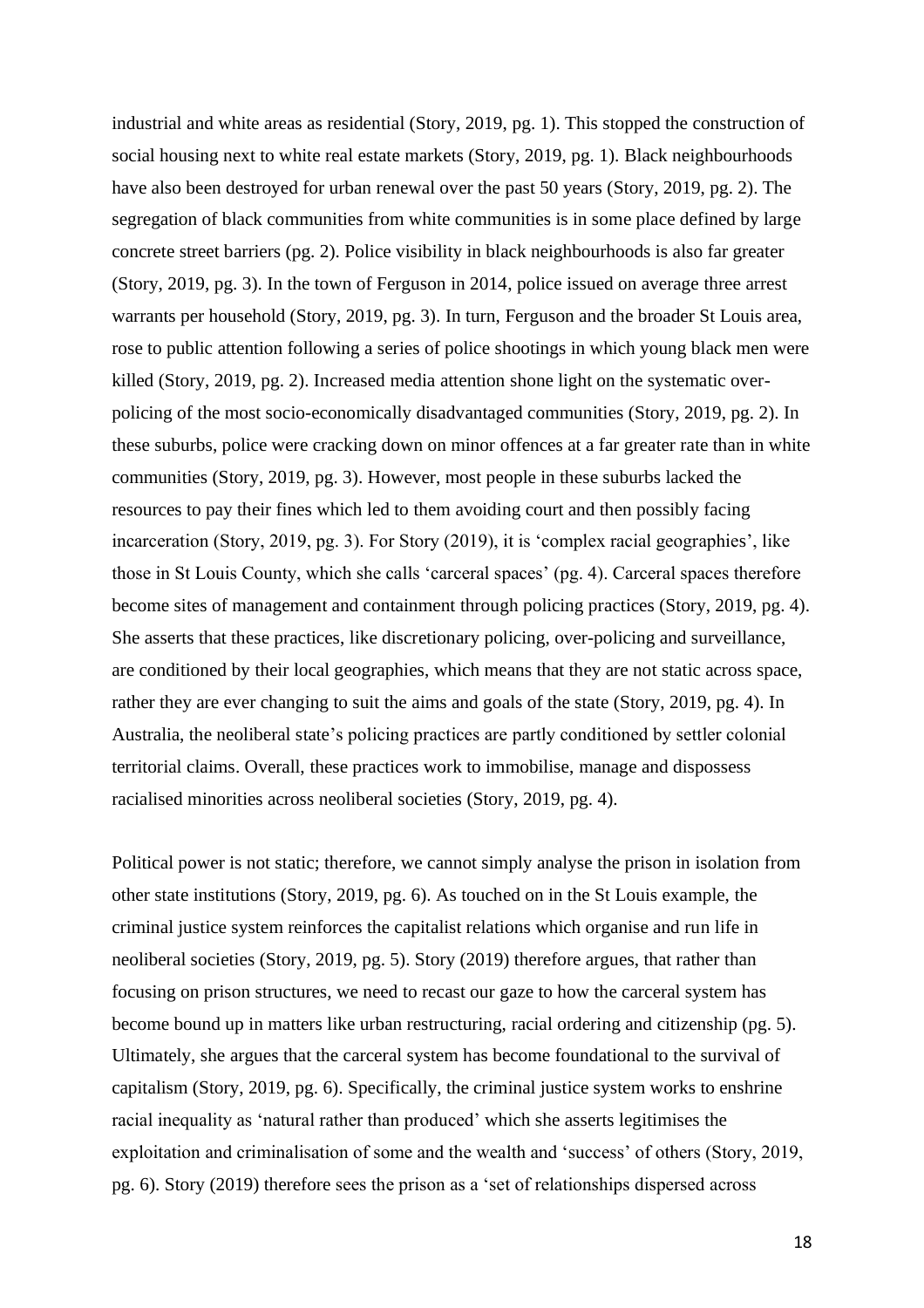landscapes we don't always view… as carceral (Story, 2019, pg. 6). Thus, the oftenoverlooked elements of the incarceration debate, like the sites of police surveillance, criminalisation and arrest, become important in understanding how political power operates through everyday policing practices in public spaces (Story, 2019, pg. 6). Whilst Story (2019) identifies a variety of practices which compose carceral space, I will specifically explore discretion, surveillance and over-policing. These practices are employed by the state to consign Indigenous Australians a 'criminal status' which as Story (2019) argues, categorises them as 'disposable' in the capitalist state (pg. 11).

The state's push to gentrify urban landscapes has increasingly resulted in new forms of sociospatial exclusion (Story, 219, pg. 15). As inner-city suburbs become increasingly sought after in Sydney, the public spaces which have for decades been occupied by racially diverse groups of people, particularly Indigenous Australians, have become highly contested landscapes (Burton-Bradley, 2016, np). Bender et al (2001) define contested landscapes as dynamic and evolving spaces in which the inhabitants clash in their understanding of its purpose and significance (pg. 3). Specifically, in the contested suburb of Redfern, the median price of a house has risen from \$592,000 in 2007 to \$1.325 million in 2016; the Indigenous population has fallen from 35,000 in 1968 to just 300 in 2011 (Burton-Bradley, 2016, np). To manage and control these spaces, the neoliberal state has increased police visibility and discretionary power (Story, 2019, pg. 15). This is particularly evident in areas where the Indigenous community is highly visible, for example in Surry Hills and Redfern, where police harassment is high and rates of criminalisation for minor offences disproportionately impact Indigenous peoples (Bavas et al, 2020, np). This is evidenced by data obtained by NSW Greens Minister David Shoebridge, of the NSW Police Force's Suspect Target Management Plan (STMP) (Pandolfini, 2017, pg. 1). The STMP is a 'blacklist' designed to enhance police power to conduct surveillance, harass and search 'future criminals' and previous offenders in public spaces (Pandolfini, 2019, pg. 1). Indigenous youth between 9 and 18 years of age, who readily frequent public spaces, were 18.9 times more likely to be on the list than their non-Indigenous counterparts (Blanco, 2018, np). Which for one 15-yearold, with minor graffiti offence records, meant 23 searches in 10 months (Amato et al, 2017, pg. 7). Indigenous support worker Kenny Edwards reported witnessing police harassment in Redfern and Waterloo 'every day, every night' (Bavas et al, 2020, np). Through covert operations like the STMP, increased discretionary searches, over-policing and surveillance,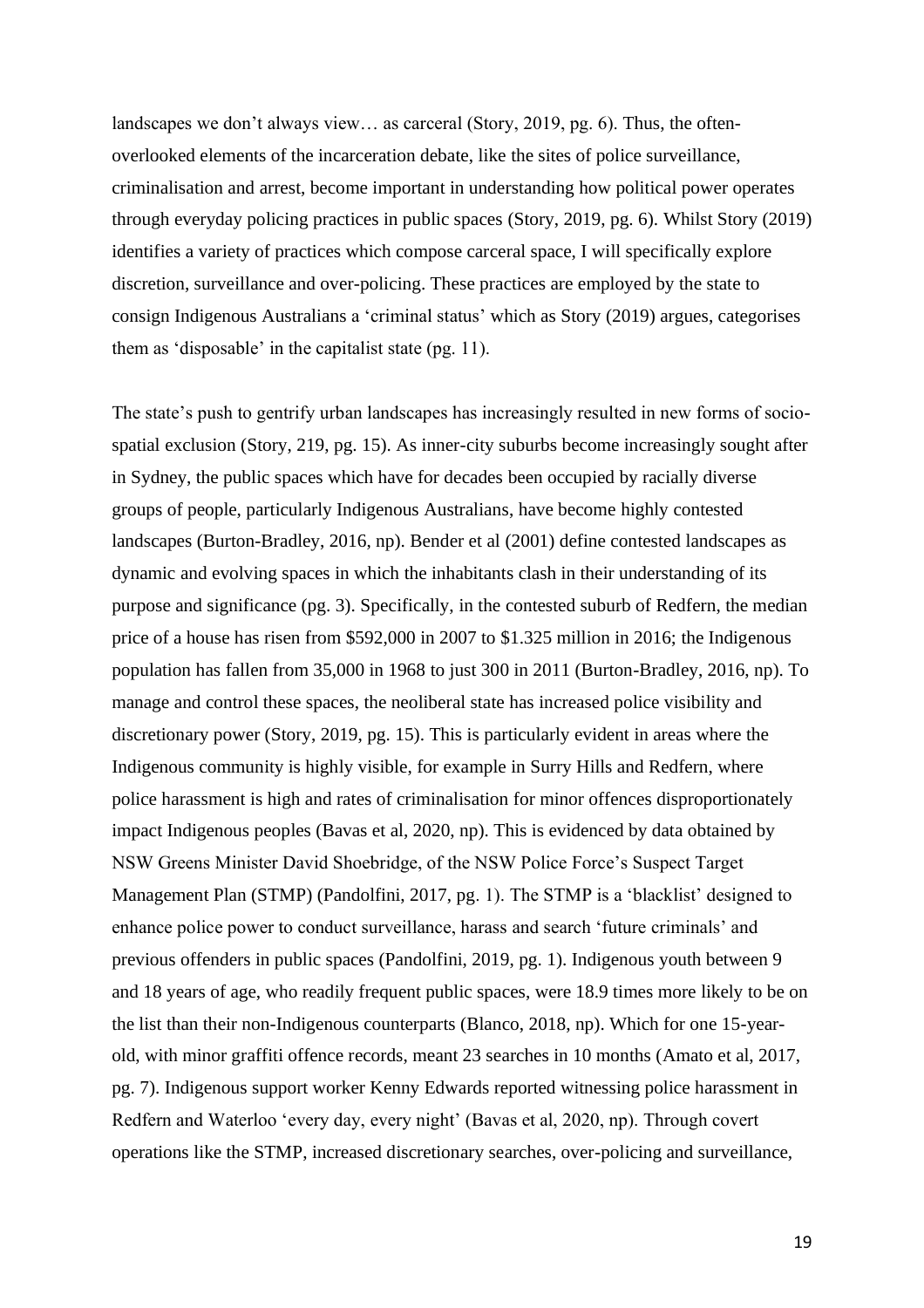all carceral practices (Story, 2019, pg. 15), become weapons of the neoliberal state in their management and control of people in urban spaces.

Urban restructuring requires that some lives are made 'disposable' (Story, 2019, pg. 7), hence some suburbs become gentrified for some and carceral spaces for others. The designation of Indigenous people as 'dysfunctional' and 'dangerous' then legitimises the state's carceral practices (Story, 2019, pg. 11). This leads to the production of the racialised 'criminal' (Story, 2019, pg. 11). Consequently, the consignment of criminal status to Indigenous Australians enables the neoliberal state to both legitimise the ongoing use of policing practices to perpetrate violence and portray Indigenous disadvantage as 'natural rather than produced' (Story, 2019, pg. 11). Importantly, Story (2019) argues that the idea of 'the criminal' has become a 'paradigmatic category of disposability in capitalist' societies (pg. 11). She emphasises that this has occurred because it is too hard for settlers to divest from the neoliberal ideal of individual responsibility (Story, 2019, pg. 11). Specifically, settlers struggle to acknowledge the causal factors of crime in Australia, like historical exclusion, intergenerational trauma and the inequality of opportunity. Thus, the meritocratic principles which drive neoliberal ideology mask Indigenous disadvantage as a product of their own 'dysfunction', rather than a product of ongoing state violence and dispossession (Strakosch, 2015, pg. 105). The effect this discourse has on Indigenous peoples becomes seemingly more evident when we address how carceral practices operate to manage public drunkenness. Despite public drunkenness being decriminalised in all states other than Queensland and Victoria, Indigenous people continue to be disproportionately detained for failing to move on due to intoxication, or alternatively to 'sober up' compared to non-Indigenous people (Seeing the Clear Light of Day, 2020, pg. 34). In the Northern Territory where public intoxication has been decriminalised since 1974, Indigenous people account for 92% of people detained under 'protective custody laws', despite accounting for less than half the population (Seeing the Clear Light of Day, 2020, pg. 34). As Ruth Barson, Legal Director at the Human Rights Law Centre points out, public drunkenness move on orders and 'laws currently criminalise behaviour for some people that is completely overlooked for others. People don't die in custody coming home from the Melbourne Cup' (HRLC, 2019, np). Public drunkenness related statistics shine a spotlight on how the discourse of 'disposability' can be powerful in managing Indigenous peoples in public spaces, whilst largely overlooking the same behaviour in the non-Indigenous population.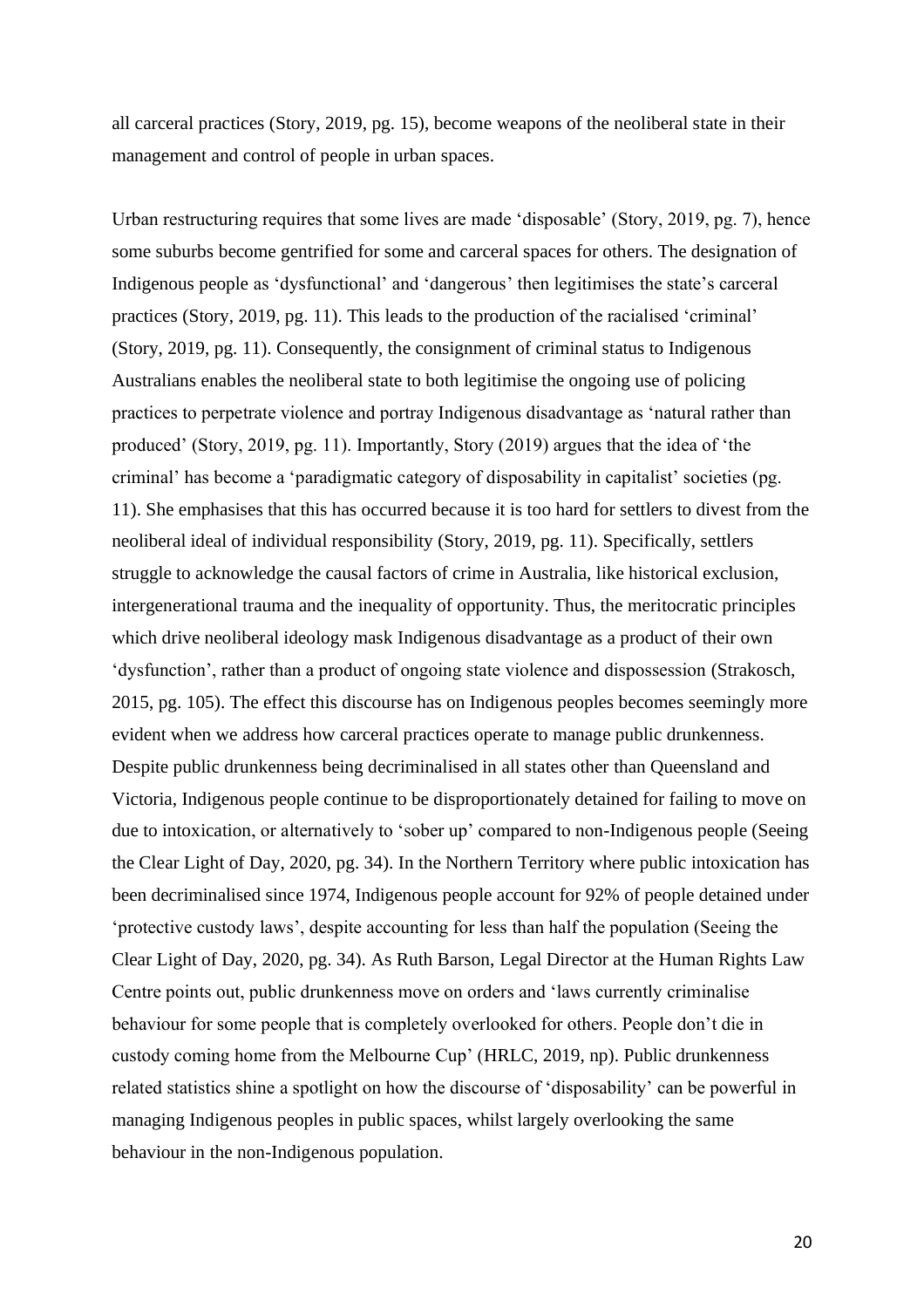The pathologisation of Indigenous peoples is required to reproduce settler colonialism in Australia (Moreton-Robinson, 2009, pg. 68). As neoliberalism took a hold in Australian politics in the late 1990s, then Prime Minister John Howard promised the Australian public that funding for Indigenous affairs would be cut and Indigenous rights controlled (Moreton-Robinson, 2009, pg. 66). Following his successful election in 1996, Howard worked to reconfigure the representation of Indigenous people as having received more than their fair share of entitlements as citizens and as 'not taking responsibility for… 'dysfunctional' behaviour' (Moreton-Robinson, 2009, pg. 67). This repositioning of the 'Indigenous 'problem'' as 'already included and politically equivalent' (Strakosch, 2015, pg. 105) not only enabled the withdrawal of welfare but also reinforced the ideals of meritocracy<sup>5</sup> and individual responsibility (Strakosch, 2015, pg. 105). In turn, Indigenous disadvantage became a non-issue for the state (Strakosch, 2015, pg. 105). Instead, Howard's discourse worked to demonise the Indigenous population as 'failed' citizens (Moreton-Robinson, 2009, pg. 67). Ultimately, this reorientated the way the settler population began to view and treat the broader Indigenous community (Strakosch, 2015, pg. 105). Specifically, the progress made throughout the social liberal era, whereby Indigenous people were positioned as disadvantaged through 'collective historical exclusion', was replaced by a growing divide between the Indigenous and non-Indigenous population (Strakosch, 2015, pg. 105). Meritocratic principles are still alive today in Australian politics, with current Prime Minister Scott Morrison employing them to socially differentiate between the disadvantaged and the wealthy:

I believe in a fair go for those who have a go, and what that means is part of the promise we all keep as Australians is that we make a contribution and don't seek to take one (Murphy, 2019, np).

What neoliberal ideology does not take into consideration is inequality of opportunity, historical circumstances, intergenerational trauma or power relations. Instead, Indigenous people are portrayed, by association, as 'failed' citizens (Moreton-Robinson, 2009, pg. 67). As Moreton-Robinson (2009) argues:

<sup>5</sup> Meritocracy is foundational to neoliberal governance. People believe that power, jobs and money should be distributed according to effort and skill rather than taking into account systematic disadvantages like gender, race and disability (Mark, 2020, np).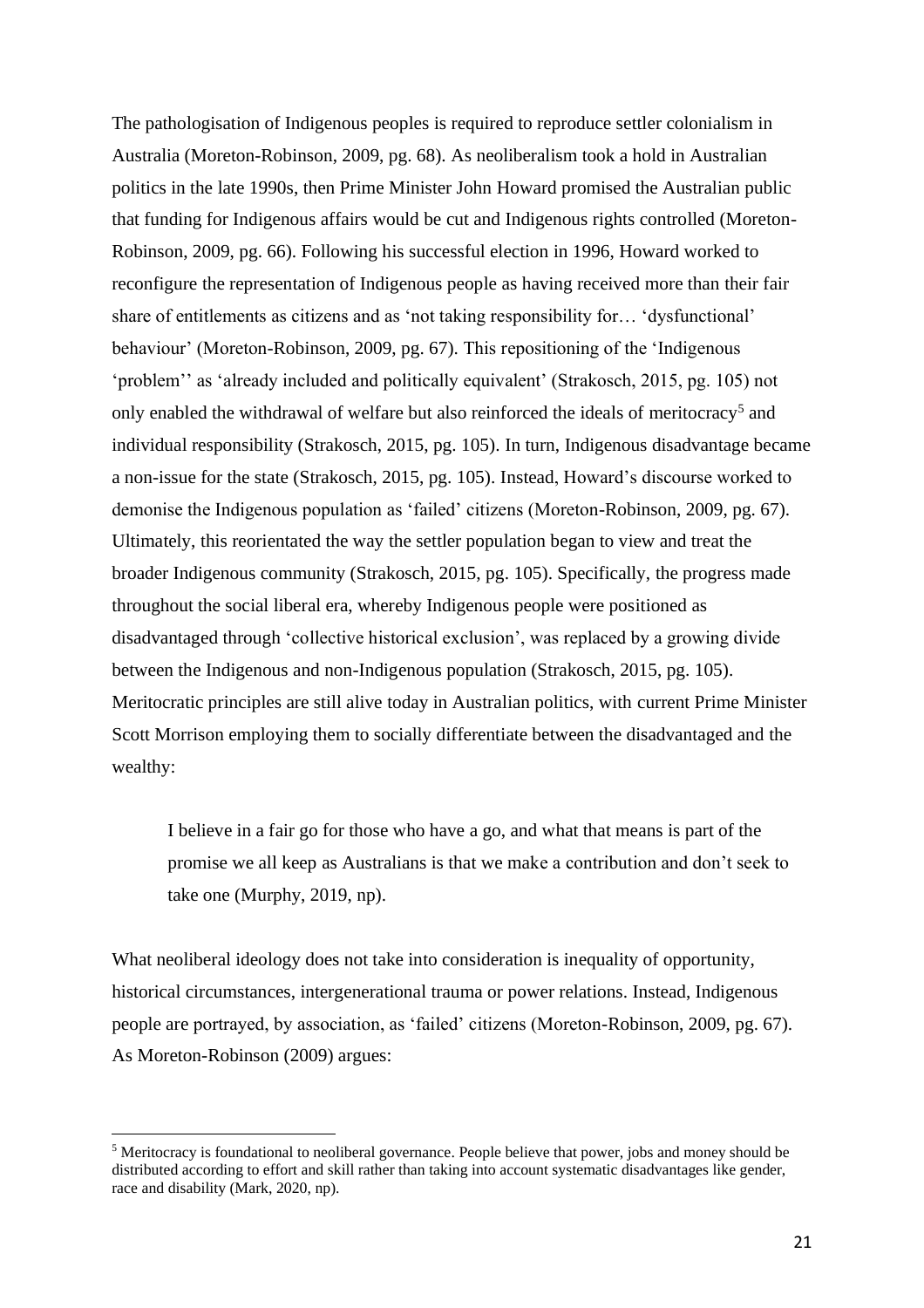The individualism of neoliberalism informs the discourse of pathology within the race war enabling the impoverished conditions under which Indigenous people live to be rationalised as a product of dysfunctional cultural traditions and individual bad behaviour (pg. 68).

Whilst the economic, social and political impact of this pathologisation is immense, I specifically focus on the effect this has on the criminal justice system and policing practices.

Foucault (1975-76) argues that the ideological and political organisation of civil society is driven by what he describes as 'state racism' (Stone, 2013, pg. 363). Specifically, he theorises that the 'other' race is no longer one that came from another sovereign state, rather it is a 'race' which is 'permanently, ceaselessly infiltrating the social body' within a state (Stone, 2013, pg. 363). To conceptualise this, Foucault (1975-76) recasts his gaze to view a state's population as one group of people who are then divided into those who 'must live and those who are allowed to die' (Stone, 2013, pg. 363). He argues that this differentiation of people is not limited to skin colour, rather can include sexuality, levels of ability, socioeconomic status and in some cases political persuasion (Stone, 2013, pg. 365). It is this idea of 'letting die' which I would like to apply to the issue of Indigenous criminalisation. If as Foucault contends, 'racism is the precondition that makes killing acceptable' in capitalist societies (Stone, 2013, pg. 366), then as I have argued, settler colonialism is fundamentally a form of racism which is reliant on neoliberal practices to succeed. The overwhelming goal of racism is to eliminate a threat (Stone, 2013, pg. 366), thus Indigenous Australians are a threat to white settler claims to sovereignty and legitimacy. To do this, state racism becomes embedded within the criminal justice system. It is within this institution that policing practices and incarceration are used against Indigenous people to position them as 'criminogenic' and therefore 'allowed to die' (Stone, 2013, pg. 363-366). An example of this being the rising rates of Indigenous deaths in custody. As discussed in Chapter one, these deaths are often met with little settler resistance. To understand the lack of resistance, I borrow from Foucault (1975-76), who argues that state racism relies on the ignorance of the broader population (Stone, 2013, pg. 366). In Australia, this ignorance correlates with the state's pathologisation of the Indigenous community. Foucault (1975-76) theorises that members of the dominant race, in Australia's case white settlers, are often unaware of the 'power forces at work' in both themselves and their communities (pg. 366). It then becomes easy for settlers to buy the state's discourse of Indigenous 'criminality'. In turn, very few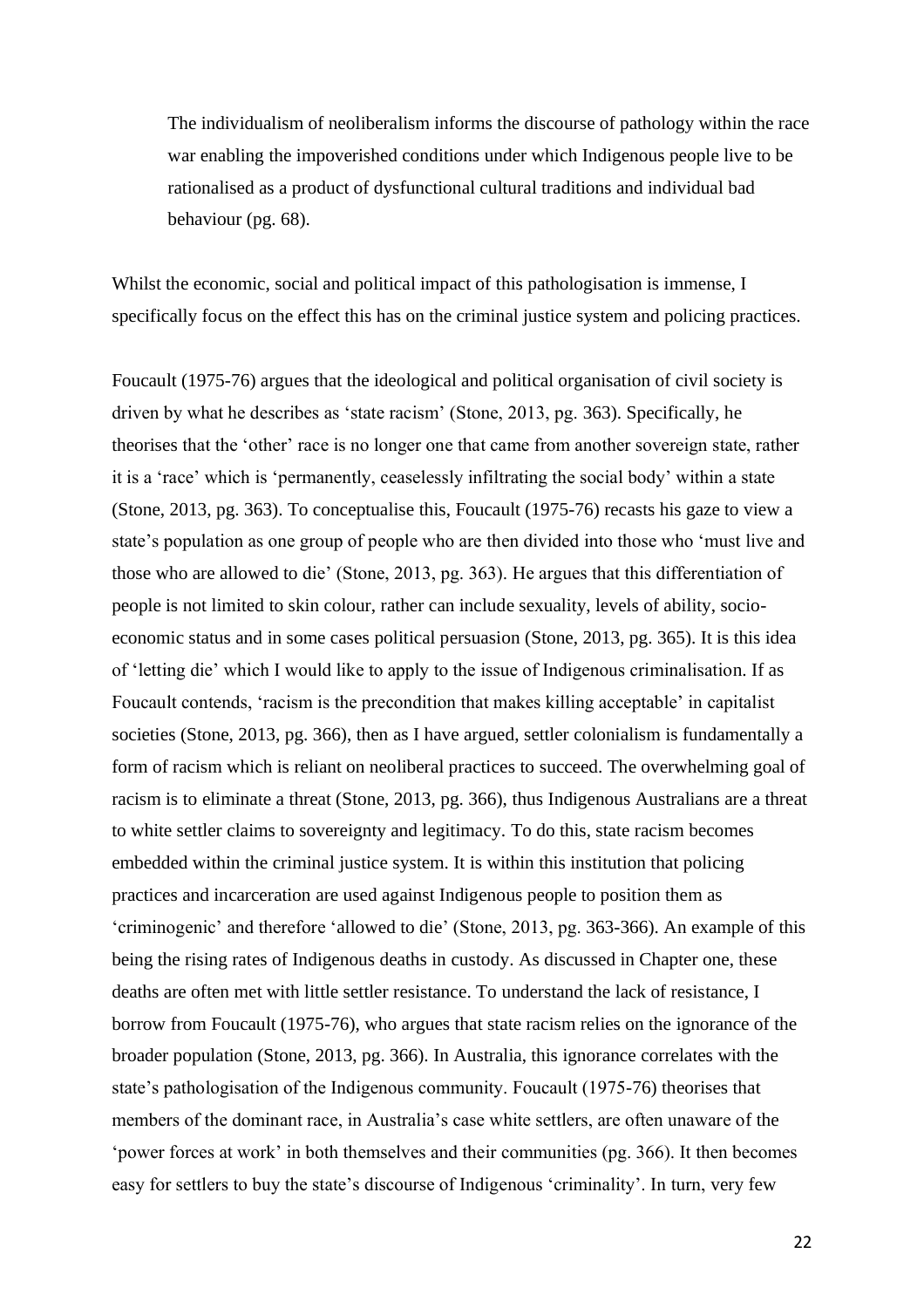settlers challenge the discourse and as a result Indigenous people continue to be over-policed and criminalised for minor offences in public spaces.

Story (2019) asserts that a central role of the neoliberal state is to secure and broaden class power, whilst ensuring the ongoing cohesion of broader civil society (pg. 16). In Australia, in the Howard era, the state retreated from welfare and reduced state influence in the economy (Moreton-Robinson, 2009, pg. 66). However, this economic 'retreat' masked the state's organisation, restructuring and expansion of punishment, criminalisation and consequently, incarceration as new methods of social and economic control (Story, 2019, pg. 16). This occurred in Australia in the late 1990s which coincided with rising rates of Indigenous imprisonment. As Peck argues, 'in terms of the regulation of poverty and poor subjects, this is not less government but *different* government' (Story, 2019, pg. 16). Importantly, this restructuring of the neoliberal state as 'less involved' has enhanced the state's ability to covertly employ policing practices which work to reproduce settler colonialism in Australia.

Carceral practices are designed to 'disappear' Indigenous people as political subjects (Simpson, 2011, pg. 205). As Simpson (2011) conceptualises, white settler populations are inherently fearful of what the 'survival' of Indigenous peoples means for the settler state (pg. 210). She argues that these fears focus on Indigenous people reacquiring their land, accumulating capital and governing themselves 'under the sign of nationhood and sovereignty' (Simpson, 2011, pg. 210). Specifically, it is Indigenous political power and membership which she theorises makes the settler population most uneasy (Simpson, 2011, pg. 211). Therefore, Simpson (2011) maintains that the state has disguised the force of the colonial project in laws to ultimately prevent the accumulation of Indigenous power in the neoliberal period (pg. 212). In Australia, criminal justice practices and laws have become valuable in disempowering Indigenous peoples in the political, social and economic sphere. Importantly, the settler colonial state plays a central role in defining and managing power relations between settler Australians and Indigenous Australians (Tennberg, 2010, pg. 265). Thus, to maintain colonial power relations, the state engages with Indigenous Australians as 'dysfunctional' 'criminals', which works to legitimise the over-policing and criminalisation of the Indigenous population. As a result, Indigenous Australians become incapacitated by carceral practices which ultimately limit their freedom to participate in the public sphere without the fear of police intervention. Therefore, I propose that the neoliberal state's use of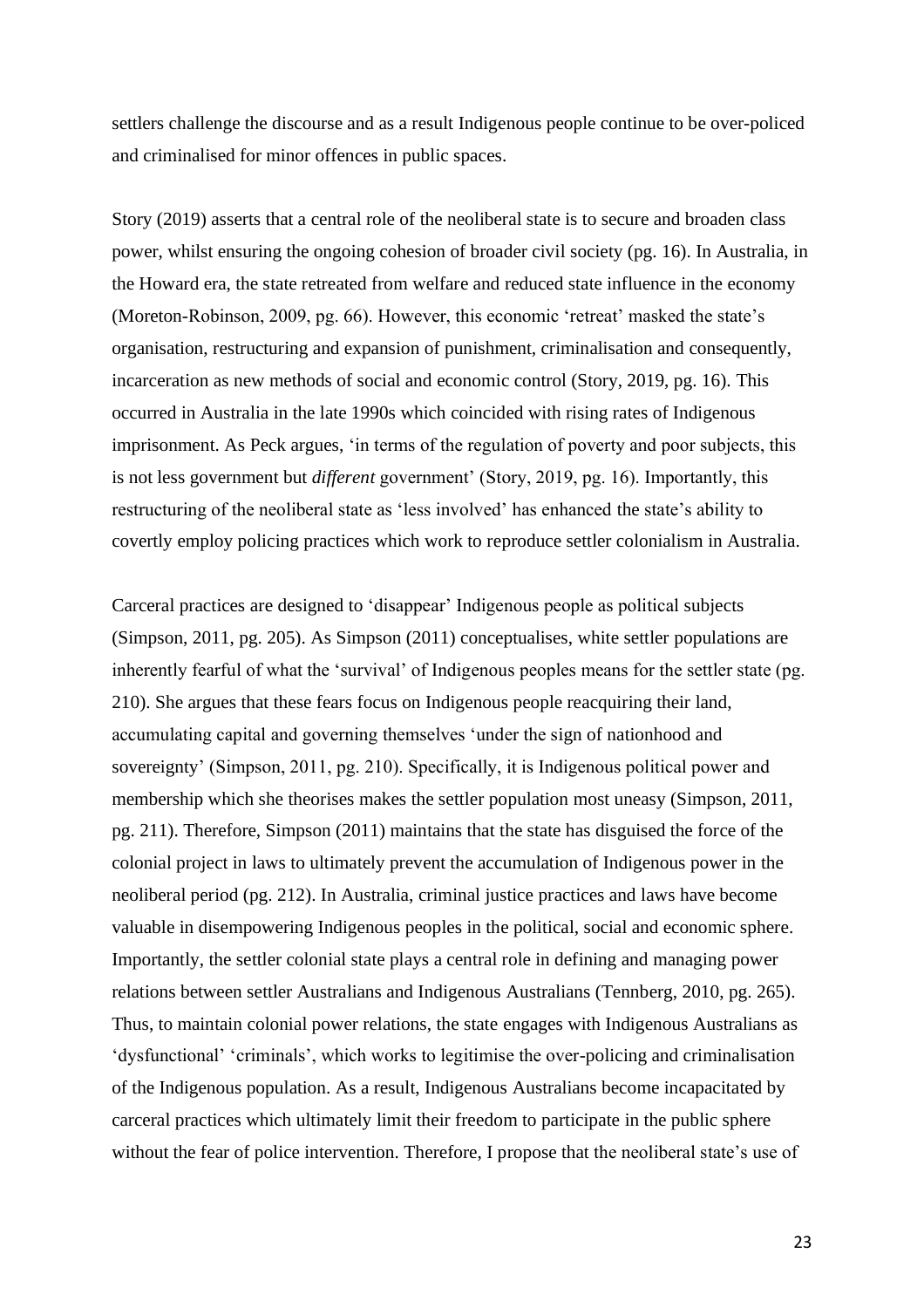covert carceral practices have become crucial to the maintenance of settler power and sovereignty in Australia.

The interrelationship between carceral space, neoliberalism and settler colonialism is fundamental to understanding the high rates of Indigenous criminalisation. Story's (2019) theory of carceral space enables me to identify neoliberal policing practices which compose these spaces in Australia, for example pathologisation, discretionary policing, over-policing and surveillance. I argue that these practices have become powerful in the reproduction of settler colonialism. Specifically, the covert continuation of the colonial project through policing practices can be seen through the application of Story's (2019) carceral space theory. This will be explored further in Chapter Three and Chapter Four.

To return to Dylan Voller's call to reduce rates of imprisonment through the improvement of support systems (Gibson, 2021), we can see how these ideas align with those of the growing abolition movement (Brooks et al, 2021, np). Notably, the abolition movement calls for the reinvestment of criminal justice funds into social and economic infrastructure (Brooks et al, 2021, np). Brooks et al (2021) draw on the current Covid-19 pandemic to highlight the 'infrastructural inequalities' which have become normalised across neoliberal societies in the last half century (np). In Australia, there is a significant social divide, along class, race and gender lines, which sees access to healthcare, education, social housing and employment services unfairly distributed (Brooks et al, 2021, np). In turn, Davis (2020) argues that we cannot simply focus on the prison in neoliberal societies, rather we need to understand social justice issues as interrelated and multifaceted (Brooks et al, 2021, np). Therefore, abolitionists argue we must create strong social support systems – economic support, education opportunities, healthcare access and employment services – to prevent vulnerable Indigenous people, as young as 10-years-old, from coming into contact with police and the criminal justice system (Brooks et al, 2021, np). As Tabitha Lean discusses, 'the key to health, safety, stability, and liberation has never and will never be found in punishment and imprisonment (Brooks et al, 2021, np). As established in Chapter One, calls for the reinvestment of funds accompany a broader argument which centres on the reimagining of the criminal justice system to reduce rates of Indigenous incarceration. The following case studies allow me to demonstrate the practices of carceral space and show how colonial violence remains embedded with the neoliberal state.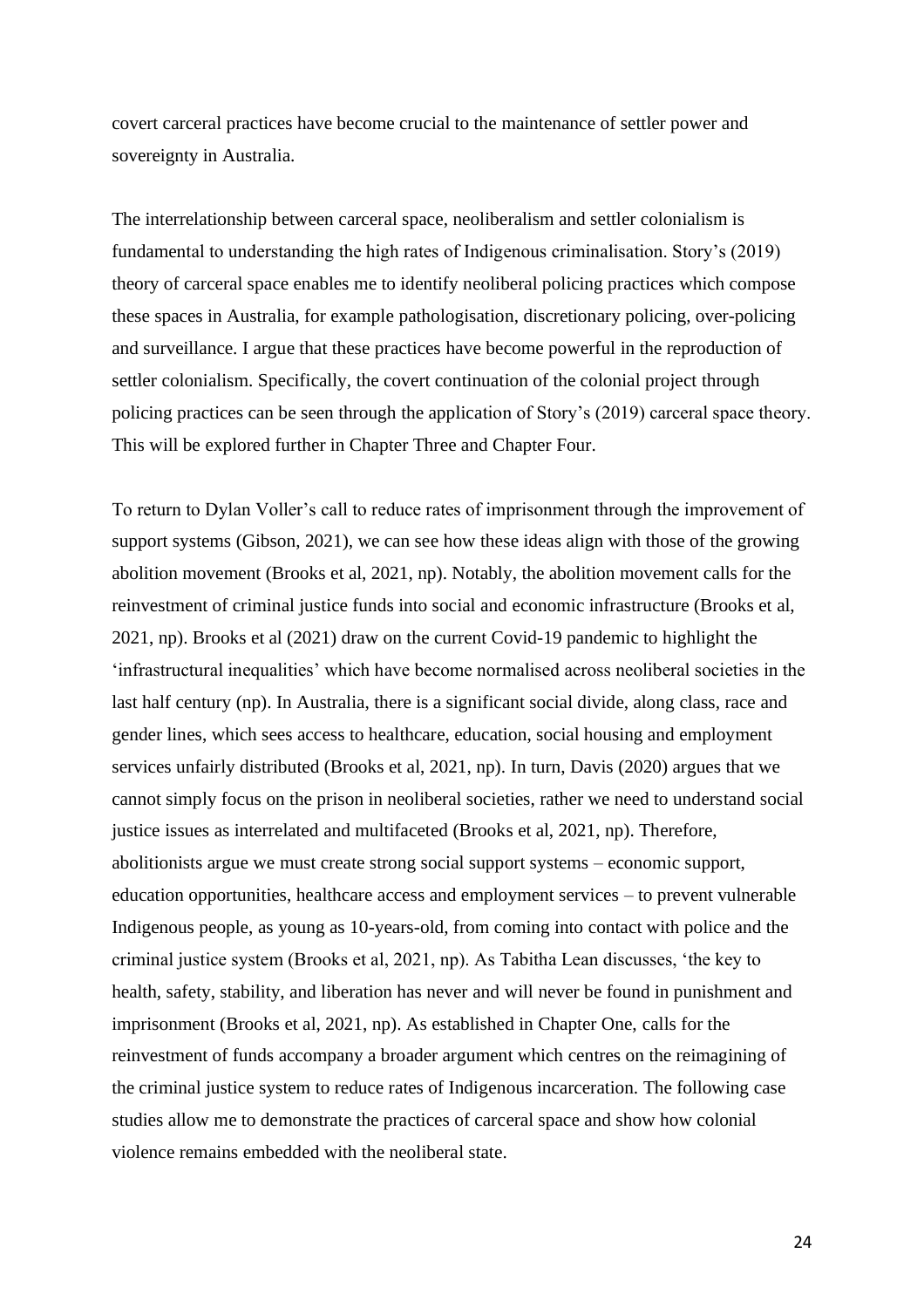### Chapter Three: Offensive Language Case Study

#### *Fuck.*

Swearing is part of everyday vernacular in Australia, used by politicians, professionals and police officers alike, however if you are homeless, socio-economically disadvantaged or Indigenous, these commonplace words could land you a hefty fine or time in prison. Despite making up just 3% of the total national population, in 2020 Indigenous Australians accounted for approximately one third of those charged and taken to court for offensive language in NSW (Sarre, 2020, np). Elyse Methven (2018) argues that the continuation of offensive language laws in Australia has entrenched many 'common sense' assumptions within broader settler society (pg. 70). Specifically, that offensive language laws have led to a greater acceptance of police authority in public spaces and therefore, greater support for the preservation of the current social structure which sees police in a place of authority, and those that challenge it as destabilising the social order (Methven, 2018, pg. 70). Furthermore, she argues that police officers routinely show disrespect toward the public with little to no consequences (Methven , 2018, pg. 70). This maintains unequal power relations, which she theorises shouldn't be reproduced through criminal justice practices (Methven, 2018, pg. 70). Similarly, Rob White (2002) argues offensive language offences which predominantly criminalise Indigenous people, have become an important tool employed by 'state authorities in efforts to clean up the streets' (pg. 22). Both Methven (2018) and White (2002) agree that the criminalisation of offensive language in Australia is disproportionately impacting Indigenous Australians. In this chapter, I will build upon their work to demonstrate how the policing of offensive language is being used to reproduce settler colonialism. In particular, I explore how the pathologisation of Indigenous Australians as 'criminals' drives the discriminatory policing of offensive language.

As discussed in Chapter Two, carceral spaces refer to the sites of police harassment, surveillance, criminalisation and arrest for racialised minorities (Story, 2019, pg. 4). In Australia, this is predominantly achieved through discretionary practices, like offensive language offences. Indigenous Australians are disproportionately represented in this category across the country (ALRC, 2018, np). Importantly, there is not significant statistical data focused on offensive language charges and arrests across states and territories, however there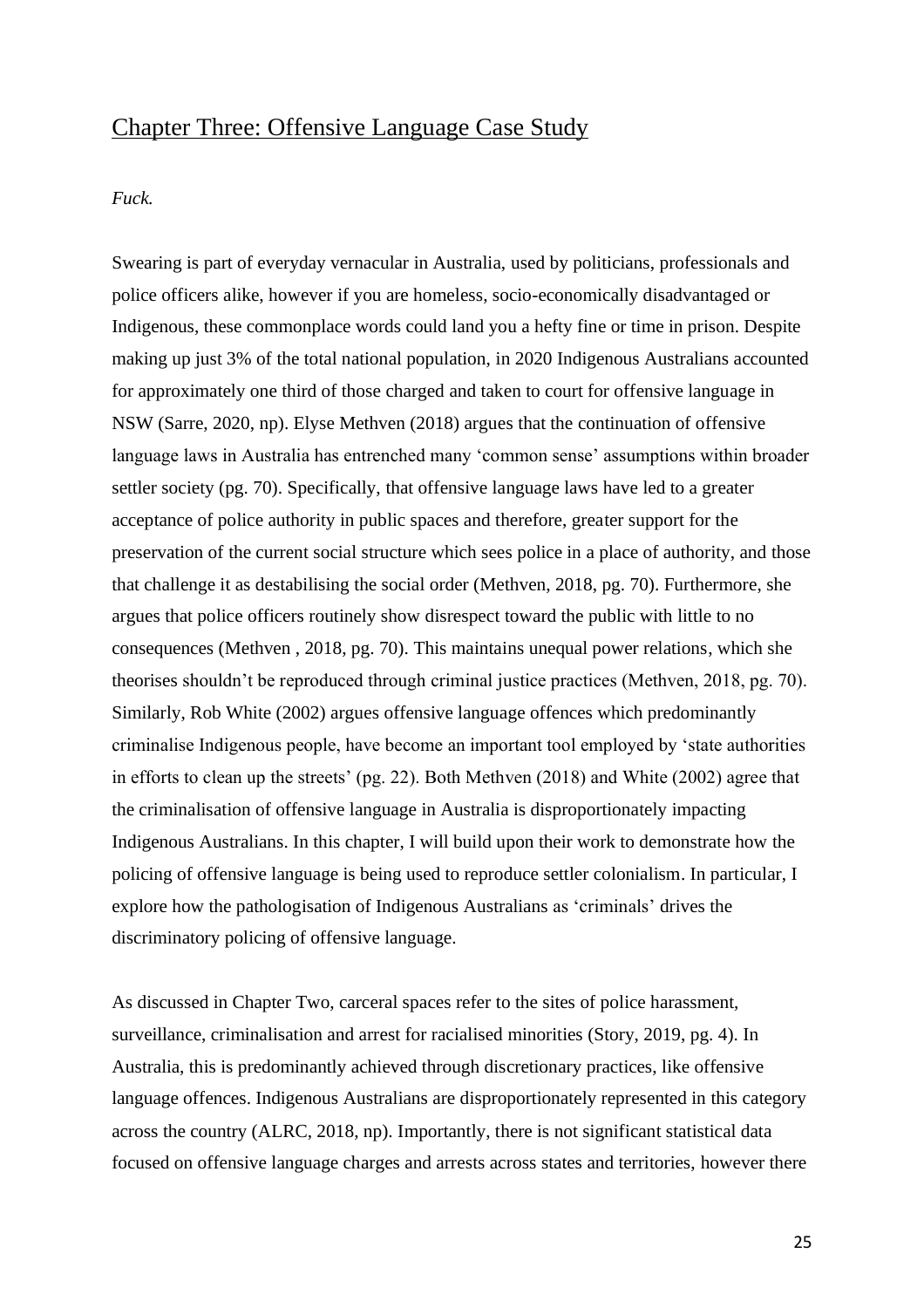is sufficient evidence suggesting that this offence is highly prejudicial in its application (Walsh, 2005, pg. 123-124). Walsh (2005) attributes this lack of statistical evidence to the few charges challenged, whereby defendants instead plead guilty and receive their fines or time in prison (pg. 123). In Queensland, Indigenous Australians are up to 12 times more likely to be charged with offensive language than their non-Indigenous counterparts (ALRC, 2018, np). Meanwhile, despite accounting for just 3% of the total national population (ALRC, 2018, np), the NSW Ombudsman found that in 2017, 17% of criminal infringement notices (CINS) were issued to Indigenous peoples, as opposed to 11% in 2008 (ALRC, 2018, np). CINs are on the spot fines which enable police officers to become both the judge and jury (Methven, 2014, np). In 2014, after a seven-year trial, the NSW Government raised CINs from \$150 to \$500 with no explanation for the dramatic increase (Methven, 2014, pg. 251- 52). NSW Minister for Police and Emergency Services at the time, Michael Gallacher, stated that anti-social behaviour would be met with 'very expensive [fines]… to remember their actions' (Methven, 2014, pg. 250). However, without judicial oversight, these far-reaching discretionary fines have arguably become a crucial mechanism of control for the neoliberal state (Story, 2019, pg. 15). Offensive language CINs enable the state to disguise their criminalisation of 'undesirable' groups as a form of 'protection' against 'threatening' people in public spaces (Story, 2019, pg. 15). However, this rhetoric is not supported by statistics which show that between 2002-2007 of the offensive language charges handed out, 70% of swearing was directed solely at police (Methven, 2018, pg. 60). The rollout of offensive language CINs in the early  $21<sup>st</sup>$  century aligned with a dramatic rise in carceral space across Australia and consequently, the over extension of police authority.

CINs are a practice of carceral spaces which limit the participation of Indigenous peoples in the public sphere. The rise of highly punitive fines for minor offences, like swearing, are representative of the continuation of colonial control through more covert methods of policing. These new strategies of policing have become tools in the management of Indigenous people within public spaces (Story, 2019, pg. 15). The case of Melissa Jane Couchy represents how offensive language charges can be employed in public spaces to contain and manage Indigenous peoples' participation. Methven (2018) recounts the case:

At approximately 4am on 21 September 2000, in inner-city Brisbane, an intoxicated, homeless, disoriented Indigenous woman, Melissa Jane Couchy ('Couchy'), was approached by a male police officer, Sergeant McGahey. McGahey asked Couchy if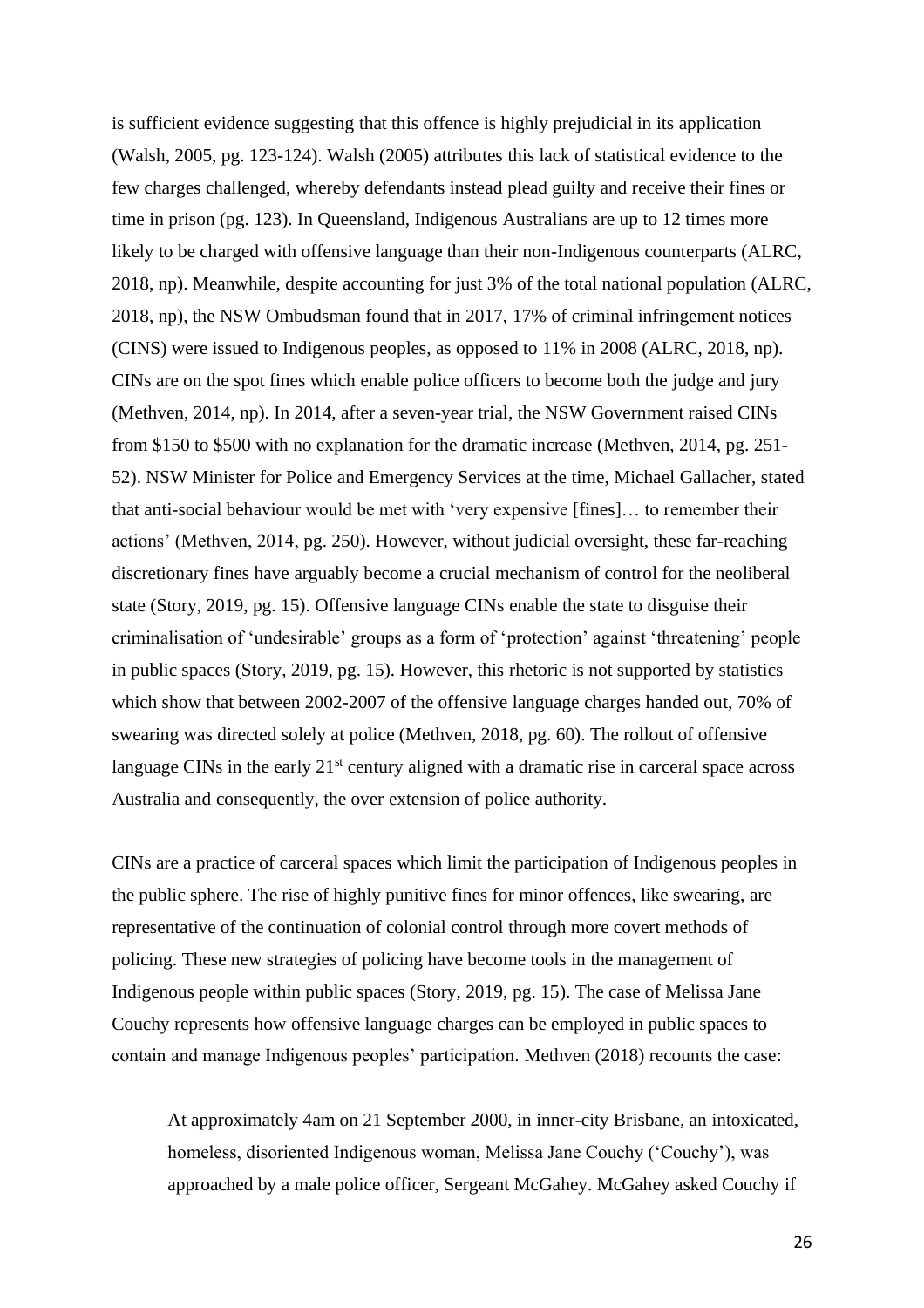she wanted to go to *'*the compound'—a nearby shelter. Couchy replied, 'Sarge, the Compound is for fucking dogs.' A nearby female police officer then asked Couchy to state her full name and address. Couchy replied, 'You fucking cunt'. Couchy was arrested for using insulting words in a public place, and on 7 December 2000 was sentenced in Brisbane Magistrates Court to three weeks imprisonment. The District Court of Queensland dismissed Couchy's appeal against conviction but reduced her sentence to seven days (pg. 9).

Methven (2019) argues that cases like this continue to occur with little public scrutiny (pg. 7). In NSW, laws governing 'offensive' language have existed since the mid nineteenth century and have subsequently been adopted by all states and territories (Methven, 2019, pg. 1). In all jurisdictions other than the Australian Capital Territory, New South Wales and Western Australia, a prison sentence can be imposed for the use of offensive language (ALRC, 2018, np). Depending on which state the offence is committed, penalties can include CINs ranging from \$110 in Queensland to \$500 in New South Wales, fines imposed by the courts can range from \$660 in New South Wales to \$6000 in Western Australia (ALRC, 2018, np). In the Northern Territory, Queensland and Victoria, an offensive language charge can lead to a sixmonth prison sentence and in both Tasmania and South Australia the maximum penalty is three months in prison (Methven, 2019, pg. 2-4). Additionally, all states and territories slightly differ in their description of 'offensive language' and the locality in which the offence is committed (Methven, 2019, 2-4). However, the main sentiment in all state laws, is the prohibition of 'offensive, obscene, objectionable, indecent, profane, threatening, abusive or insulting language, either in, near, or within the view or hearing of a person in a public place' (Methven, 2019, pg. 1). However, these terms have never been defined in legislation. Therefore, with no specific guidelines, police officers and judges are handed a significant amount of discretionary power to enforce offensive language laws (Methven, 2019, pg. 2). Methven (2019) argues that the most frequently used definition of 'offensive language' by both courts and police officers is 'that provided in the Supreme Court of Victoria case *Worcester v Smith*, where O'Bryan J defined offensive as, "such as is calculated to wound the feelings, arouse anger or resentment or disgust or outrage in the mind of a reasonable person"' (pg. 2). Additionally, police do not require a complaint from the public prior to laying charges (Walsh, 2005, pg. 126). The discretionary nature of offensive language charges and their impact on the Indigenous community were scrutinised by the 1991 Royal Commission into Aboriginal Deaths in Custody.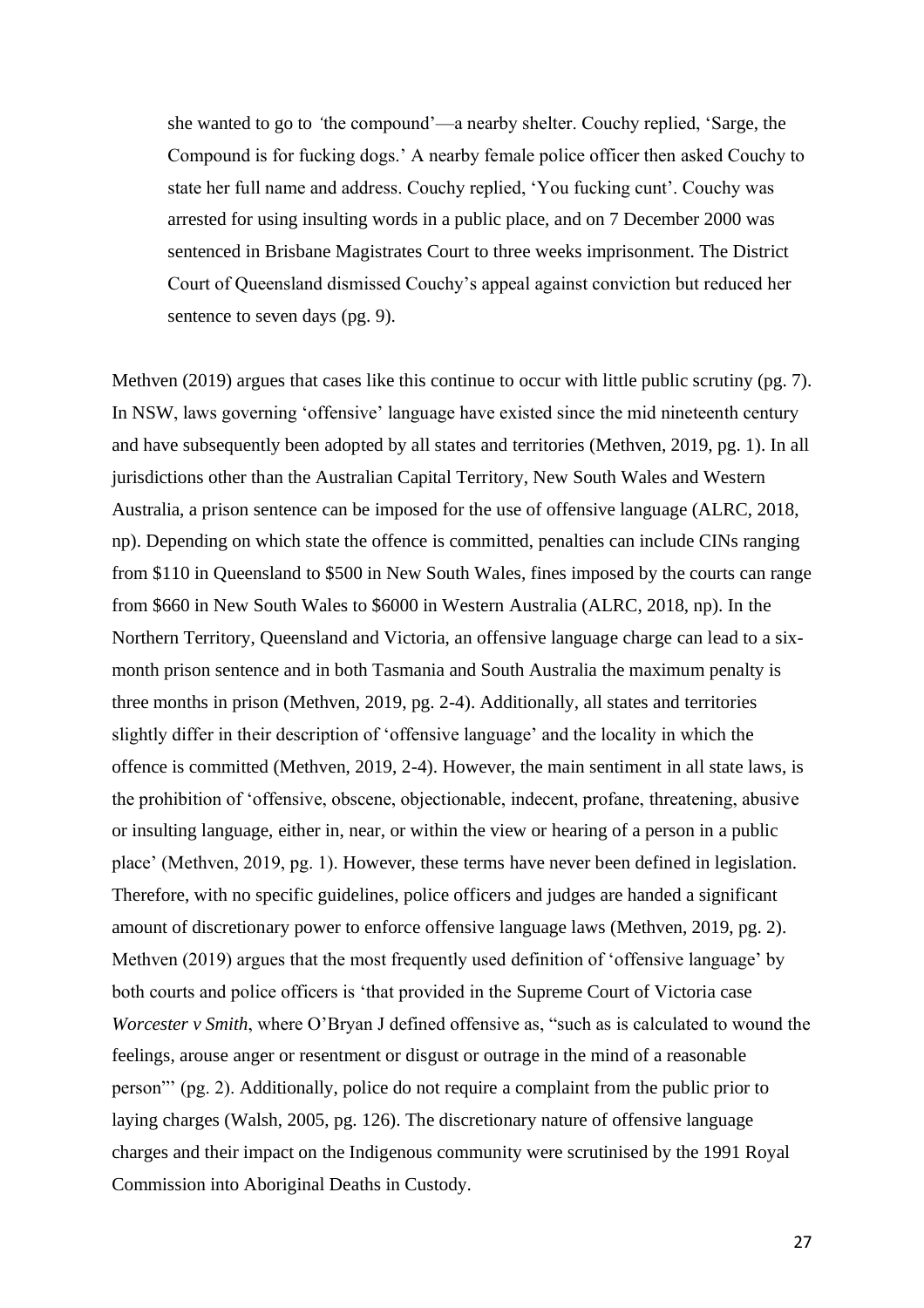Recommendation 86a of the 1991 Royal Commission found that 'the use of offensive language in circumstances of intervention initiated by police should not normally be occasion for an arrest or charge (AustLII, 1991, np). Commissioner Wootten stated:

It is surely time that police learnt to ignore mere abuse, let alone simple 'bad language'. In this day and age many words that were once considered bad language have become commonplace and are in general use amongst police no less than amongst other people. Maintaining the pretence that they are sensitive persons offended by such language … does nothing for respect for the police (Walsh, 2005, pg. 141).

In 2018, the Australian Law Reform Commission also published an inquiry into the incarceration rates of Indigenous peoples, in which they too highlighted the impact of these charges on the Indigenous population and recommended the repeal or narrowing of offensive language charges in Australia (ALRC, 2018, np). Yet despite these recommendations, offensive language laws continue to disproportionately impact Indigenous Australians.

The discriminatory criminalisation of offensive language is arguably driven by the pathologisation of Indigenous Australians. Since the rise of neoliberalism in the 1990s, the state has consistently portrayed the Indigenous community as 'threatening' and 'dysfunctional' (Moreton-Robinson, 2009, pg. 67). In turn, this has led to within the broader settler population a greater acceptance for heightened police budgets and greater police power to curb 'rising' crime rates and intervene in the lives of Indigenous peoples (Monterosso, 2015, pg. 15). The neoliberal state then began to develop more covert policing practices to control and manage public spaces (Hogg, 2001, pg. 370). This led to the dispersal of carceral power out of the prison (Story, 2019, pg. 4) and into Australia's parks, streets and onto public transport. As a result, police discretionary power increased (Story, 2019, pg. 4). Consequently, offensive language laws have become an important example of how the neoliberal state's discourse of 'Indigenous criminality' is materialised through criminal justice practices. The police force's power to discretionarily charge and apprehend people for swearing with no judicial oversight or clear legislation is as White (2002) argues, less about crime and more about the management of Indigenous people in public spaces (pg. 22). This is evidenced by charges laid against a young Indigenous man in inner Sydney near Central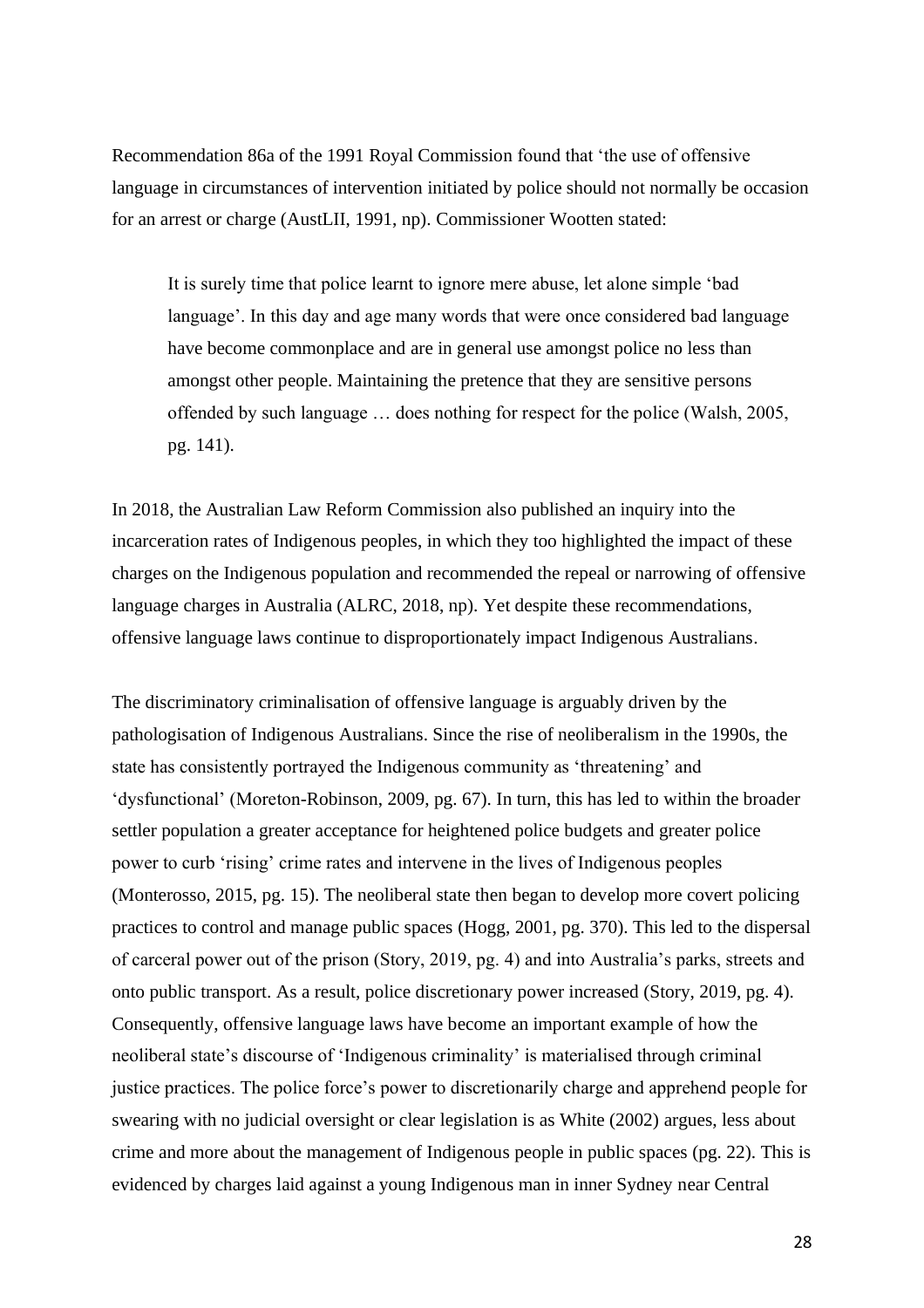Station (Williams, 2017, np). The young man noticed some police officers in the same vicinity as him and his friends and started rapping NWA's *'Fuk Tha Police'* (Williams, 2017, np). In response, one of the police officers tried to arrest him for offensive language, which culminated in a struggle and the police officer spraying him with capsicum spray (Williams, 2017, np). Both this case and Couchy's case allow us to see how the discretionary criminalisation of minor offences, like swearing, does little to 'protect' society. Instead, this practice works to manage Indigenous participation in public spaces. Thus, offensive language offences have become a weapon of the neoliberal state in the reproduction of settler colonialism.

The rise of increasingly discriminatory offensive language charges cannot be blamed on individual police officers. Instead, we must view police collectively as part of the broader state. As Foucault (1975-76) theorises, power always operates with a 'series of aims and objectives', however it is often not a result of an individual subject's choice (Stone, 2013, pg. 355). Thus, there are far more covert mechanisms of power at play within Australia's criminal justice system (Story, 2019, pg. 11). This has largely been driven by the rise of neoliberalism and the subsequent dispersal of carceral power into 'complex geographies' (Story, 2019, pg. 6). In turn, the power relations and practices which compose carceral space become disguised within the settler state's colonial project. Specifically, the discrete policing of the Indigenous community has become a modern from of colonial violence (Hogg, 2001, pg. 370). Thus, the officers that charge Indigenous people for swearing in trivial circumstances may argue they are upholding the law; however, the law is inherently discriminatory because it targets Indigenous people (Blagg et al, 2005, pg. 7). This form of institutionalised racism means that the dominant race, white settler people, are rarely charged for their use of offensive language (Methven, 2019, pg. 12). For example, an Indigenous man was arrested for saying to police 'don't tell me to get fucked' (Methven, 2019, pg. 12). Importantly, the resistance shown by the Indigenous man and the repercussions of it, to some extent highlight the precarity of the power relations at force (Stone, 2013, pg. 356). As Simpson (2011) argues, the political agency of Indigenous peoples becomes a threat to the neoliberal state's maintenance of power and legitimacy (pg. 210). Ultimately, the practice of over-policing offensive language is a way to resist this threat.

Discretionary offensive language offences have become a powerful tool of the neoliberal state in the reproduction of settler colonialism. The pathologisation of Indigenous people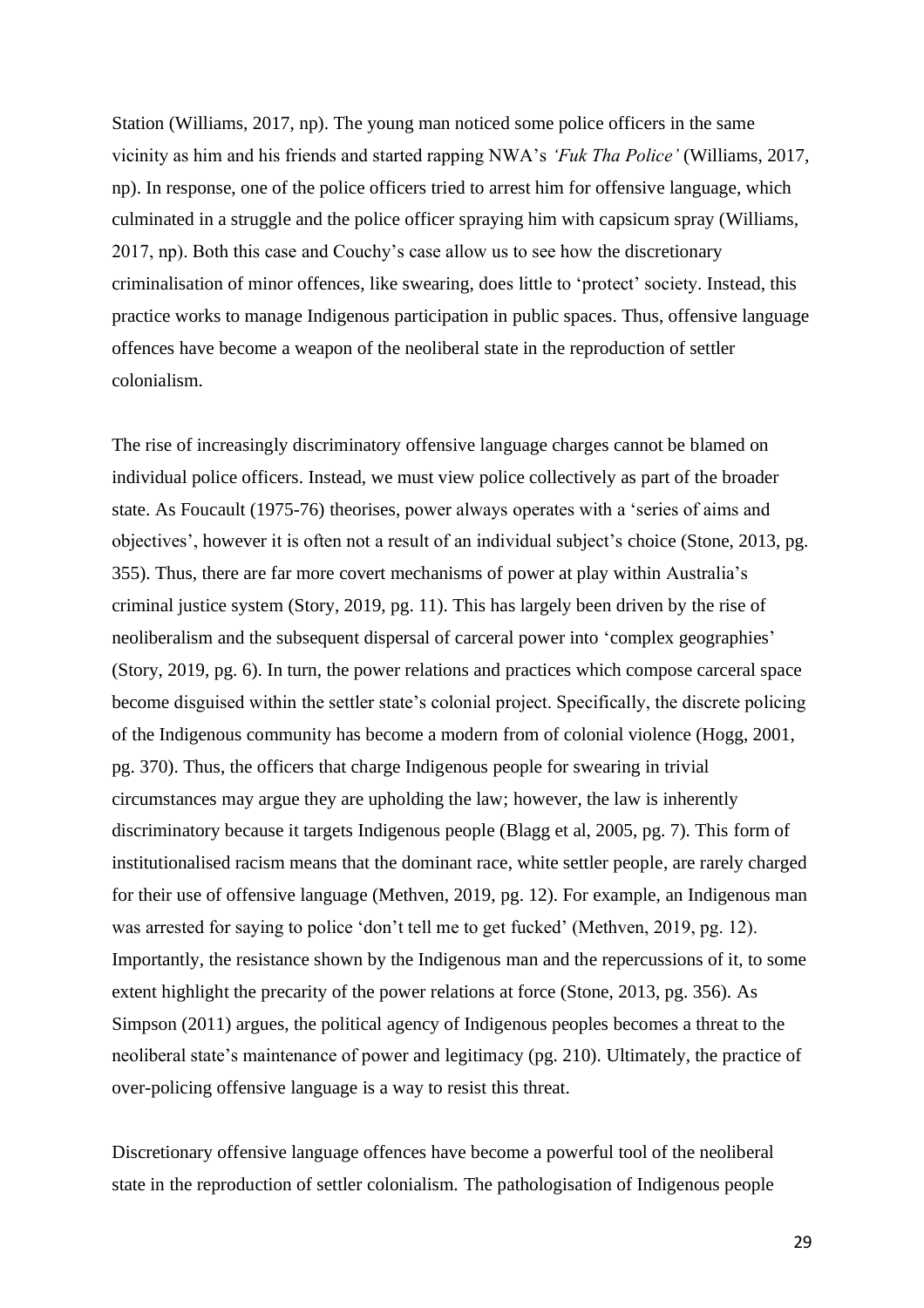drives this discriminatory policing and helps maintain power relations between settler Australians and Indigenous Australians. Specifically, these power relations pose a significant issue for policy makers tasked with reducing rates of Indigenous incarceration. Criminal justice reform primarily focuses on legislation, however when a system is built on colonial violence and designed to fail the Indigenous community, legislative changes do little to transform the systemic racism which is embedded within every level of the institution (Brooks et al, 2021, np). As Kilroy argues, 'there will never be justice in a… white legal system' (Brooks et al, 2021, np). Consequently, this is why Brooks et al (2021) propose that to deal with the 'tentacles' of carceral power and ongoing colonial violence, the system must be dismantled, and criminal justice funds redistributed (Brooks et al, 2021, np). In the case of homeless Indigenous woman Melissa Jane Couchy, the redistribution of police budgets into social and economic infrastructure may have led to her avoiding police contact. This reinvestment of funds would disrupt the state's sustained project of Indigenous criminalisation and ultimately reduce rates of incarceration for minor offences. However, until this happens, carceral practices which reproduce settler colonialism, will continue to disproportionately criminalise Indigenous Australians.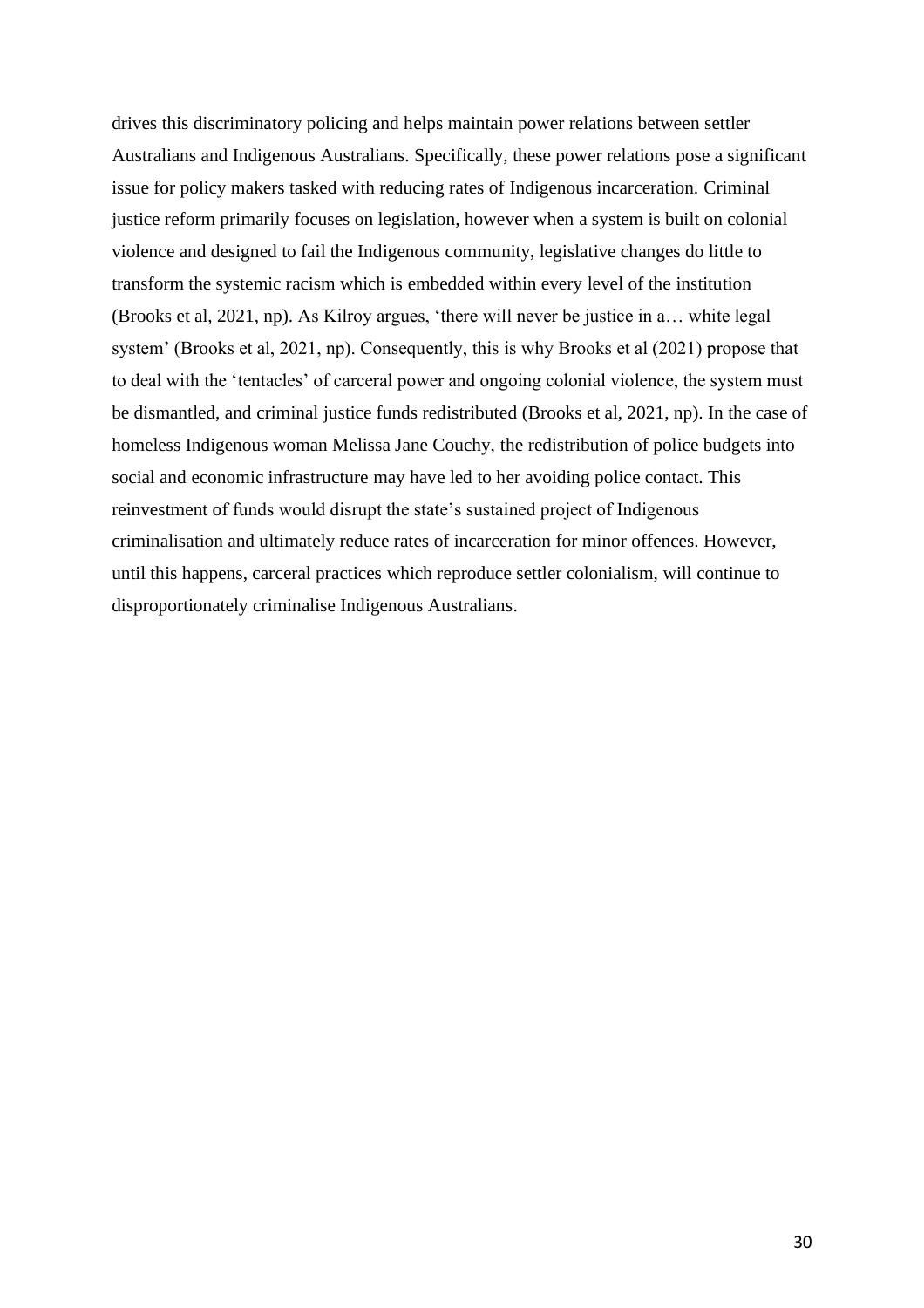### Chapter Four: Stop and Search Case Study

In 2019, the New South Wales government faced widespread condemnation following the release of alarming stop and search figures. The figures highlighted a clear racial disparity in searches conducted in previous decade. At the time, NSW Police Minister David Elliott announced to the public:

I've got young children and if they were at risk of doing something wrong, I'd want them strip-searched (McGowen, 2019, np).

Elliott's personalisation of the political situation was heavily scrutinised for being both insensitive and ignorant. Moreover, statistics tell us that Elliott's white settler children have a far smaller risk of being stopped and searched by police officers in NSW compared to Indigenous youth (Smart, 2020, np). Despite accounting for just 5.6% of all children in NSW (Blanco, 2018, np), Indigenous youth comprised 21% of all stop and searches conducted on children in 2019-20 (Smart, 2020, np) and more alarmingly, accounted for 78% of all youth subjected to full body strip searches in 2018 (Hickey, 2020, np). Human Rights lawyer George Newhouse, has argued that the discretion accorded to police to stop and search people in public places, has resulted in what he describes as 'prejudiced policing…', arguing that 'what we've done is we've given the police extreme powers, and they don't exercise those powers fairly. They exercise their discretion against Aboriginal people…' (Wellington, 2020, np). In 2017, NSW Greens Minister David Shoebridge obtained evidence relating to the NSW Police Force's secret 'blacklist' (Pandolfini, 2-17, pg.1). This 'blacklist' has enabled greater surveillance measures and increased searches of those deemed at risk of offending or those identified as possible 'future' criminals (Pandolfini, 2017, pg. 1). The operation of the Suspect Target Management Plan (STMP) has been condemned for its lack of transparency due to the Force's repeated refusal to publish the criteria and legislation regarding the plan (Blanco, 2018, np). Officers add unknowing suspects to the blacklist with little oversight which has led to a lack of police accountability (Blanco, 2018, np). Arguably, the operation of programs like the STMP, are reproducing the racism of the colonial period through more covert means. This is evidenced by the fact Indigenous youth account for 51.5% of children between the ages of 9 and 18 on the blacklist, which makes them 18.9 times more likely to be on it than a non-Indigenous child (Blanco, 2018, np). As Shoebridge argues: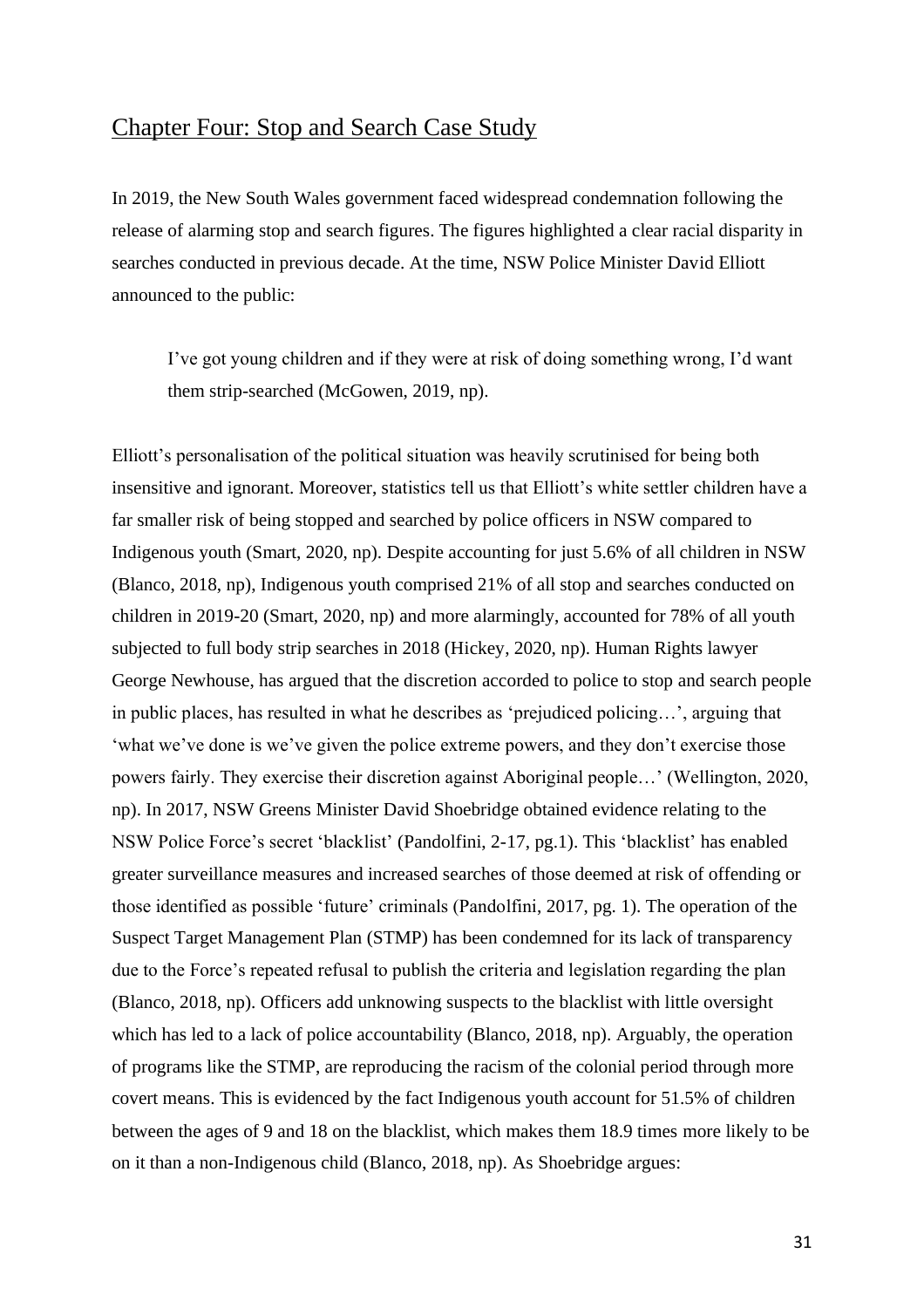Our research found that the STMP entrenches systemic forms of institutionalised racism that mean that Aboriginal communities are over policed rather than partners in real solutions to address the causes of offending (Blanco, 2018, np).

A major element of the STMP is its unlawful abuse of power which enables police to directly target, stop, search and interrogate young Indigenous people with no reasonable basis, other than the fact they have been added to the system (Blanco, 2018, np). The NSW Police Force argue that this sort of policing is used to 'divert individuals away from criminal behaviour', however I argue all it does is create carceral spaces. In turn, Indigenous youth experience greater levels of police harassment, charges for minor offences and harsher punishments (Blanco, 2018, np). When asked about increasing rates of strip searches on young children, NSW Police Commissioner Mick Fuller stated that 'they [children] need to have respect and a little bit of fear for law enforcement' (SBS, 2019, np). The STMP represents a new covert strategy employed by NSW Police to racially profile and illegally search Indigenous peoples without reasonable suspicion, which has led to the increased criminalisation and social control of the Indigenous community across urban spaces (Story, 2019, pg. 15). In this chapter, I will draw on both Newhouse and Shoebridge, who assert that contemporary policing is systematically racist, to argue that the discretionary and discriminatory practice of stop and searches is employed by the neoliberal state to render Indigenous lives 'disposable' (Story, 2019, pg. 11). As a result, Indigenous peoples' capacity to engage in public spaces as political subjects is significantly disrupted, thus leading to their containment.

Under freedom of information laws, Redfern Legal Centre obtained data which highlights an alarming rise in Indigenous stop and searches (Hickey, 2020, np). Between 2018-19 and 2019-20 the proportion of searches conducted on Indigenous peoples of all ages rose from 9% to 13% (Hickey, 2020, np). Specifically, in the inner Sydney suburb of Surry Hills, Indigenous people made up 14% of all strip searches and in the Western Sydney suburb of Liverpool Indigenous people accounted for 10% of all strip searches (Hickey, 2020, np). However, as Redfern Legal Centre solicitor Samantha Lee pointed out, there is sufficient evidence to suggest that these numbers could be far higher due to police not recording searches (RLC, 2020, np). Additionally, across broader NSW in the year 2018-19, police were expected to conduct 242,000 searches (Hickey, 2020, np). In this same period, Indigenous people were searched 17,535 times with nothing found in 88% of these searches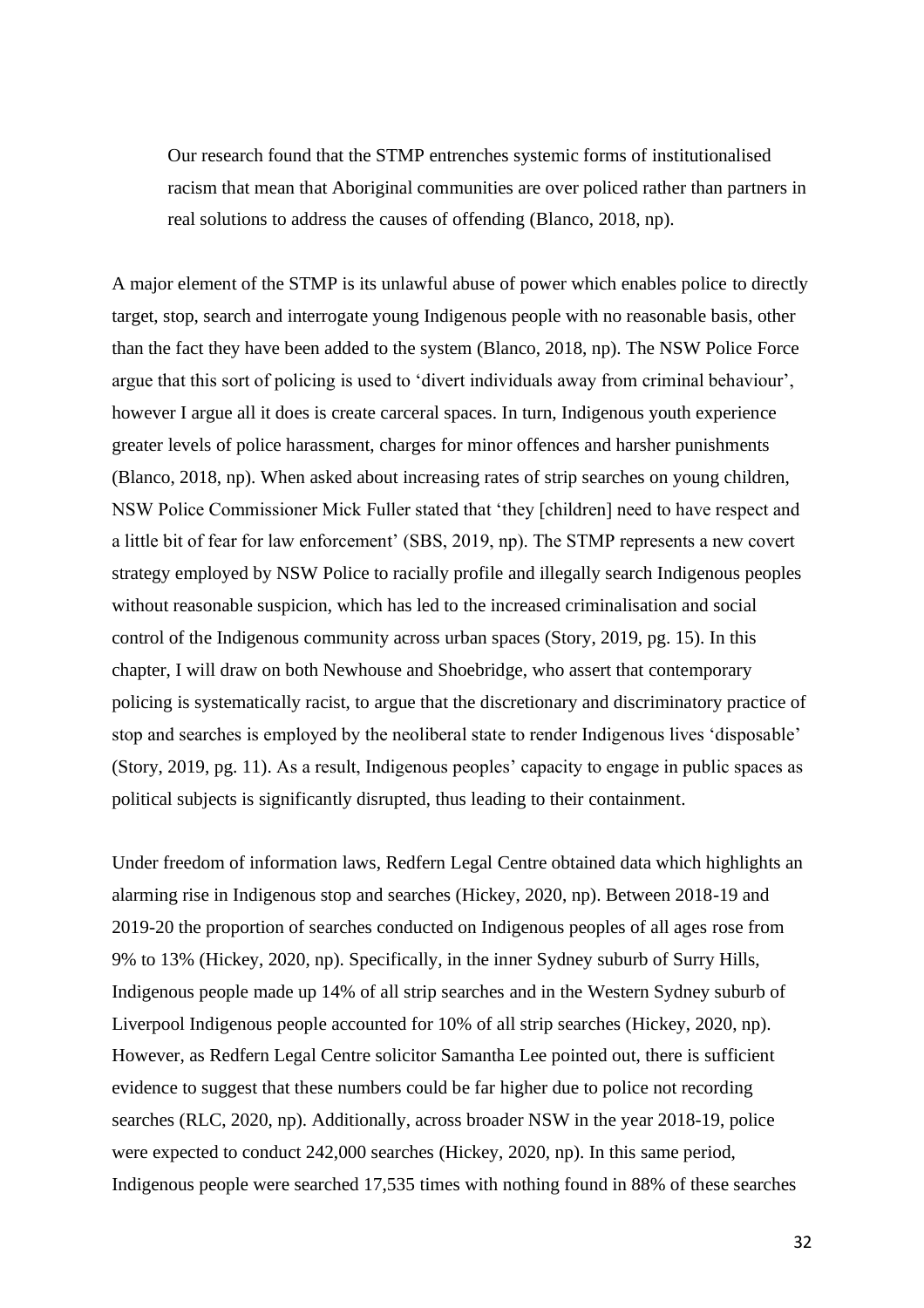(Hickey, 2020, np). Furthermore, Indigenous youth are searched at an even greater rate compared to their adult counterparts, accounting for 21% of all youth stopped and searched in 2019-20, up from 13% the previous year (Smart, 2020, np). Moreover, there has been a twentyfold increase in strip searches <sup>6</sup> over the past 12 years (ALS, 2019, np). Aboriginal Legal Services Chief Executive Karly Warner describes the practice of strip searches as 'deeply intrusive, disempowering and humiliating… even more so for vulnerable Aboriginal people who have too often been the target of discrimination and over-policing' (ALS, 2019, np). These statistics, in conjunction with Warner's comments, highlight that Indigenous people are not only disproportionately targeted for stop and searches but are also disproportionately impacted by this intrusive practice. The following example of a stop and search conducted in the inner Sydney suburb of Glebe, shows how the everyday practice of stop and searches can categorise Indigenous people as 'criminogenic' prior to an offence being committed and therefore, 'disposable' (Story, 2019, pg. 11). Grewcock et al (2019) recounts the case:

… video footage (taken by a passer-by) was released on social media showing an Indigenous man being strip searched by two plain clothes police officers in broad daylight outside a popular bookshop on Glebe Point Road in Sydney's Inner West. The man was forced to strip down to his underpants, handcuffed and then forcibly pushed up against the wall of the shop. The male officer then ran his fingers around the inside of the man's underwear while the female officer watched. The man was then instructed to sit down. When he refused, he had his legs dragged out from underneath him and he banged his head as he was forced to the ground. He was then questioned about the box of syringes found in the gutter nearby. The man told police he was returning them to a clinic… The police informed the man he was not under arrest but continued to detain him unlawfully for about 15 minutes because the two officers did not have a key for the cuffs and were waiting on a third officer… the male officer, without specifying reasons, told the man he was going to be moved on' (pg. 33).

<sup>&</sup>lt;sup>6</sup> A 'strip search' allows the officer to ask the person to remove all of their clothes and according to legislation, the officer has the power to ask the person to lift their testicles, part buttock cheeks, lift breasts, open their mouth, shake their hair and squat (NSW Police, 2019, pg. 6)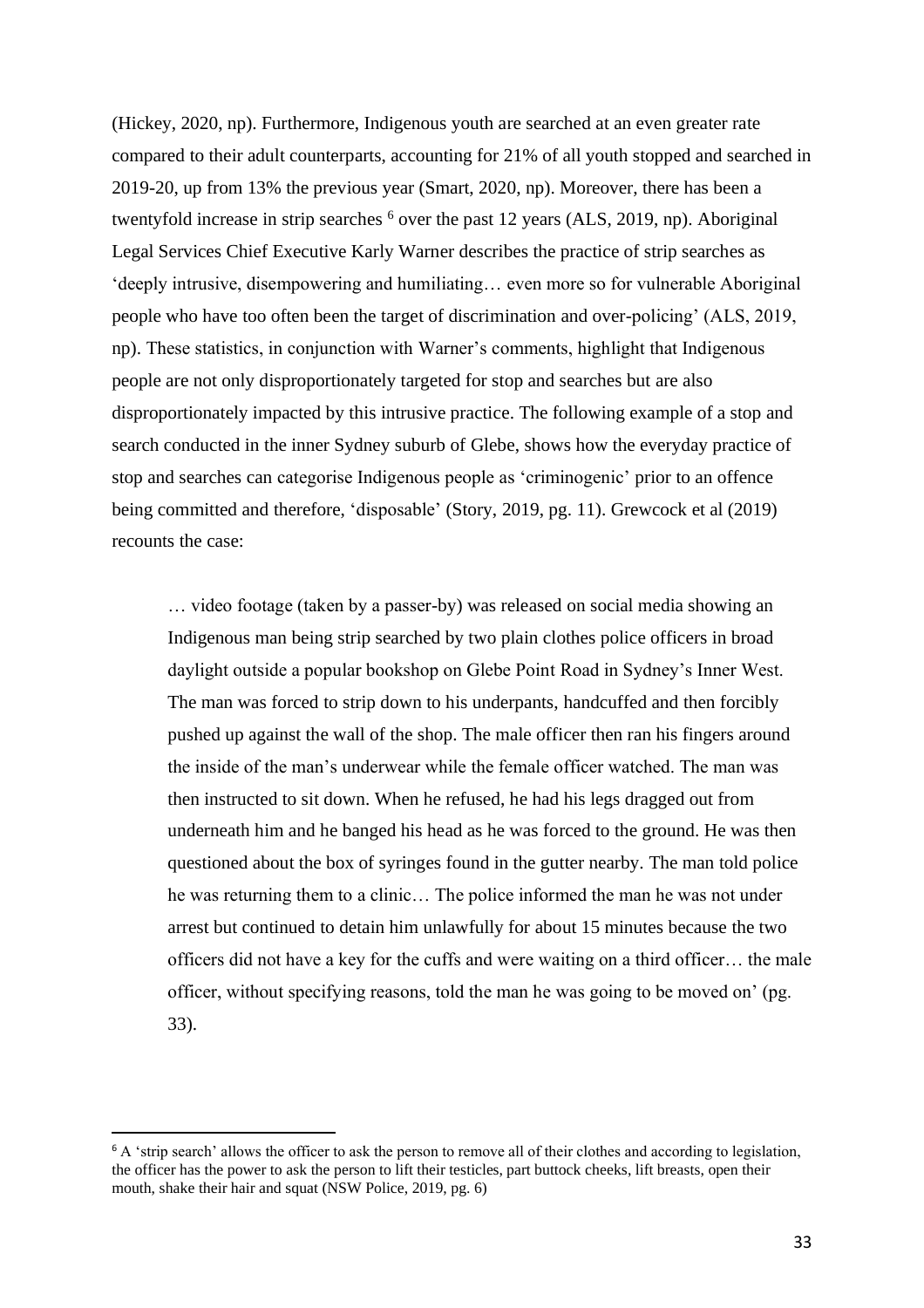The Indigenous man followed the move on order<sup>7</sup>. Throughout the search he was recorded saying 'this is the way you've treated black fellas for hundreds of years… this is genocide mate' (Grewcock et al, 2019, pg. 33). The evidence provided by Grewcock et al (2019) suggests that these situations are not uncommon (pg. 48).

In NSW, under the Law Enforcement (Powers and Responsibilities) Act 2002 (LEPRA), stop and searches can be conducted without a warrant or judicial oversight (NSW Government, 2002, np). If a police officer holds a 'reasonable suspicion' that a person has in their possession stolen goods, incriminating evidence, a dangerous weapon or illegal drugs, they have the power to stop, search and detain the person (NSW Government, 2002, np). By law there are two types of searches police can conduct, the first is a 'person search' which enables the officer to examine the person by patting down their clothing, examining the outer edges of clothing and can include the removal of shoes, socks and hats (NSW Police, 2019, pg. 4). A 'personal search' does not permit the removal of all clothing, officers must not inspect the persons genital area or breasts, and these can be conducted in public spaces (NSW Police, 2019, pg. 4). However, a 'strip search' allows the officer to ask the person to remove all of their clothes and according to legislation, the officer has the power to ask the person to lift their testicles, part buttock cheeks, lift breasts, open their mouth, shake their hair and squat (NSW Police, 2019, pg. 6). In order to justify the use of a strip search the officer must 'suspect of reasonable grounds that the strip search is necessary for the purposes of the search and that the seriousness and urgency of the circumstances make the strip search necessary' (NSW Government, 2002, np). Furthermore, these searches can be conducted on children between the ages of 10 and 18 in the presence of a parent or guardian, however if a parent is not available then the police can get another person who is not an officer to represent the child being searched or they can override the requirement altogether if they believe the search is urgent (NSW Police, 2019, pg. 9). Importantly, all strip searches must be conducted in a private area and out of the view of someone of the opposite sex (NSW Police, 2019, pg. 9). The LEPRA Act is a lengthy document with hundreds of clauses, however the most concerning aspect of this legislation is its authorisation of significant police discretionary power. As highlighted in Chapter Three, this is of concern because Australian police are

<sup>&</sup>lt;sup>7</sup> Section 197(1) of the LEPRA Act states 'that a police officer may give a direction to a person in a public place if he or she believes on reasonable grounds that the person's behaviour or presence in the place'… constitutes harassment or intimidation, is likely to cause fear to another person, is intoxicated or is purchasing or selling drugs (Nedim, 2020, np).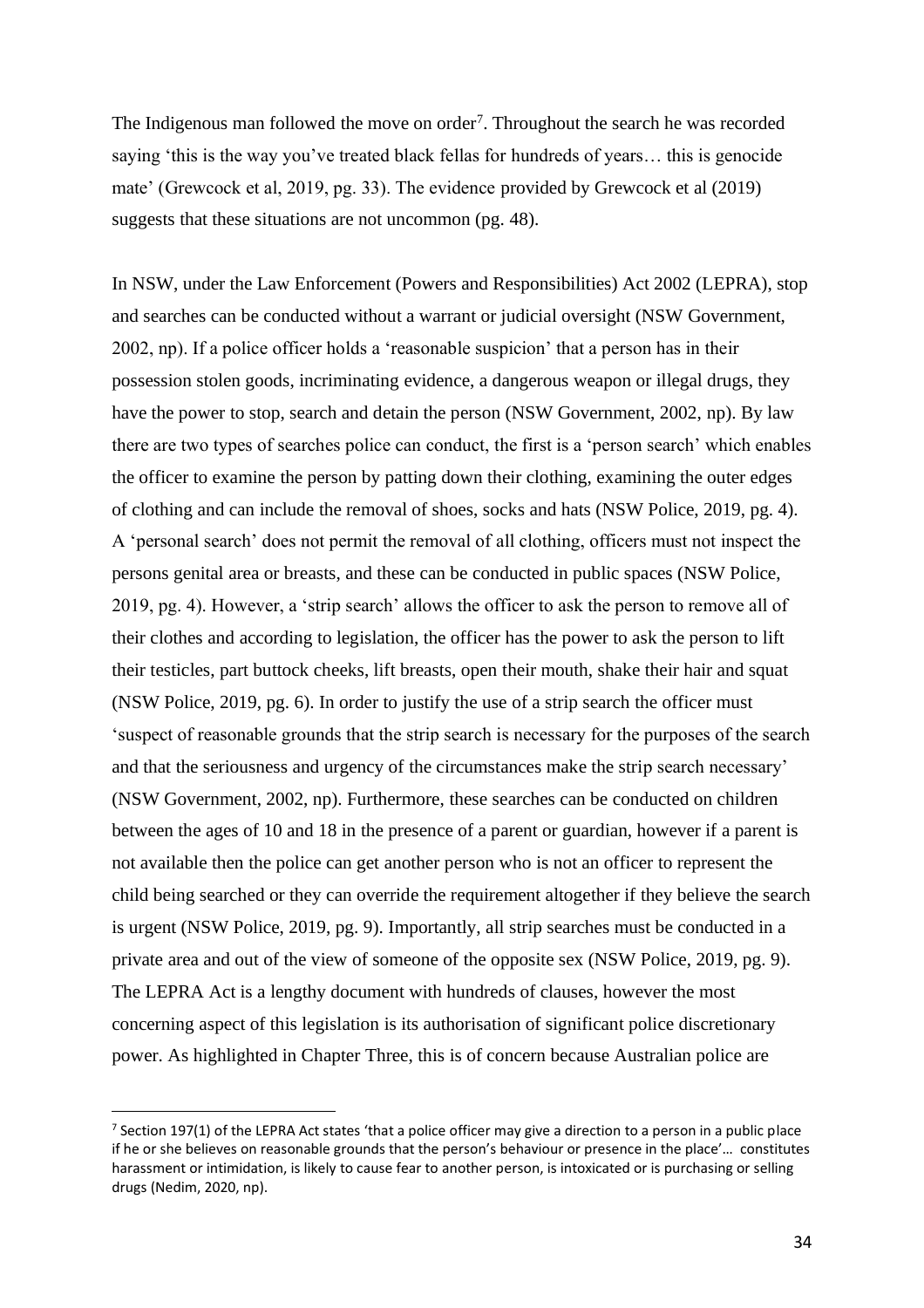officers of a colonial state which desires the 'disappearance' (Simpson, 2011, pg. 205) of Indigenous peoples as political subjects.

Following reports of police misconduct and racial profiling, the media have scrutinised the power accorded to police in stop and searches and the lack of legislative clarity about 'reasonable suspicion'. 'Reasonable suspicion' is not defined in the LEPRA legislation, rather it has been defined in case law. Thus, this term has been defined by past decisions relating to similar cases in the courts and reads as followed:

a. A reasonable suspicion involves less than a reasonable belief but more than a possibility. A reason to suspect that a fact exists is more than a reason to look into the possibility that a fact exists…

b. Some factual basis for the suspicion must be shown. A suspicion may be based on hearsay material or materials which may be inadmissible in evidence, but the materials must have some probative value (NSW Police, 2019, pg. 2).

In conjunction with this lack of clarity regarding 'reasonable suspicion', the words 'seriousness' and 'urgency' in the strip search legislation are also unclear. Both words are not defined in the LEPRA legislation, nor are they explained in any depth (RLC, 2019, np). Whilst it would be unreasonable of me to argue that some searches do not require further action and discretionary power, the evidence suggests that the lack of legislative clarity means that this discretion can become a weapon used to racially profile, intimidate and contain Indigenous peoples in the public sphere. These concerns have been highlighted by the Law Enforcement Conduct Committee, who in 2020 conducted an inquiry into police misconduct and unlawful strip searches in which they too highlighted the lack of legislative clarity (LECC, 2020, np). The inquiry's recommendations focused heavily on laws concerning strip searches, for example prohibiting the touching of the person's breasts, genitals or buttocks during a search, however they also called for regular reviews of the number of Indigenous people searched by police (LECC, 2020, np). Despite the findings of this inquiry, Vickie Sentas, the co-author of a separate inquiry published by the University of NSW stated, 'none of the changes to police policy and training on strip searches have made a difference for how First Nations people are being policed and it's only getting worse'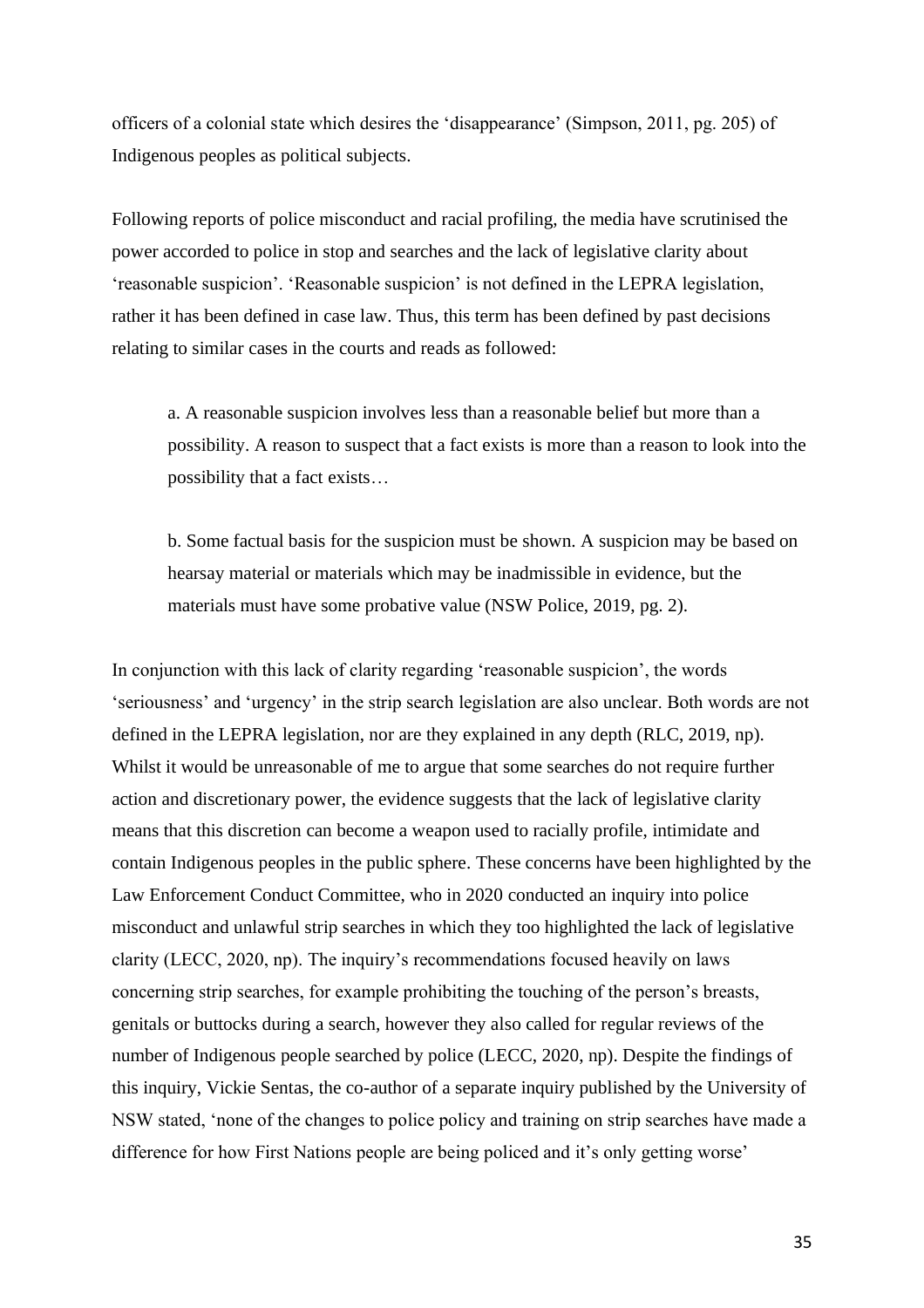(McGowen, 2020, np). As the statistics show and Sentas argues, the over-policing of Indigenous Australians in NSW is worsening.

Over-policing in the form of stop and searches, is an example of how carceral spaces contribute to the construction of Indigenous lives as 'disposable' in order to legitimise ongoing colonial violence (Story, 2019, pg. 11. As discussed in Chapter Two, by consigning the Indigenous community a 'criminal' status, the state's sustained portrayal of Indigenous 'dysfunction' and 'danger' becomes materialised (Moreton-Robinson, 2009, pg. 68). Consequently, this produces a category of 'disposability' (Story, 2019, pg. 11) within Australian society. Indigenous disadvantage and intergenerational trauma then become masked by this discourse of 'disposability' which portrays them as deserving of police intervention (Story, 2019, pg. 11). It is therefore through stop and searches, that I argue, the neoliberal state makes Indigenous people 'disposable' (Story, 2019, pg. 11). To do this, discretionary power is accorded to police to target and manage the Indigenous population. Ultimately, stop and searches disempower Indigenous Australians in public spaces. For example, the NSW Police Force's Suspect Target Management Plan criminalises Indigenous youth prior to them ever committing an offence (Pandolfini, 2017, pg. 1). This covert blacklist enables the unlawful abuse of police power to target, stop, search and interrogate young Indigenous children with no reasonable basis (Pandolfini, 2017, pg. 1). In the case of the young Indigenous 15-year-old, who had minor graffiti offences and was searched 23 times over 10 months (Amato et al, 2017, pg. 7), the NSW Police Commissioner Mick Fuller commented that 'if your house had not been graffitied as a by-product of that, is it a good result?' (Amato et la, 2017, pg. 7). However, as Greens Minister Shoebridge points out, due to the secrecy of the blacklist this young boy could not work out why he was being constantly targeted by NSW Police (Amato et al, 2017, pg. 10). In one instance, police recorded that they searched him because he was wearing 'Nautica' clothing which police associated with crime (Amato et al, 2017, pg. 10). As Shoebridge argues, Indigenous people do not account for 50% of New South Wales' crime, therefore should not account for over 50% of those listed on the STMP (Amato et al, 2017, pg. 8). A program like the STMP which enables the covert over-policing of the Indigenous community through stop and searches, is an example of how Indigenous 'disposability' is reproduced by the neoliberal state.

Stop and searches have arguably become a tool designed to 'disappear' Indigenous people as political subjects in the public sphere (Simpson, 2011, pg. 205). Specifically, the Indigenous

36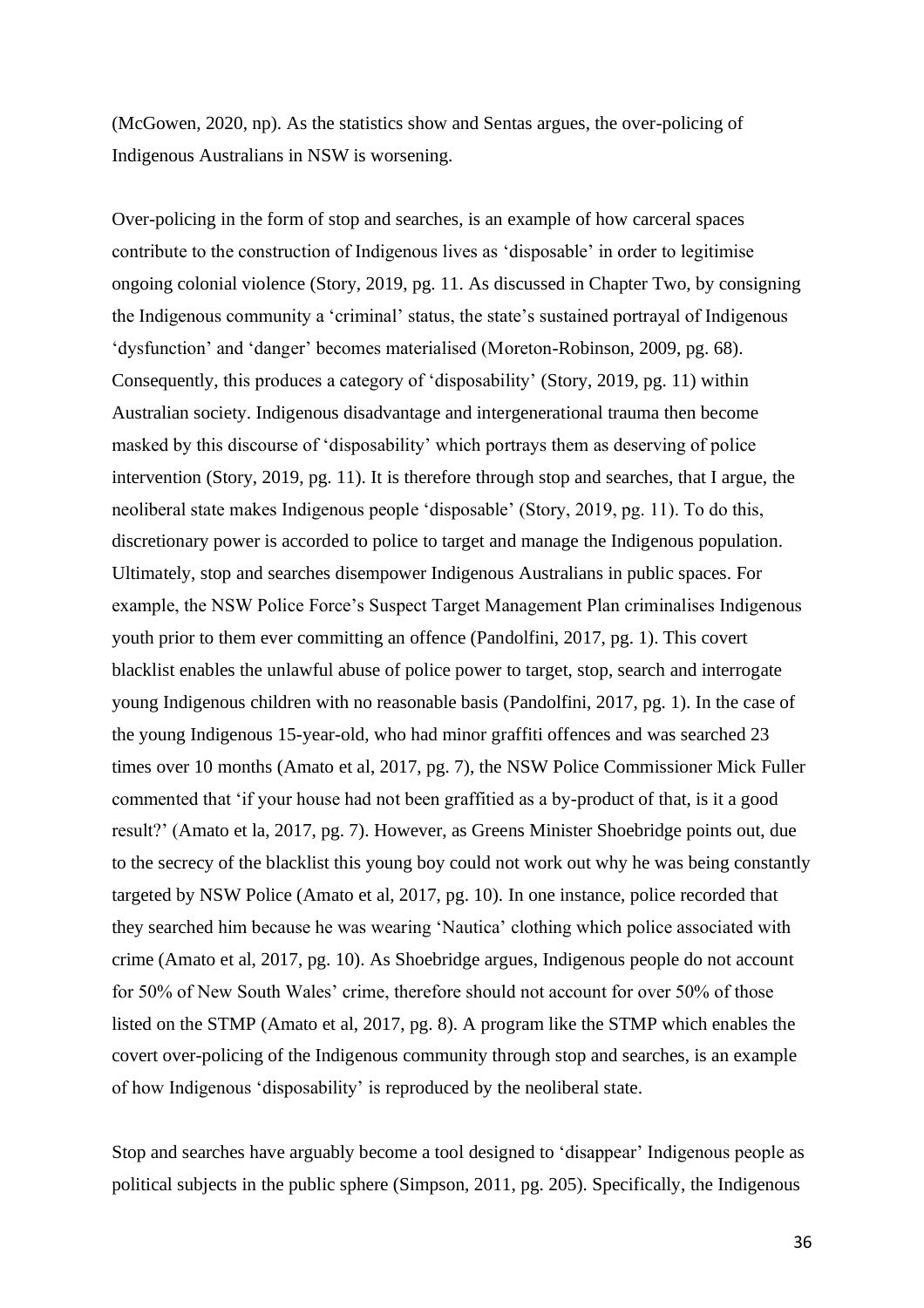populations power to act and participate independently in settler society has been impacted by the practice of stop and searches (ALC, 2019, np). Stop and searches work to disrupt and manage Indigenous movement across contested public spaces. This is supported by Former Western Australian police officer Jim Taylor who describes how strip searches are being used by the Western Australian Police Force to strip young Indigenous children and adults of their rights to participate freely in public spaces (Murphy-Oates, 2021, np). In Western Australia, approximately three quarters of youth in detention are Indigenous, which Taylor argues is a direct result of a racist culture within the force (Murphy-Oates, 2021, np). Taylor reports being ordered to strip search a ten-year-old Indigenous boy who had been picked up off the streets for no reason, saying that this was routinely done to just "get them off the streets" (Murphy-Oates, 2021, np). Additionally, Taylor claims that police deliberately provoked Indigenous people with racist language to "arc them up" and legitimise their use of strip searches and arrests (Murphy-Oates, 2021, np). Taylor also explained that in order to inflate arrest numbers, homeless Indigenous people were routinely targeted, which led to greater rates of criminalisation (Murphy-Oates, 2021, np). Whilst this sort of policing works to literally remove Indigenous people, through move on orders and arrests, it primarily disempowers the Indigenous population and disrupts their power to participate freely, without police harassment, in the public sphere.

Discretionary stop and searches have become a powerful asset of the neoliberal state in the reproduction of settler colonialism. The discriminatory practice is used by the state to both construct Indigenous people as 'disposable' (Story, 2019, pg. 11) and disrupt their capacity to act as free political subjects. Consequently, the Indigenous population's agency to participate freely in public spaces has been greatly impacted (Murphy-Oates, 2021, np). Notably, practices like stop and searches therefore work to disguise Indigenous disadvantage as a product of 'individual bad behaviour' (Moreton-Robinson, 2009, pg. 68). In turn, relieving settler society from critically engaging with the contemporary operation of colonialism. As abolitionist Angela Davis (2003) emphasises, the dispersal of power out of the prison and into urban spaces has 'relieved us of the responsibilities of seriously engaging with the problems of our society, especially those produced by racism…' (pg. 16). This is evidenced by the NSW Police Force's STMP and Jim Taylor's accusations against the Western Australian Police Force. Both examples allow us to see how colonial violence is being masked by the discourse of the 'disposable' Indigenous 'criminal' who is in need of state intervention. Discriminatory carceral practices will continue to disproportionately impact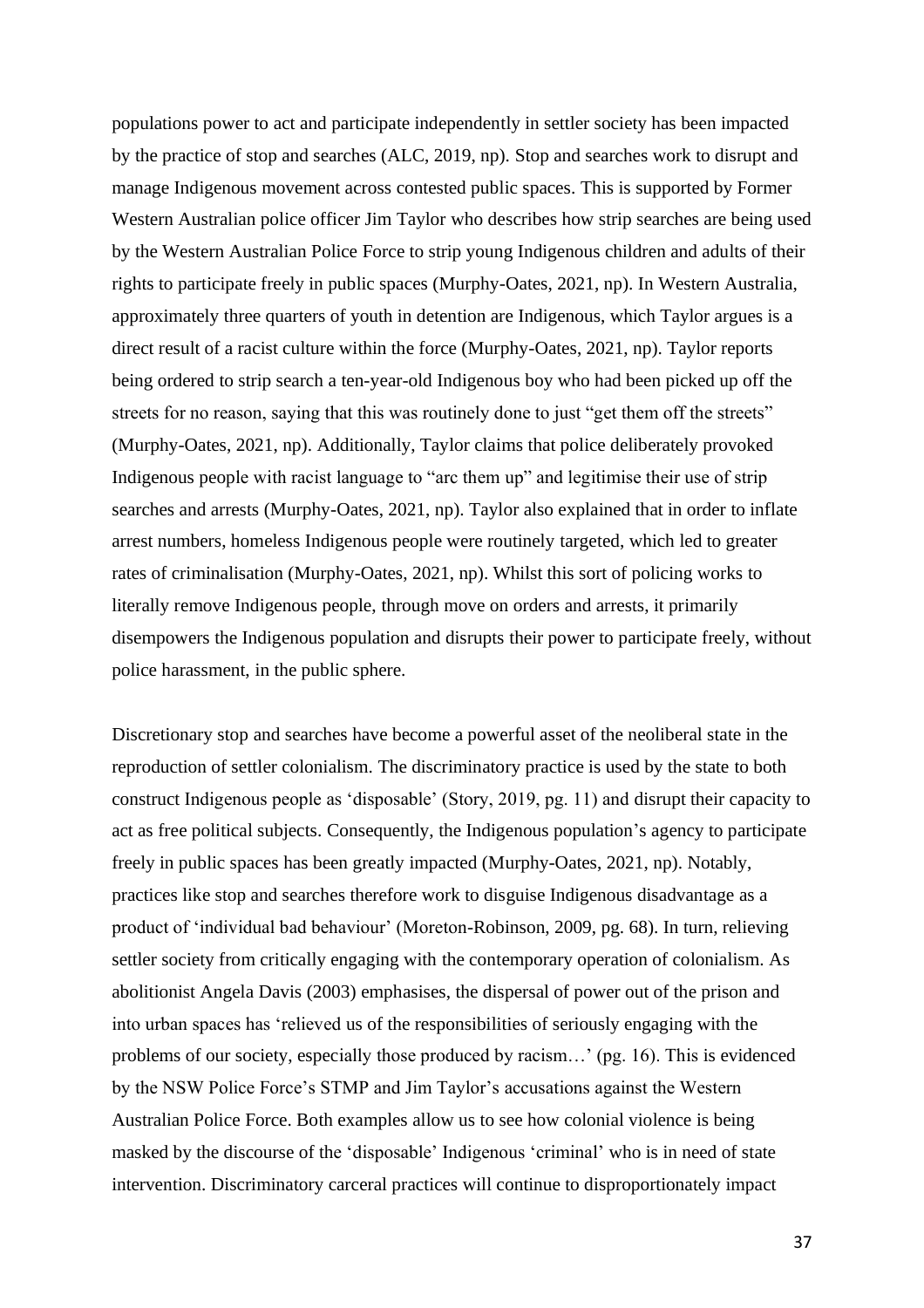Indigenous people for as long as the current system remains (Brooks et al, 2021, np). Carceral space theory has shown us how stop and searches have become a crucial weapon of the state in the criminalisation and incarceration of Indigenous Australians.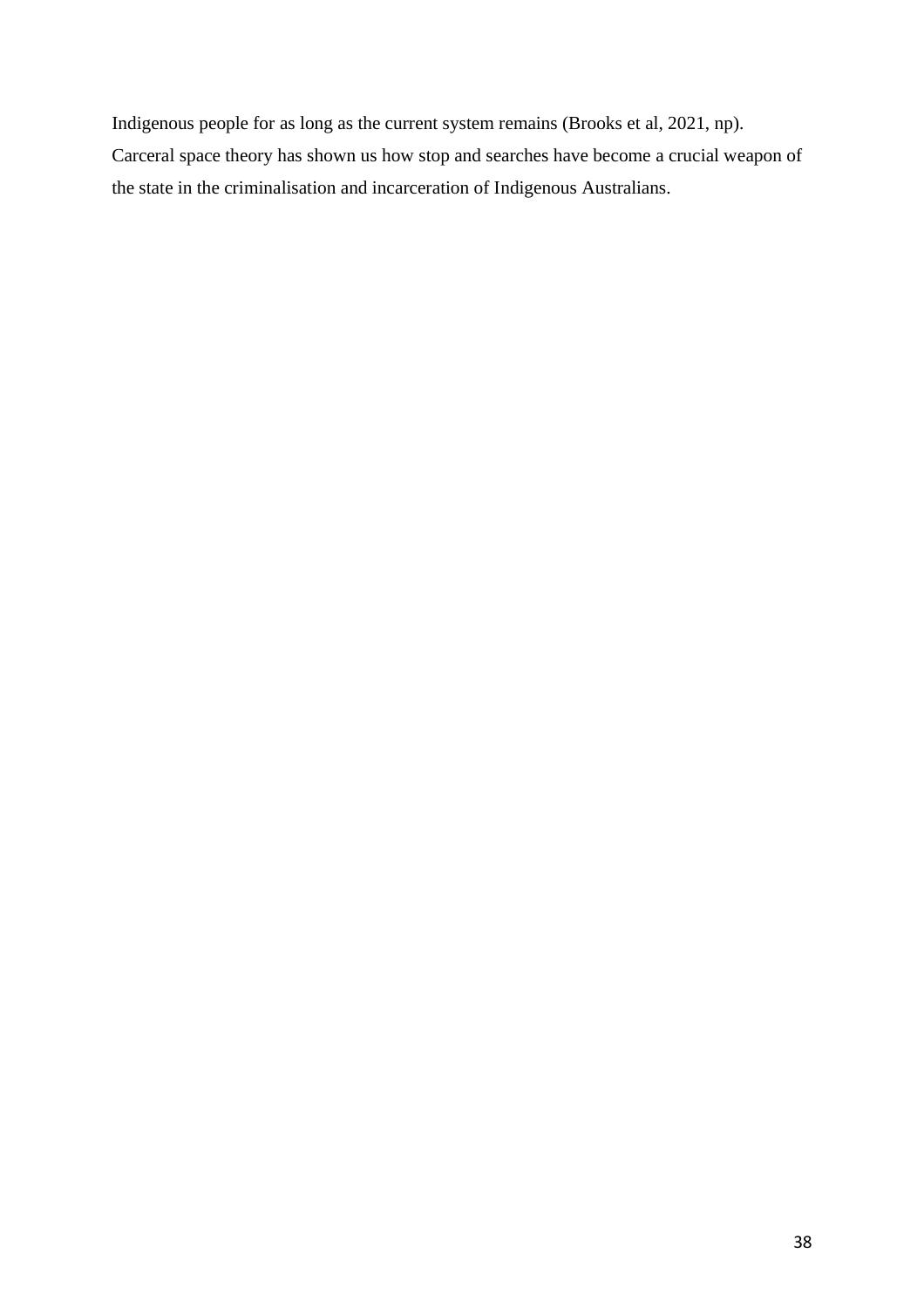### Conclusion: Dismantling the system

In June 2020, Black Lives Matter protests were held across Australia's capital cities. Thousands of Indigenous and non-Indigenous Australians took to the streets protesting against the injustices of black deaths in custody. At the time, I read an article published in the Washington Post by Darambul journalist Amy McQuire. It was titled 'Australia is outraged over George Floyd. But what about black lives on our shores?' McQuire's words stumped me. She wrote:

These horrifying stories are reminders that, for all that Australians outsource their outrage on injustices overseas, for decades there has been a national silence when it comes to black lives on our own shores (McQuire, 2020, np).

To date, there have been over 474 Indigenous deaths in custody since 1991 (Allam et al, 2021, np), yet for nearly every one of these deaths, there has been no national outrage. As McQuire (2020) asserts, the voices of Indigenous Australians have been ignored by settler society for too long (np). She argues that there is a 'national forgetting' of Australia's violent history and the continuation of colonialism (np). McQuire's (2020) call for settler Australians to wake up to the racial injustices and violence perpetrated against Indigenous Australians drove me to undertake this thesis. Her words inspired me to listen and learn from both Indigenous and non-Indigenous scholars and activists about the ongoing perpetration of violent and discriminatory policing in contemporary Australia.

Since the 1991 Royal Commission into Aboriginal Deaths in Custody, rates of Indigenous imprisonment have more than doubled from 14% to 29% (Archibald-Binge, 2021, np). Indigenous Australians are imprisoned at 13 times the rate of their non-Indigenous counterparts (Gibson, 2021). These statistics are representative of the continuation of settler colonialism in neoliberal Australia. The state's transition from the overtly violent frontier days to the covert over-policing and surveillance of Indigenous Australians in public spaces is indicative of how deeply entrenched colonial violence and racism are with the contemporary criminal justice system (Gibson, 2021). Through employing everyday policing practices, like discretionary policing, over-policing and surveillance, the neoliberal state covertly reproduces settler colonialism in Australia. Ultimately, this reproduction is achieved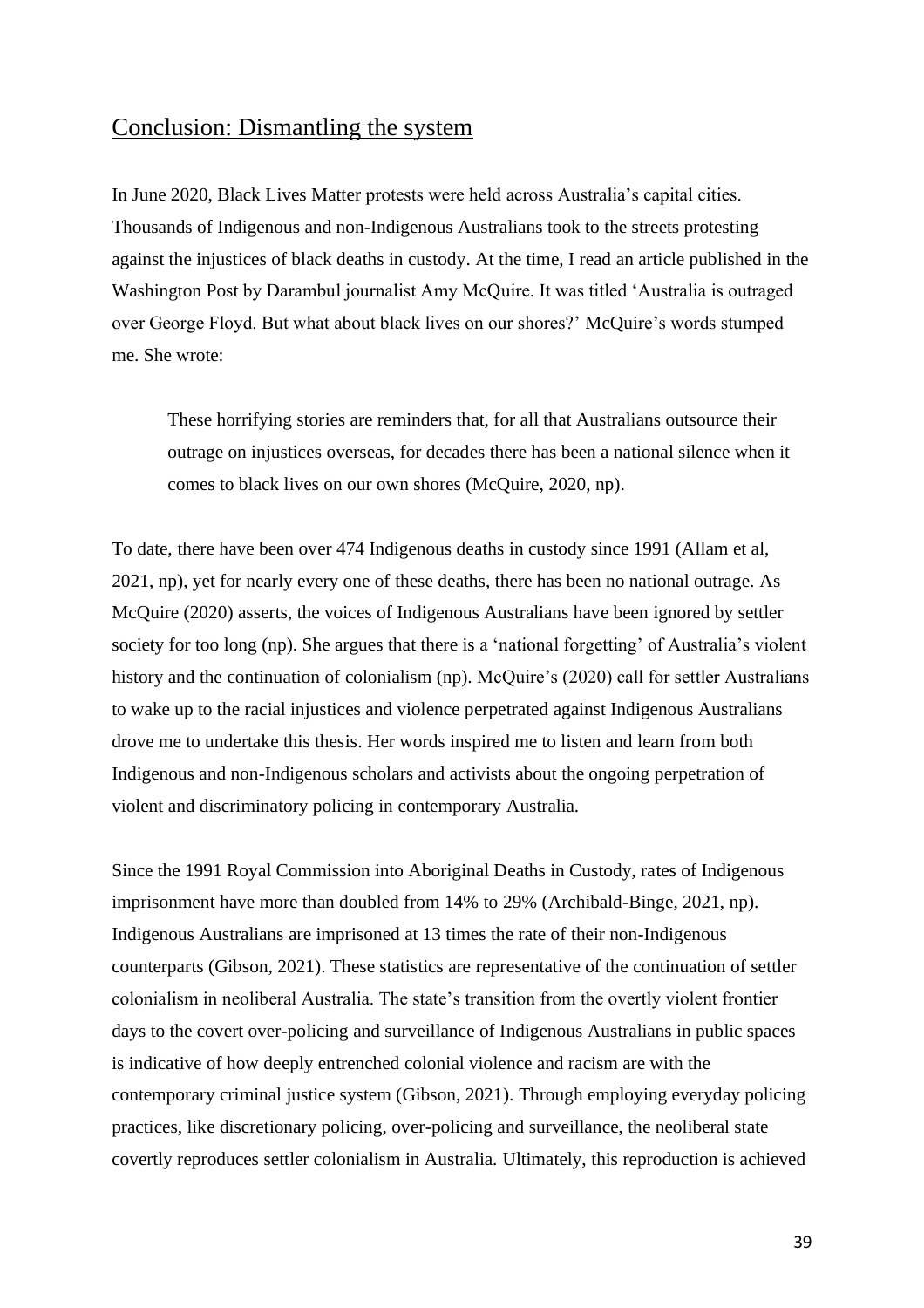through the state's engagement with Indigenous Australians as 'criminals' rather than complex political agents, subject to ongoing colonialism. As a result, Indigenous Australians continue to be pathologised, criminalised and incarcerated. In turn, the state aims to not only 'disappear' Indigenous agency through carceral practices, but also 'disappear' colonialism (Simpson, 2011, pg. 205). The inclusion of both case studies – offensive language offences and the practice of stop and searches – enables me to demonstrate how 'micro' everyday policing practices can become covert tools in the reproduction of the systematic operation of colonial power. Ultimately, this thesis has highlighted that whilst the current criminal justice system remains, discriminatory policing will continue to occur and as a result, Indigenous criminalisation and incarceration will increase. Australia's criminal justice system is built on colonial violence and dispossession, therefore despite efforts to reform policy, the structure will continue to be driven by colonialism (Brooks et al, 2021, np). Thus, not only does carceral space theory demonstrate how Indigenous people end up incarcerated, but it also highlights the importance of looking beyond the current criminal justice structure and toward the growing abolition movement for change.

To combat rising rates of criminalisation and incarceration, Indigenous abolitionists are calling for the abolishment of Australia's criminal justice system (Brooks et al, 2021, np). A I have established, abolitionists do not call for reform, rather they are committed to dismantling the criminal justice institution (Brooks et al, 2021, np). They call for structural change because Australia's criminal justice system is built on colonial violence and continues to perpetrate this violence through the over-policing and imprisonment of Indigenous people and other marginalised groups (Brooks et al, 2021, np). Their appeal is supported by evidence which confirms prisons do not 'successfully' function as a form of state sanctioned 'rehabilitation' (Gibson, 2021). For example, 60-80% of Indigenous offenders return to prison within a 12-month period (Gibson, 2021). Importantly, these statistics are not representative of a failing system, rather as Don Weatherburn argues, they are the product of a criminal justice system which is designed to push Indigenous people into prisons (Gibson, 2021). Furthermore, as Debbie Kilroy emphasises, police and prisons will continue to be the 'core violent beings of the state' for as long as the current criminal justice system remains (Gibson, 2021). The NSW Police Force's Suspect Target Management Plan and the racist police culture described by former Western Australian police officer Jim Taylor, are examples of how policing continues to be driven by the racist colonial project. Both examples allow us to see how the neoliberal state engages with Indigenous people as 'potential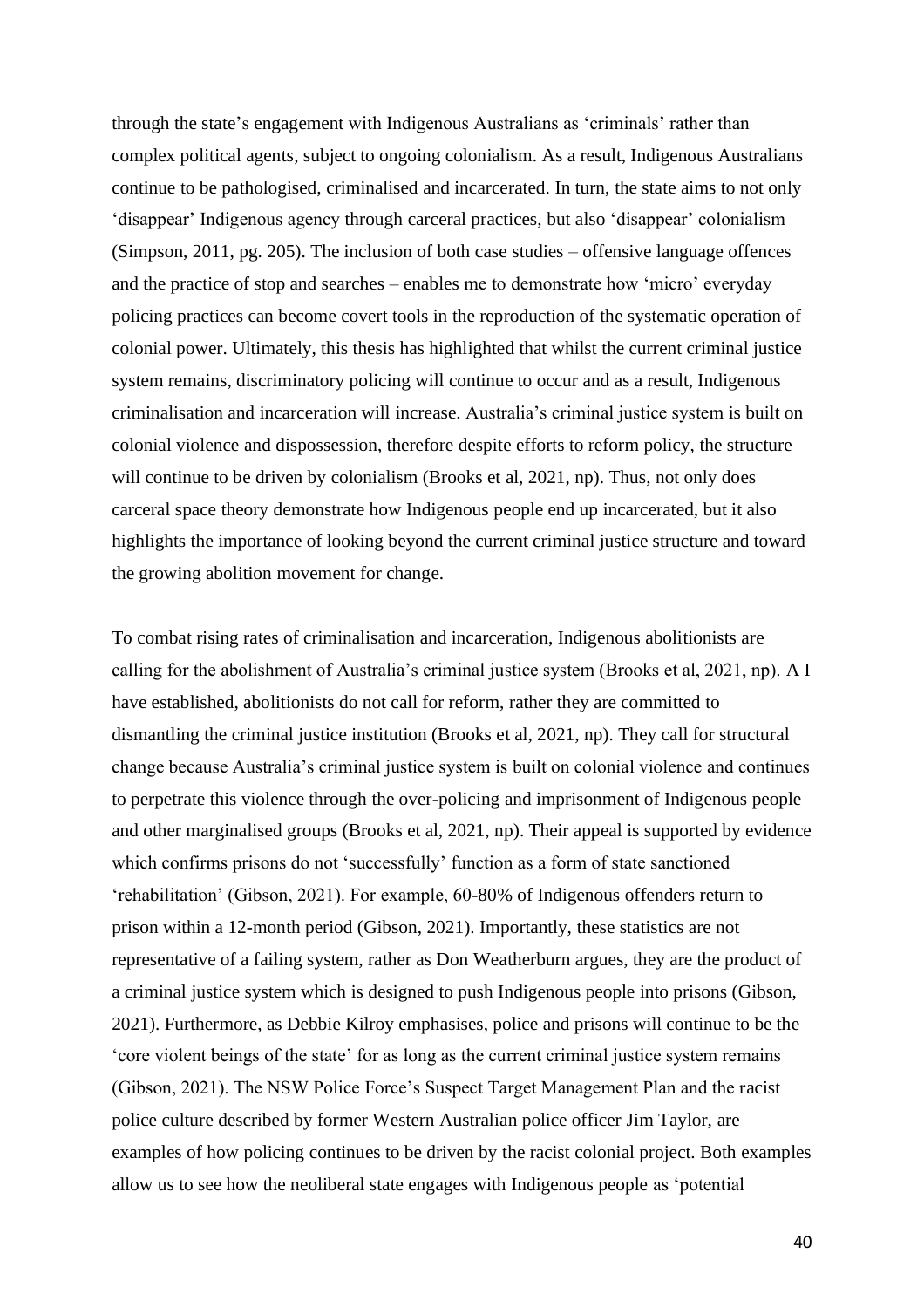criminals' rather than autonomous, complex political subjects who are subject to ongoing colonialism.

Australia's social support systems continue to be defunded, whilst billions of dollars are allocated to the nation's criminal justice systems (Gibson, 2021). In NSW alone, the state government allocated the NSW Police Force a record \$4.8 billion in the 2019/20 budget (NSW Liberals, 2020, np). During this same period, the incarceration of Indigenous Australians cost the nation \$9.7 billion, at current growth rates the costs are projected to reach \$19.8 billion annually by 2040 (Gibson, 2021). Additionally, in 2016, the NSW Government invested \$330 million to reduce recidivism rates by 5% (Keen, 2019, np). Yet since 2016 the number of people returning to prison has risen 1% annually (Keen, 2019, np). Notably, less than half of the 65,000 prisoners released from Australian prisons each year have access to social housing or rental assistance (Herman, 2021, np). The Australian Housing and Urban Research Institute found that of those ex-offenders given public housing, rates of police incidents dropped 8.9% per year (Herman, 2019, np). Thus, there is a clear connection between access to social housing and recidivism. Unfortunately, those that miss out reoffend just to survive (Keen, 2019, np). For example, one man in Grafton, NSW, left prison with \$275 and two nights in a motel (Keen, 2019, np). The Department of Family and Community Services told him he needed to prove he was going to real estate agents for rentals if he was to receive their help (Keen, 2019, np). However, having been in unstable accommodation for three decades, in and out of prison, with no job and no references, he knew rental properties would not accept him (Keen, 2019, np). He admitted prison became a better option, 'I used to get in trouble just to go to jail for winter; a meal' (Keen, 2019, np). Lead researcher Chris Martin describes this as a 'vicious cycle – [a] lot of people enter prison from homelessness and they exit prison into homelessness again' (Hermant, 2021, np). As abolitionist Tabitha Lean points out, 'you're recriminalised because you're homeless' (Brooks et al, 2021, np). The policies and practices implemented by state and federal governments to reduce Indigenous incarceration rates will continue to fail under the current criminal justice structure.

To dismantle the current system, abolitionists agree that the billions of dollars spent annually on policing and incarcerating people must be redistributed into social and economic infrastructure (Brooks et al, 2021, np). Fundamentally, the redistribution of these funds into community-based programs would support the education, housing, employment and health of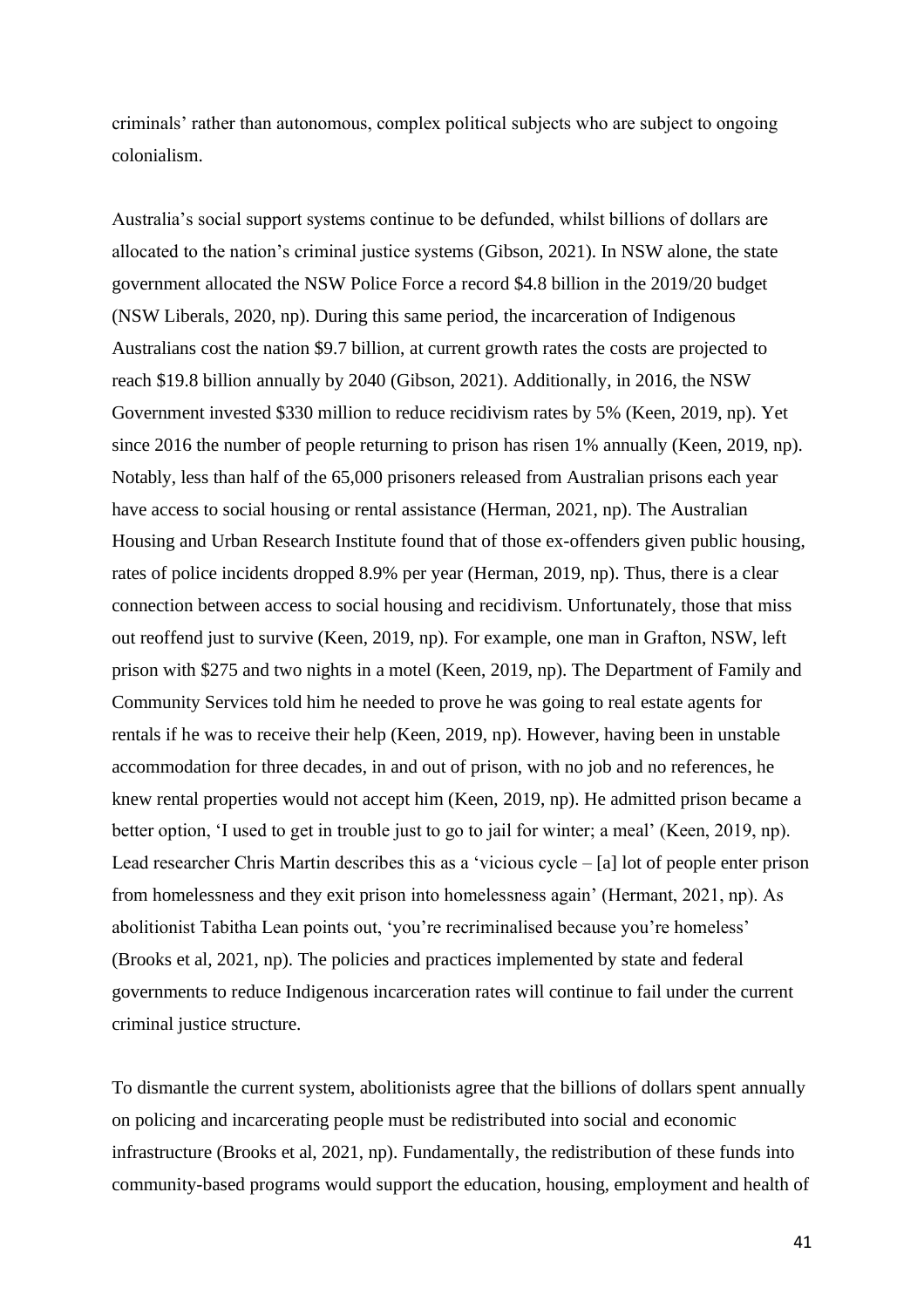Indigenous Australians and thus prevent people from offending and reoffending (Brooks et al, 2021, np). Bourke, a small town in far western NSW, is evidence of just how effective community-based justice reinvestment can be in reducing crime and incarceration (Allam, 2018, np). Developed in 2013, the one-of-a-kind Maranguka justice reinvestment program is run by the Indigenous community with the support of government, police and philanthropic backers (Allam, 2018, np). The program is premised upon the redirection of funds from policing and punishment towards crime prevention programs (Allam, 2018, np). Between 2015-2017, rates of driving offences dropped by 35%, drug offences reduced 39% and assaults dropped 34% (Just Reinvest NSW, 2018, np). During this period, a driver licensing program reduced the number of young people under 25 being charged by police by 72% (Just Reinvest NSW, 2018, np). According to KPMG, the reinvestment of funds into communitybased solutions led to a criminal justice saving of \$3 million in 2017 (Allam, 2018, np). Chair of Just Reinvest NSW, Sarah Hopkins, acknowledges that there 'is no silver bullet here. The challenge is complex and ongoing' (Allam, 2018, np). However, as Alistair Ferguson, Executive Director of Maranguka, discusses:

The emerging evidence is confirming what we in the community already know – that justice reinvestment initiatives build local capacity and empower our community to develop local solutions to our local issues (Just Reinvest NSW, 2018, np).

The Maranguka initiative highlights the importance of looking beyond the prison and criminal justice system and instead toward imagining a future free of incarceration, both inside and outside the prison. As abolitionist Tabitha Lean advocates, there is much to be done:

So, we're doers. We're doing two-pronged work: tearing down and dismantling systems while building up systems. I like this idea of tearing down systems that fuck the life out of us but building up systems that breathe the life back into us. And I think it's a journey. I don't think abolition is a destination that we'll arrive at; I think its constantly being made' (Brooks et al, 2021, np).

The purpose of this thesis was to shift the broader debate away from incarceration and toward how everyday policing practices, which occur right in front of us in public spaces, are reproducing settler colonialism in Australia. The discriminatory and discretionary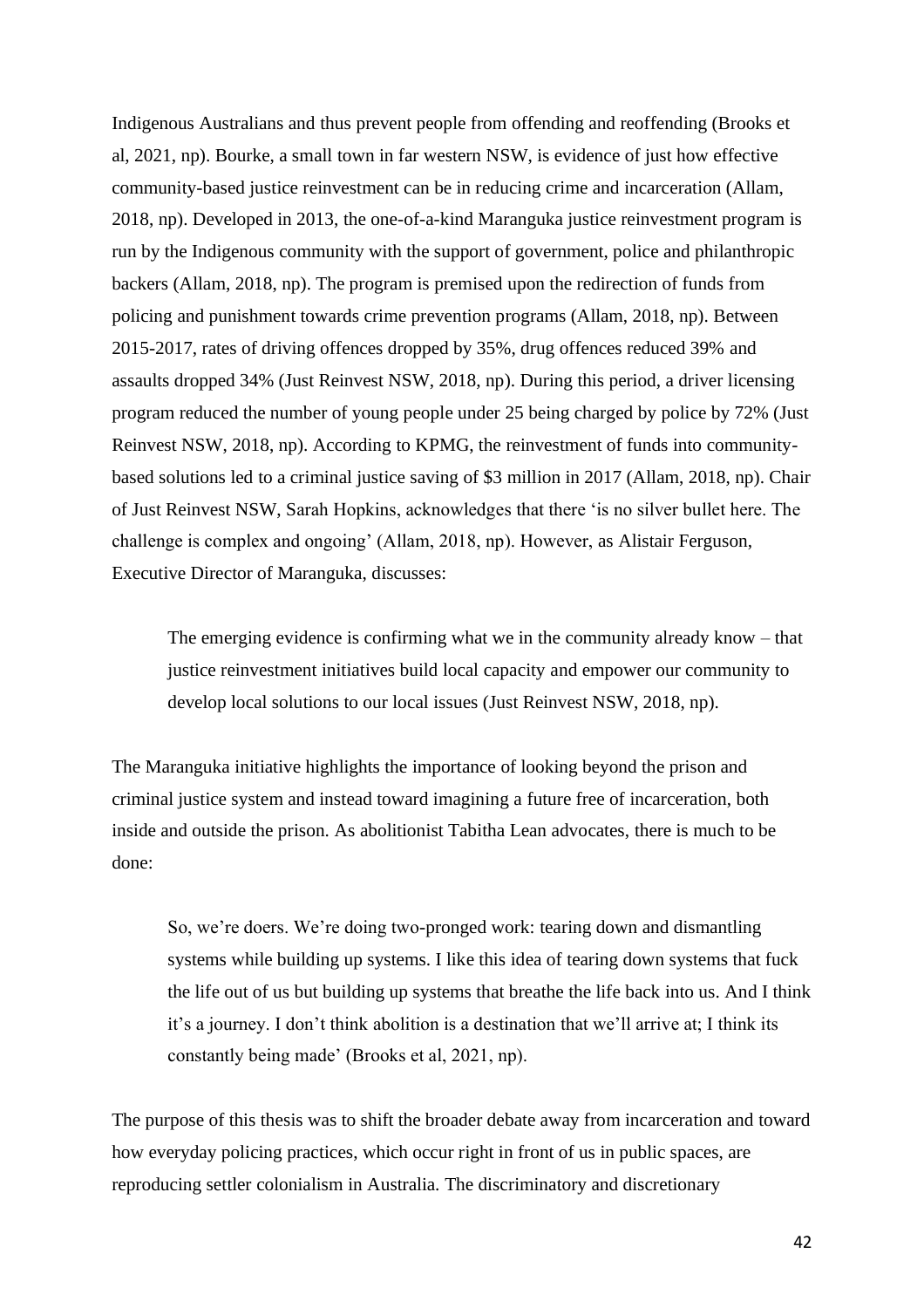criminalisation of offensive language and the practice of stop and searches, both everyday policing practices, have shown how 'micro' practices can reproduce the systematic operation of colonial power. Foundational to this study, is also the reimagining of the criminal justice system, whereby vulnerable communities can be supported through education, housing, employment and health, rather than be over-policed and imprisoned. Brett Story's (2019) carceral space theory has not only allowed me to show how and why Indigenous people are disproportionately imprisoned, but it is through this theory I can now see the vital importance of the abolition movement. As rates of Indigenous criminalisation and incarceration increase, it is time for government, policy makers and broader Australia to listen to the Indigenous community and seriously consider alternatives to a criminal justice system designed to dispossess and contain Indigenous Australians.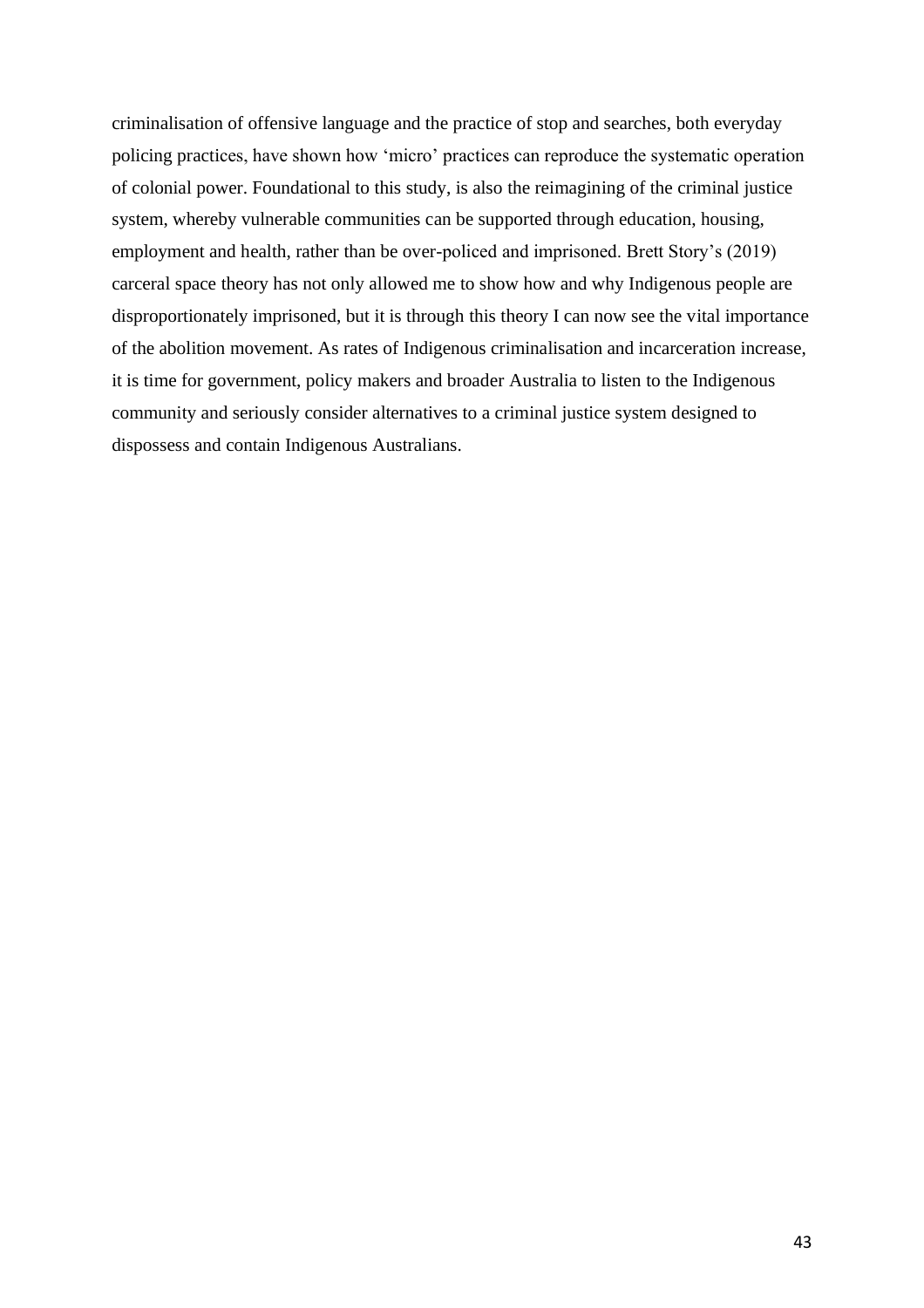# Reference List:

AHRC 1991, 'Indigenous Deaths in Custody', *Australian Human Rights Commission*, <https://humanrights.gov.au/our-work/indigenous-deaths-custody-0> viewed 20/05/2021

Allam, L 2018, 'Aboriginal-led justice project saves rural town almost \$3m', *The Guardian*, [https://www.theguardian.com/australia-news/2018/nov/28/aboriginal-led-justice-project](https://www.theguardian.com/australia-news/2018/nov/28/aboriginal-led-justice-project-saves-rural-town-almost-3m)[saves-rural-town-almost-3m](https://www.theguardian.com/australia-news/2018/nov/28/aboriginal-led-justice-project-saves-rural-town-almost-3m) viewed 28/09/2021

Allam, L Wahlquist, C Evershed, N Herbert, M 2021, 'The 474 deaths inside: tragic toll of Indigenous deaths in custody revealed', *The Guardian*, [https://www.theguardian.com/australia-news/2021/apr/09/the-474-deaths-inside-rising](https://www.theguardian.com/australia-news/2021/apr/09/the-474-deaths-inside-rising-number-of-indigenous-deaths-in-custody-revealed)[number-of-indigenous-deaths-in-custody-revealed](https://www.theguardian.com/australia-news/2021/apr/09/the-474-deaths-inside-rising-number-of-indigenous-deaths-in-custody-revealed) viewed 17/04/2021

ALRC, 2018 'Infringement notices for offensive language', *Australian Law Reform Commission*, [https://www.alrc.gov.au/publication/pathways-to-justice-inquiry-into-the](https://www.alrc.gov.au/publication/pathways-to-justice-inquiry-into-the-incarceration-rate-of-aboriginal-and-torres-strait-islander-peoples-alrc-report-133/12-fines-and-driver-licences/infringement-notices-for-offensive-language-3/#:~:text=12.170%20The%20penalty%20amount%20for,maximum%20fines%20of%20approximately%20%241%2C000)[incarceration-rate-of-aboriginal-and-torres-strait-islander-peoples-alrc-report-133/12-fines](https://www.alrc.gov.au/publication/pathways-to-justice-inquiry-into-the-incarceration-rate-of-aboriginal-and-torres-strait-islander-peoples-alrc-report-133/12-fines-and-driver-licences/infringement-notices-for-offensive-language-3/#:~:text=12.170%20The%20penalty%20amount%20for,maximum%20fines%20of%20approximately%20%241%2C000)[and-driver-licences/infringement-notices-for-offensive-language-](https://www.alrc.gov.au/publication/pathways-to-justice-inquiry-into-the-incarceration-rate-of-aboriginal-and-torres-strait-islander-peoples-alrc-report-133/12-fines-and-driver-licences/infringement-notices-for-offensive-language-3/#:~:text=12.170%20The%20penalty%20amount%20for,maximum%20fines%20of%20approximately%20%241%2C000)[3/#:~:text=12.170%20The%20penalty%20amount%20for,maximum%20fines%20of%20appr](https://www.alrc.gov.au/publication/pathways-to-justice-inquiry-into-the-incarceration-rate-of-aboriginal-and-torres-strait-islander-peoples-alrc-report-133/12-fines-and-driver-licences/infringement-notices-for-offensive-language-3/#:~:text=12.170%20The%20penalty%20amount%20for,maximum%20fines%20of%20approximately%20%241%2C000) [oximately%20%241%2C000](https://www.alrc.gov.au/publication/pathways-to-justice-inquiry-into-the-incarceration-rate-of-aboriginal-and-torres-strait-islander-peoples-alrc-report-133/12-fines-and-driver-licences/infringement-notices-for-offensive-language-3/#:~:text=12.170%20The%20penalty%20amount%20for,maximum%20fines%20of%20approximately%20%241%2C000) viewed 10/05/2021

ALS 2019, 'Aboriginal People Targeted for Police Strip Searches', *Aboriginal Legal Service*, [https://www.alsnswact.org.au/aboriginal\\_people\\_targeted\\_for\\_strip](https://www.alsnswact.org.au/aboriginal_people_targeted_for_strip) viewed 10/07/2021

Amato, L Borsak, R, Clarke, D, Cusack, C Houssos, C Searle, A Shoebridge, D 2017, 'Portfolio Committee No. 4 – Legal Advice', *NSW Legislative Council*, [https://www.parliament.nsw.gov.au/lcdocs/transcripts/232/Portfolio%20Committee%20No.%](https://www.parliament.nsw.gov.au/lcdocs/transcripts/232/Portfolio%20Committee%20No.%204%20%E2%80%93%20Legal%20Affairs.pdf) [204%20%E2%80%93%20Legal%20Affairs.pdf](https://www.parliament.nsw.gov.au/lcdocs/transcripts/232/Portfolio%20Committee%20No.%204%20%E2%80%93%20Legal%20Affairs.pdf) viewed 12/08/2021

Archibald-Binge, E 2021, 'Families, politicians say not enough has changed 30 years on from Royal Commission into Aboriginal Deaths in Custody', *ABC NEWS*, [https://www.abc.net.au/news/2021-04-15/deaths-in-custody-30-years-since-royal](https://www.abc.net.au/news/2021-04-15/deaths-in-custody-30-years-since-royal-commission/100068872)[commission/100068872](https://www.abc.net.au/news/2021-04-15/deaths-in-custody-30-years-since-royal-commission/100068872) viewed 17/04/2021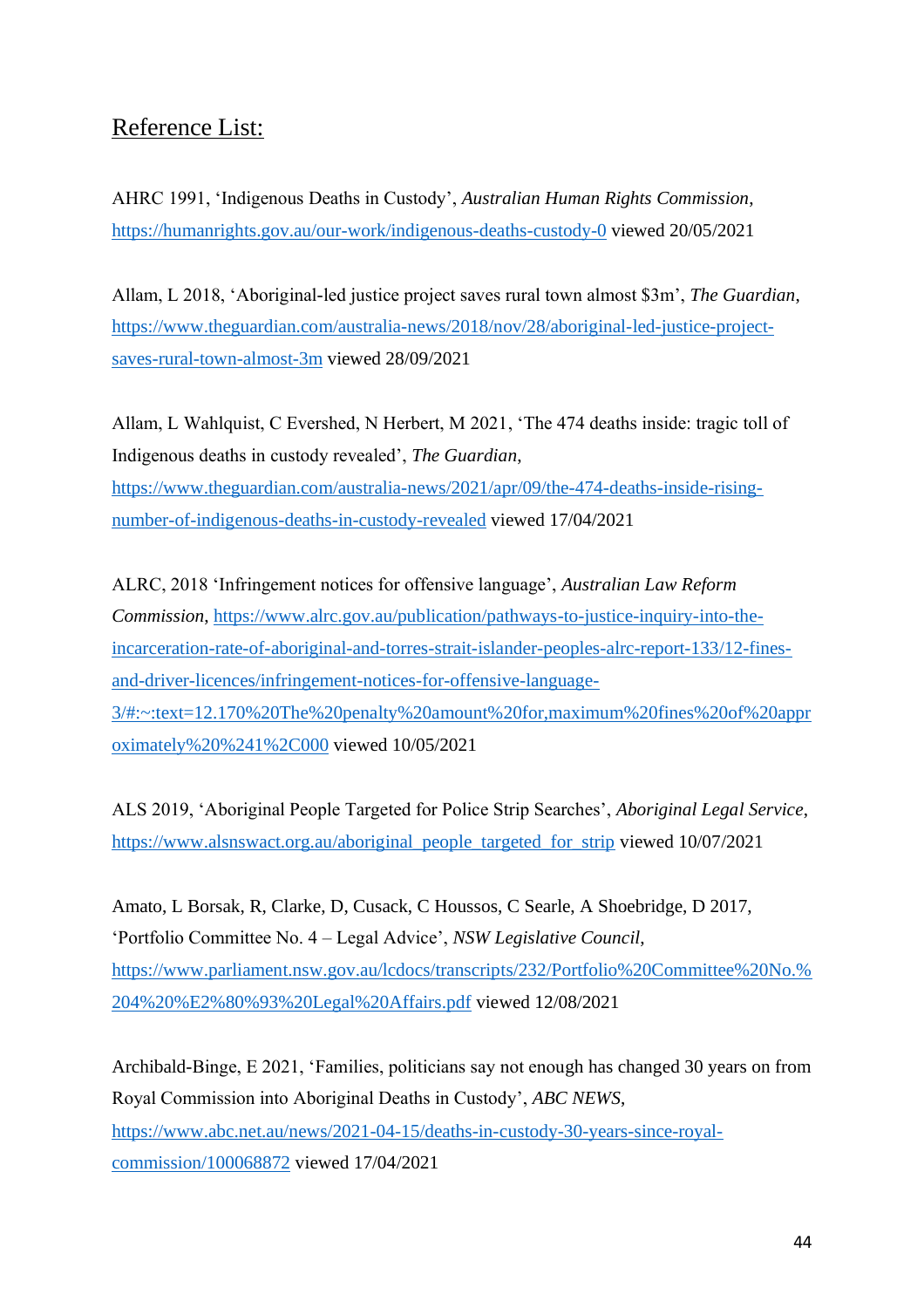AustLII 1991, 'Recommendations', *Indigenous Law Resources: Reconciliation and Social Justice Library*,<http://www.austlii.edu.au/au/other/IndigLRes/rciadic/national/vol5/5.html> viewed 13/05/2021

Bavas, J Malone, U 2020, 'Indigenous community says officer kicking teenager to the ground not an isolated incident', *ABC News*, [https://www.abc.net.au/news/2020-06-08/indigenous](https://www.abc.net.au/news/2020-06-08/indigenous-advocate-says-arrest-not-isolated-incident/12317652)[advocate-says-arrest-not-isolated-incident/12317652](https://www.abc.net.au/news/2020-06-08/indigenous-advocate-says-arrest-not-isolated-incident/12317652) viewed 05/08/2021

Bender, B Winner, M 2001, 'Introduction', *Contested Landscapes: movement, exile and place*, Berg, Oxford, pg. 1-21

Blagg, H Cunneen, C Farrante, A Morgan, N 2005, 'Systemic Racism as a factor in the Overrepresentation of Aboriginal People in the Victorian Criminal Justice System', *Equal Opportunity Commissioner*, pg. 6-54

Blanco, C 2018, "Racist policing': NSW Police slammed as data reveals more than half of youth targeted by secret blacklist are Indigenous', *SBS*, [https://www.sbs.com.au/nitv/nitv](https://www.sbs.com.au/nitv/nitv-news/article/2018/04/18/racist-policing-nsw-police-slammed-data-reveals-more-half-youth-targeted-secret)[news/article/2018/04/18/racist-policing-nsw-police-slammed-data-reveals-more-half-youth](https://www.sbs.com.au/nitv/nitv-news/article/2018/04/18/racist-policing-nsw-police-slammed-data-reveals-more-half-youth-targeted-secret)[targeted-secret](https://www.sbs.com.au/nitv/nitv-news/article/2018/04/18/racist-policing-nsw-police-slammed-data-reveals-more-half-youth-targeted-secret) viewed 12/07/2021

Brooks, A Kilroy, D Lean, T Lorange, A 2021, 'Abolition is a Verb', *Infrastructural Inequalities*,<https://infrastructuralinequalities.net/issue-2/abolition-is-a-verb/?pdf=1585> viewed 19/05/2021

Brooks, A Grealy, L Lorange, A 2021, 'Everything Must Change', *Infrastructural Inequalities*,<https://infrastructuralinequalities.net/issue-2/everything-must-change/> viewed 19/05/2021

Burton-Bradley, R Teece-Johnson, D 2016, 'Inner Sydney's Aboriginal community fear they are being pushed out for 'white hipsters", *SBS*, [https://www.sbs.com.au/nitv/the-point-with](https://www.sbs.com.au/nitv/the-point-with-stan-grant/article/2016/03/09/inner-sydneys-aboriginal-community-fear-they-are-being-pushed-out-white-hipsters)[stan-grant/article/2016/03/09/inner-sydneys-aboriginal-community-fear-they-are-being](https://www.sbs.com.au/nitv/the-point-with-stan-grant/article/2016/03/09/inner-sydneys-aboriginal-community-fear-they-are-being-pushed-out-white-hipsters)[pushed-out-white-hipsters](https://www.sbs.com.au/nitv/the-point-with-stan-grant/article/2016/03/09/inner-sydneys-aboriginal-community-fear-they-are-being-pushed-out-white-hipsters) viewed 14/07/2021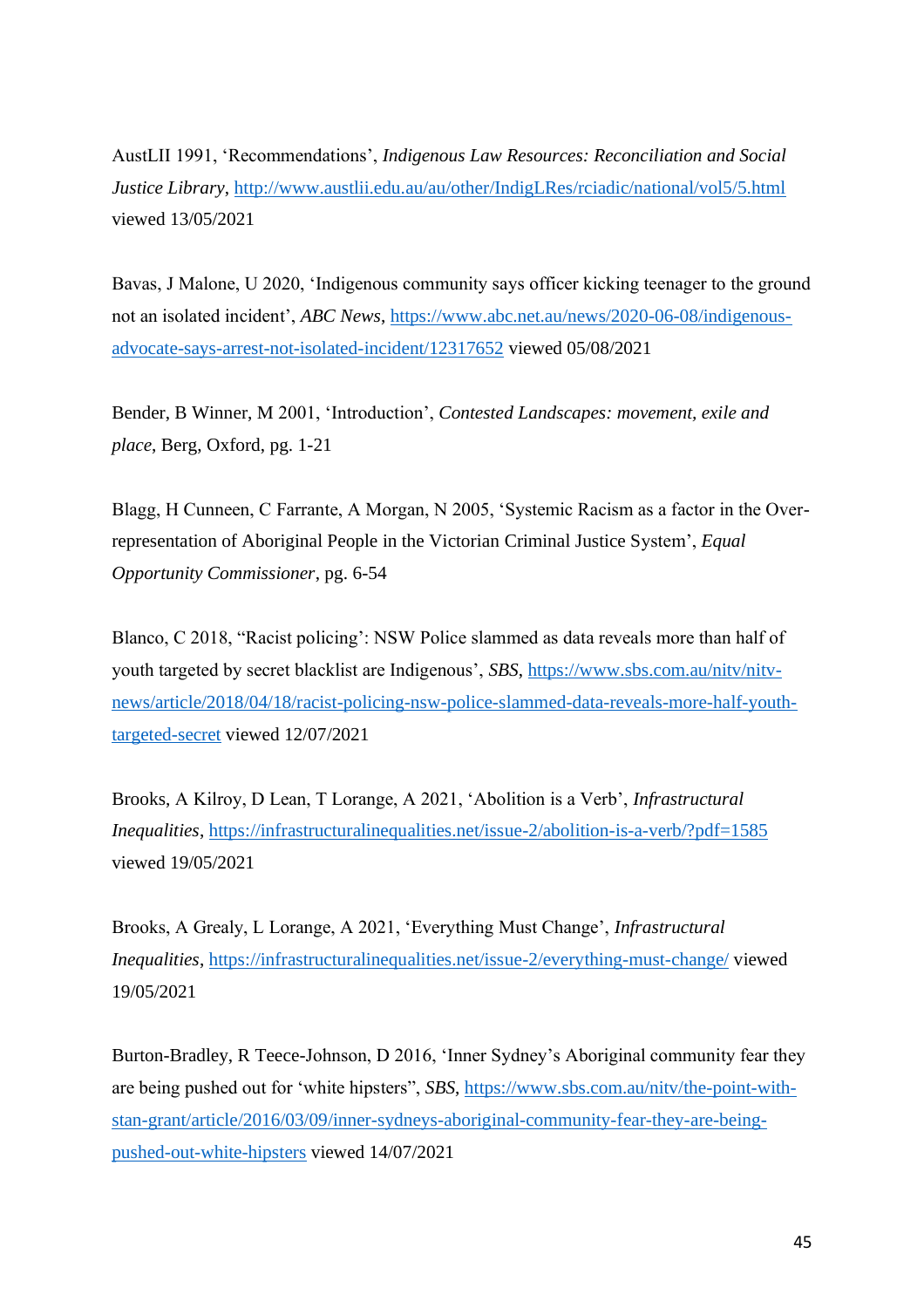Carr, A Davies, R Dodd, A Field, L Rice, J Spies-Butcher, B 2017, 'Budget 2017-18 brings welfare crackdown and increased defence and security funding: experts respond', *The Conversation*, [https://theconversation.com/budget-2017-18-brings-welfare-crackdown-and](https://theconversation.com/budget-2017-18-brings-welfare-crackdown-and-increased-defence-and-security-funding-experts-respond-77328)[increased-defence-and-security-funding-experts-respond-77328](https://theconversation.com/budget-2017-18-brings-welfare-crackdown-and-increased-defence-and-security-funding-experts-respond-77328) viewed 15/05/2021

Cunneen, C 2011, 'Punishment: Two Decades of Penal Expansionism and its Effects on Indigenous Imprisonment', *Australian Law Review*, vol. 15, no. 1, pg. 8-17

Crampton, J 2012, 'Foucault and Space, Territory, Geography', in Falzon, C O'Leary, T Sawicki, J (eds), *A Companion to Foucault*, Oxford, Blackwell Publishing, pg. 1-8

Crowe, K Cresswell, K Robertson, A Huby, Avery, A Sheikh, A 2011, 'The case study approach', BMC Medical Research Methodology, vol. 11, no. 100, pg. 1-9

Davis, A 2003, 'Introduction – Prison Reform or Prison Abolition', Are Prisons Obsolete?, *Seven Stories Press*, New York, pg. 1-21

Davidson, H 2017, ''Shocking failures': NT royal commission calls for closure of Don Dale', The Guardian, [https://www.theguardian.com/australia-news/2017/nov/17/royal-commission](https://www.theguardian.com/australia-news/2017/nov/17/royal-commission-tells-nt-government-to-shut-down-don-dale-centre)[tells-nt-government-to-shut-down-don-dale-centre](https://www.theguardian.com/australia-news/2017/nov/17/royal-commission-tells-nt-government-to-shut-down-don-dale-centre) viewed 13/09/2021

Fitz-Gibbon, K 2018, 'The treatment of Australian children in detention: A human rights law analysis of media coverage in the wake of abuse at the Don Dale detention centre', *UNSW Law Journal*, vol. 41, issue. 1, pg. 100-129

Gibson, D 2021, 'Incarceration Nation', *SBS on Demand*, online video, available at <https://www.sbs.com.au/ondemand/movie/incarceration-nation/1930938947662> viewed 29/08/2021

Gregoire, P 2020, 'The Inherent racism of Australian Police,: An Interview With policing Academic Amanda Porter', *Sydney Criminal Lawyers*, [https://www.sydneycriminallawyers.com.au/blog/the-inherent-racism-of-australian-police-an](https://www.sydneycriminallawyers.com.au/blog/the-inherent-racism-of-australian-police-an-interview-with-policing-academic-amanda-porter/)[interview-with-policing-academic-amanda-porter/](https://www.sydneycriminallawyers.com.au/blog/the-inherent-racism-of-australian-police-an-interview-with-policing-academic-amanda-porter/) viewed 15/05/2021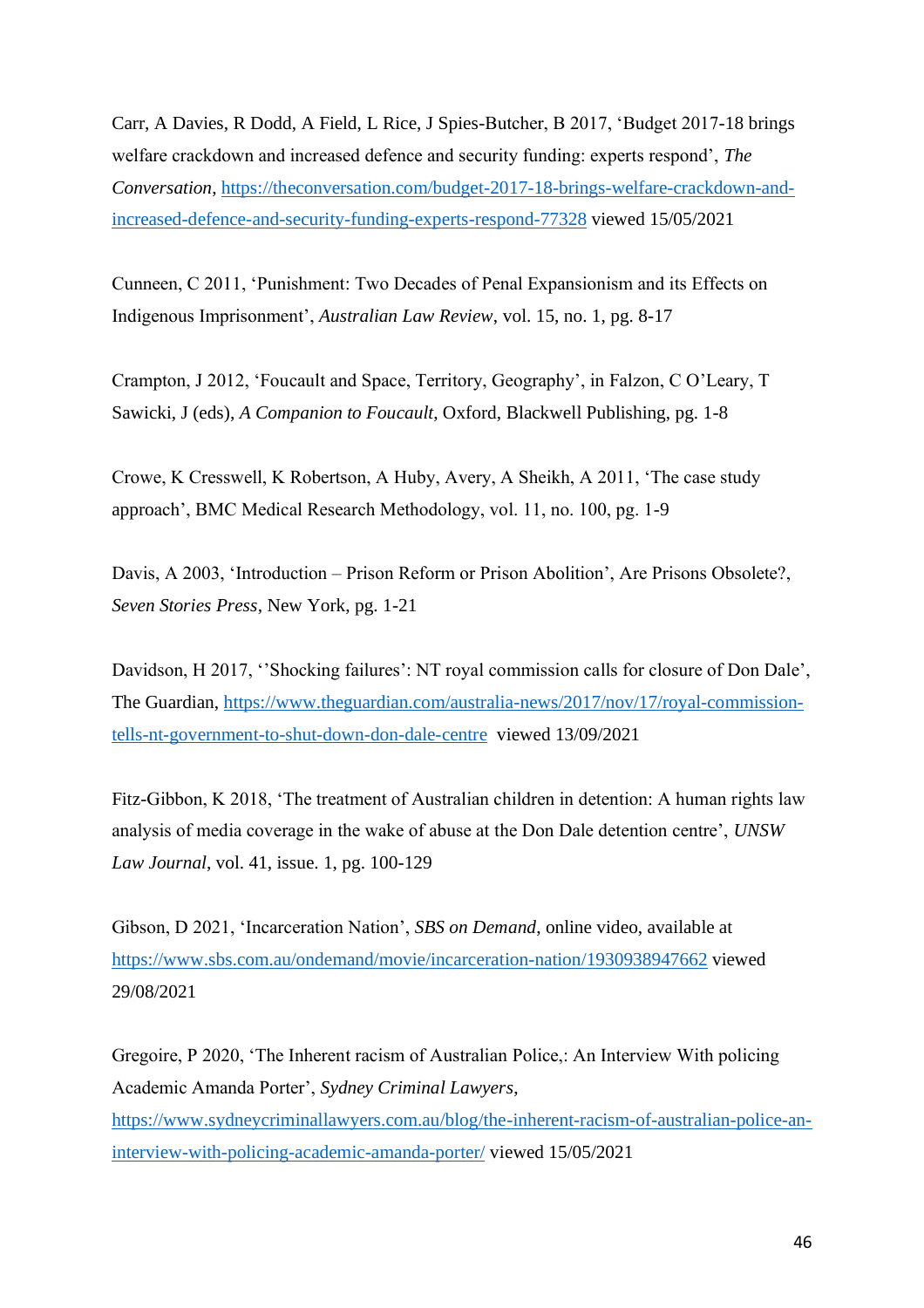Grewcock, M Sentas, V 2019, 'Rethinking Strip Searches by NSW Police', *UNSW Law Sydney*, pg. 10-49

Hermant, N 2021, 'Experts say public housing the key element to stop ex-prisoners reoffending', *ABC NEWS*, [https://www.abc.net.au/news/2021-08-23/public-housing-key](https://www.abc.net.au/news/2021-08-23/public-housing-key-element-to-help-ex-prisoners/100397272)[element-to-help-ex-prisoners/100397272](https://www.abc.net.au/news/2021-08-23/public-housing-key-element-to-help-ex-prisoners/100397272) viewed 28/09/2021

Hickey, S 2020, 'More than 80% of Strip Searches Turn Up Nothing', *Sydney Criminal Lawyers*, [https://www.sydneycriminallawyers.com.au/blog/more-than-80-of-strip-searches](https://www.sydneycriminallawyers.com.au/blog/more-than-80-of-strip-searches-turn-up-nothing/)[turn-up-nothing/](https://www.sydneycriminallawyers.com.au/blog/more-than-80-of-strip-searches-turn-up-nothing/) viewed 10/07/2021

Hogg, R 2001, 'Penality and Modes of Regulating Indigenous Peoples in Australia', *Punishment & Society*, vol. 3, no. 3, pg. 355–379

HRLC, 2018, 'Two years on from Don Dale expose, NT children still being harmed', *Human Rights Law Commission*, [https://www.hrlc.org.au/news/2018/7/26/two-years-on-from-don](https://www.hrlc.org.au/news/2018/7/26/two-years-on-from-don-dale-expos-nt-children-still-being-harmed)[dale-expos-nt-children-still-being-harmed](https://www.hrlc.org.au/news/2018/7/26/two-years-on-from-don-dale-expos-nt-children-still-being-harmed) viewed 13/09/2021

HRLC 2019, 'Aboriginal women 10 times more likely to be targeted by police at time of Tanya Day's death in custody', *Human Rights Law Centre*, [https://www.hrlc.org.au/news/2019/4/30/aboriginal-women-10-times-more-likely-to-be](https://www.hrlc.org.au/news/2019/4/30/aboriginal-women-10-times-more-likely-to-be-targeted-by-police)[targeted-by-police](https://www.hrlc.org.au/news/2019/4/30/aboriginal-women-10-times-more-likely-to-be-targeted-by-police) viewed 20/07/2021

Hurst, D 2020, 'Morrison says Australia should not import Black Lives Matter protests after deaths-in-custody rally', *The Guardian*, [https://www.theguardian.com/australia](https://www.theguardian.com/australia-news/2020/jun/04/morrison-says-australia-should-not-import-black-lives-matter-protests-after-deaths-in-custody-rally)[news/2020/jun/04/morrison-says-australia-should-not-import-black-lives-matter-protests](https://www.theguardian.com/australia-news/2020/jun/04/morrison-says-australia-should-not-import-black-lives-matter-protests-after-deaths-in-custody-rally)[after-deaths-in-custody-rally](https://www.theguardian.com/australia-news/2020/jun/04/morrison-says-australia-should-not-import-black-lives-matter-protests-after-deaths-in-custody-rally) viewed 17/04/2021

Just Reinvest NSW 2018, 'New evidence from Bourke', *Just Reinvest NSW*, <https://www.justreinvest.org.au/new-evidence-from-bourke/> viewed 28/09/2021

Keen, L 2019, 'Where do you go when you leave jail? We follow one former inmate as he tries to find a place to stay', *ABC NEWS*, [https://www.abc.net.au/news/2019-08-17/where-do](https://www.abc.net.au/news/2019-08-17/where-do-people-go-when-they-leave-jail/11420636)[people-go-when-they-leave-jail/11420636](https://www.abc.net.au/news/2019-08-17/where-do-people-go-when-they-leave-jail/11420636) viewed 28/09/2021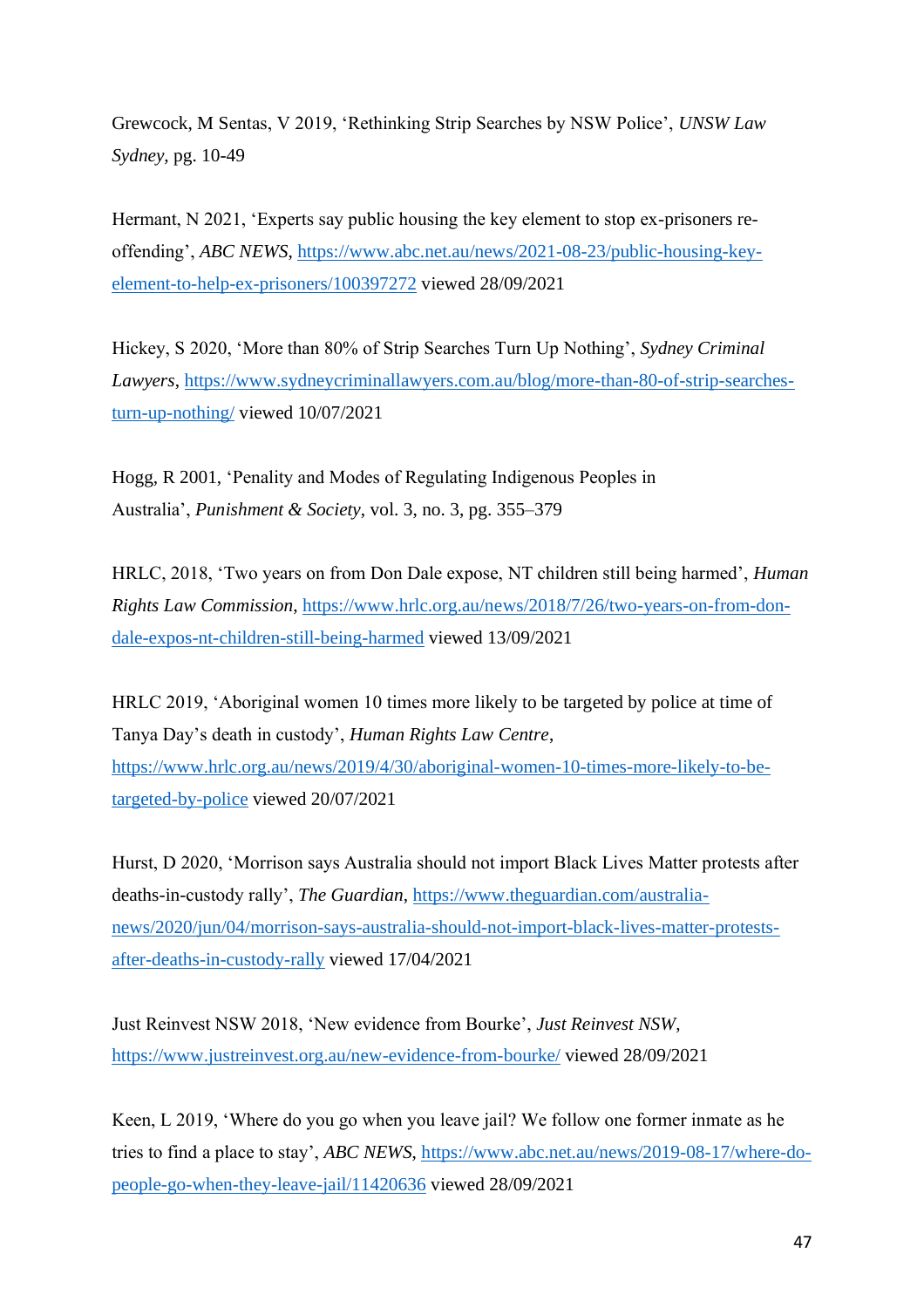Korff, J 2021, 'Aboriginal Prison Rates', *Creative Spirits*,

[https://www.creativespirits.info/aboriginalculture/law/aboriginal-prison-rates](about:blank) viewed 8/04/2021

LECC 2020, 'Inquiry into NSW Police Force strip search practices Fact Sheet 2: Recommendations of the Commission', *Law Enforcement Conduct Commission*, [https://www.lecc.nsw.gov.au/investigations/past-investigations/investigation-reports-from-](https://www.lecc.nsw.gov.au/investigations/past-investigations/investigation-reports-from-2020/final-fact-sheet-2-recommendations-of-the-inquiry.pdf)[2020/final-fact-sheet-2-recommendations-of-the-inquiry.pdf](https://www.lecc.nsw.gov.au/investigations/past-investigations/investigation-reports-from-2020/final-fact-sheet-2-recommendations-of-the-inquiry.pdf) viewed 10/07/2021

Liberal NSW 2020, 'Budget delivers Record Investment in Police and Public Safety', *Liberal New South Wales*, [https://nsw.liberal.org.au/BUDGET-DELIVERS-RECORD-](https://nsw.liberal.org.au/BUDGET-DELIVERS-RECORD-INVESTMENT-IN-POLICE-AND-PUBLIC-SAFETY)[INVESTMENT-IN-POLICE-AND-PUBLIC-SAFETY](https://nsw.liberal.org.au/BUDGET-DELIVERS-RECORD-INVESTMENT-IN-POLICE-AND-PUBLIC-SAFETY) viewed 15/05/2021

Liddle, C 2020, 'Australia still turns a blind eye to Aboriginal people dying in police custody', *The Guardian*, [https://www.theguardian.com/commentisfree/2020/jun/02/australia](https://www.theguardian.com/commentisfree/2020/jun/02/australia-still-turns-a-blind-eye-to-aboriginal-people-dying-in-police-custody)[still-turns-a-blind-eye-to-aboriginal-people-dying-in-police-custody](https://www.theguardian.com/commentisfree/2020/jun/02/australia-still-turns-a-blind-eye-to-aboriginal-people-dying-in-police-custody) viewed 16/06/2021

Longhofer, J, Floersch, J Hartmann, E 2017, 'A Case for the Case Study: How and Why They Matter', *Clinical social work journal*, vol. 45, no. 3, pg. 189–200

Mark, C 2020, 'A belief in meritocracy is not only false: it's bad for you', *Princeton University Press*, [https://press.princeton.edu/ideas/a-belief-in-meritocracy-is-not-only-false](https://press.princeton.edu/ideas/a-belief-in-meritocracy-is-not-only-false-its-bad-for-you)[its-bad-for-you](https://press.princeton.edu/ideas/a-belief-in-meritocracy-is-not-only-false-its-bad-for-you) viewed 15/09/2021

McGowen, M 2019, 'NSW police minister defends strip-searching of children, saying parents would be 'happy', *The Guardian*, [https://www.theguardian.com/australia](https://www.theguardian.com/australia-news/2019/nov/06/nsw-police-minister-defends-strip-searching-of-children-saying-parents-would-be-happy)[news/2019/nov/06/nsw-police-minister-defends-strip-searching-of-children-saying-parents](https://www.theguardian.com/australia-news/2019/nov/06/nsw-police-minister-defends-strip-searching-of-children-saying-parents-would-be-happy)[would-be-happy](https://www.theguardian.com/australia-news/2019/nov/06/nsw-police-minister-defends-strip-searching-of-children-saying-parents-would-be-happy) viewed 9/07/2021

McGowen, M 2020, 'NSW police strip-searched 96 children in past year, some as young as 11', *The Guardian*, [https://amp.theguardian.com/australia-news/2020/nov/02/nsw-police](https://amp.theguardian.com/australia-news/2020/nov/02/nsw-police-strip-searched-96-children-in-past-year-some-as-young-as-11)[strip-searched-96-children-in-past-year-some-as-young-as-11](https://amp.theguardian.com/australia-news/2020/nov/02/nsw-police-strip-searched-96-children-in-past-year-some-as-young-as-11) viewed 10/07/2021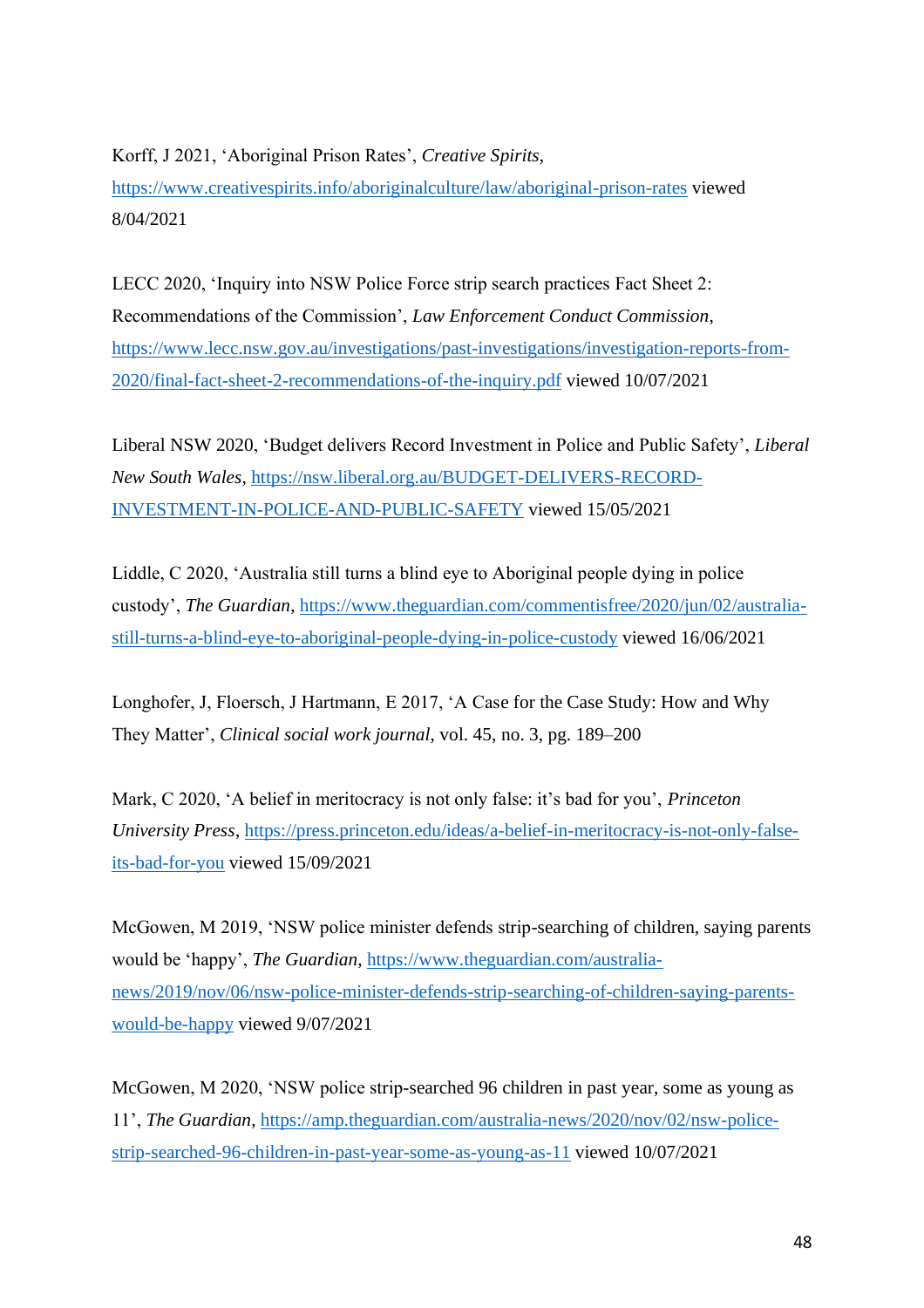McQuire, A 2020, 'Opinion: Australia is outraged over George Floyd. But what about black lives on our shores?', *Washington Post*,

[https://www.washingtonpost.com/opinions/2020/06/17/australia-is-outraged-over-george](https://www.washingtonpost.com/opinions/2020/06/17/australia-is-outraged-over-george-floyd-what-about-black-lives-our-shores/)[floyd-what-about-black-lives-our-shores/](https://www.washingtonpost.com/opinions/2020/06/17/australia-is-outraged-over-george-floyd-what-about-black-lives-our-shores/) viewed 16/06/2021

Media Futures UNSW 2021, 'Infrastructural Inequalities: Critiquing the Carceral State, Organising Abolitionist Futures', online video, available at <https://www.youtube.com/watch?v=vpSTFW5aWC8> viewed 14/05/2021

Methven, E 2014, 'A Very Expensive Lesson': Counting the Costs of Penalty Notices for Anti-social Behaviour', *Current Issues in Criminal Justice*, vol. 26, issue. 2, pg. 249-257

Methven, E 2018, 'A Little Respect: Swearing, Police and Criminal Justice Discourse', International Journal for Crime, *Justice and Social Democracy*, vol. 7, issue. 3, pg. 58-74

Methven, E, 2019, 'Question 4-4: Should offensive language remain a criminal offence? If so, in what circumstances?', *Australian, Law Reform Commission*, pg. 1-29

Monterosso, S 2009, 'Punitive Criminal Justice and Policy in Contemporary Society', *Queensland University of Technology Law and Justice Journal,* vol. 9, no. 1, pg. 13-25

Moreton-Robinson, A 2009, 'Imagining the Good Indigenous Citizen: Race War and Pathology of White Sovereignty', *Cultural Studies Review*, vol. 12, no. 2, pg. 61-77

Moreton-Robinson, A 2015, 'Introduction: White Possession and Indigenous Sovereignty Matter', *The white possessive: property, power, and Indigenous sovereignty*, pg. xi-xxiv

Murphy, K 2019, 'The meaning of Morrison's mantra about getting a fair go is clear. It's conditional', The Guardian, [https://www.theguardian.com/australia-news/2019/apr/17/the](https://www.theguardian.com/australia-news/2019/apr/17/the-meaning-of-morrisons-mantra-about-getting-a-fair-go-is-clear-its-conditional)[meaning-of-morrisons-mantra-about-getting-a-fair-go-is-clear-its-conditional](https://www.theguardian.com/australia-news/2019/apr/17/the-meaning-of-morrisons-mantra-about-getting-a-fair-go-is-clear-its-conditional) viewed 05/08/2021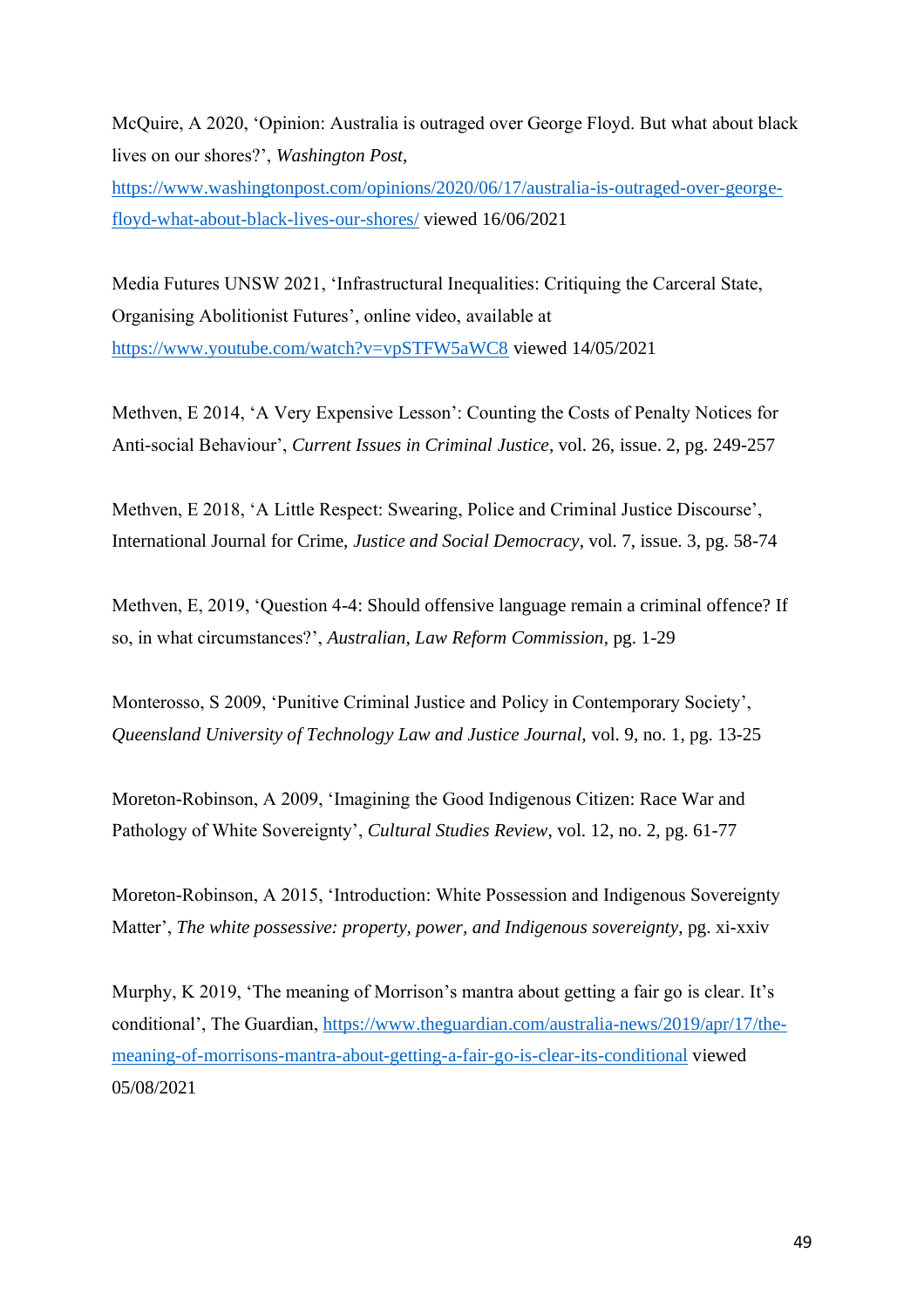Murphy-Oates, L 2021, 'The WA cops rounding up Indigenous kids: a 'toxic and racist environment', *The Guardian*, https://www.theguardian.com/australia-news/2021/jan/19/thewa-cops-rounding-up-indigenous-kids-a-toxic-and-racist-environment viewed 15/08/2021

Nedim, U 2020, 'What is a Police 'Move On Direction' in New South Wales', *Sydney Criminal Lawyers*, https://www.sydneycriminallawyers.com.au/blog/what-is-a-police-moveon-direction-in-new-south-wales/ viewed 15/08/2021

NSW Government 2002, 'Law Enforcement (Powers and Responsibilities) Act 2002 No 103', *NSW Government*, https://legislation.nsw.gov.au/view/html/inforce/current/act-2002- 103#pt.4 viewed 9/07/2021

NSW Police Force 2019, 'Person Search Manual', *NSW Police Force*, https://www.police.nsw.gov.au/\_\_data/assets/pdf\_file/0006/649932/person-searchmanual.pdf viewed 9/07/2021

O'Sullivan, T 2021, 'Read the State Coroner's full statement on Indigenous deaths in custody', *Sydney Morning Herald*, https://www.smh.com.au/national/nsw/read-the-statecoroner-s-full-statement-on-indigenous-deaths-in-custody-20210411-p57i6h.html viewed 17/04/2021

Pandolfini, C Sentas, V 2017, 'Policing Young People in NSW: A Study of the Suspect target Management Plan', *Youth Justice Coalition*, pg. 1-63

RLC 2019, 'Strip Searches and the Law in NSW', *Redfern Legal Centre*, https://rlc.org.au/publication/strip-searches-and-law-nsw viewed 10/07/2021

RLC 2020, 'Class actions investigation seeks to hold NSW Police to account for unlawful strip searches', *Redfern Legal Centre*, https://rlc.org.au/article/class-actions-investigationseeks-hold-nsw-police-account-for-unlawful-strip-searches viewed 10/07/2021

Sarre, R 2020, 'Swearing in public is still illegal, but you probably won't be charged if you're white', *ABC News*, https://www.abc.net.au/news/2020-01-02/swearing-in-public-is-illegalunlikely-to-be-charged-if-white/11815572 viewed 28/05/2021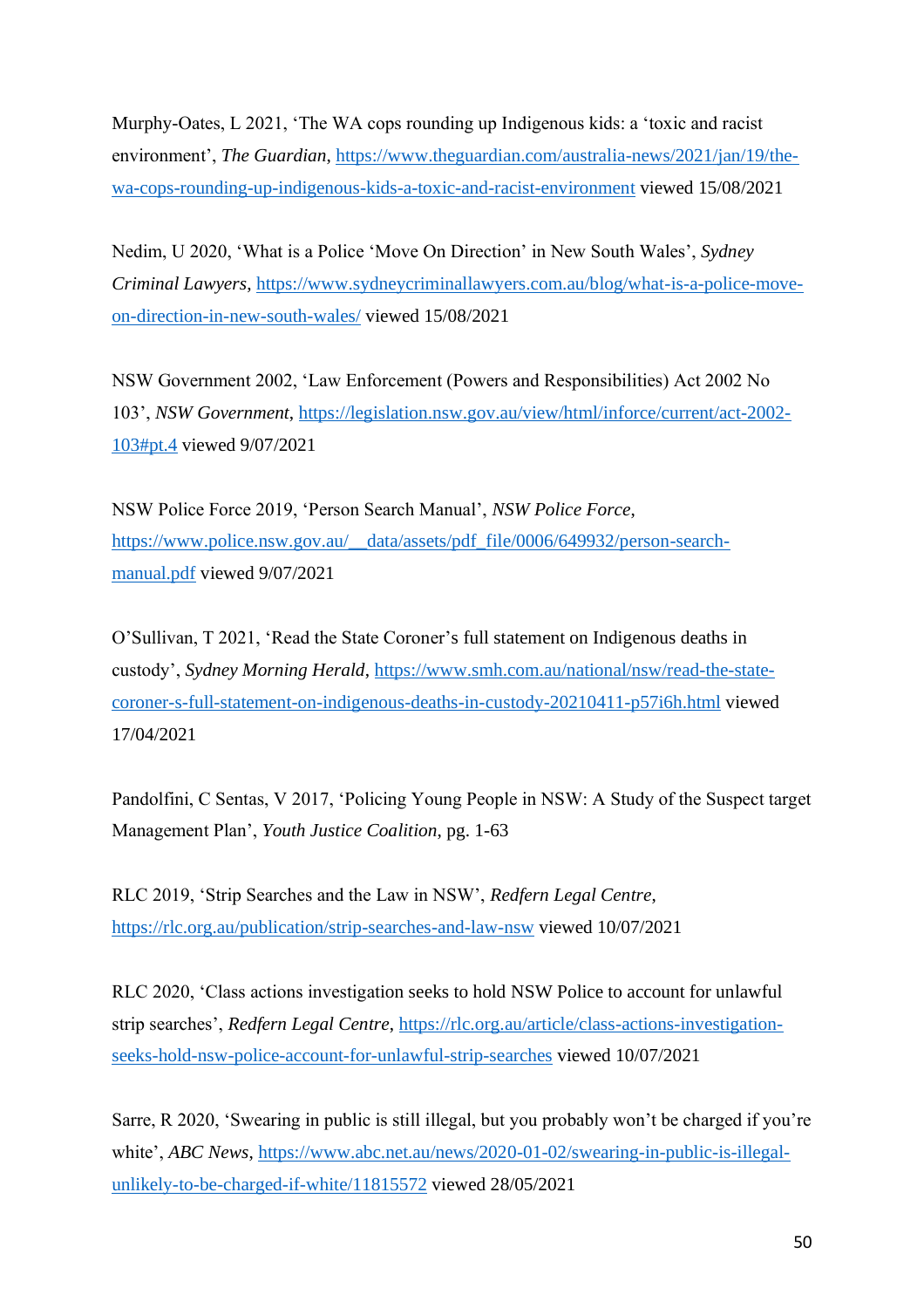SBS 2019, "They need to have respect': NSW Police chief defends strip searches', *SBS*, https://www.sbs.com.au/news/they-need-to-have-respect-nsw-police-chief-defends-stripsearches viewed 13/7/2021

Shoemaker, N 2015, 'Typology of Colonialism', *Perspectives of History*, https://www.historians.org/publications-and-directories/perspectives-on-history/october-2015/a-typology-of-colonialism viewed 28/08/2021

Simpson, A 2011, 'Settlement's Secret', *Cultural Anthropology* vol. 26, issue 2, pg. 205–217

Smart, A 2020, 'Strip searches of Indigenous kids by NSW Police "increasing"', *Sydney Sentinel*, https://sydneysentinel.com.au/2020/11/strip-searches-of-indigenous-kids-by-nswpolice-increasing/ viewed 9/07/2021

Stone, B (edited by Christopher Falzon, Timothy O'Leary, and Jana Sawicki), 2013, 'Chapter 17: Power, Politics and Racism', *A companion to Foucault*, John Wiley & Sons Inc., New York, pg. 353-367

Story, B 2019, 'Introduction: The Prison out of Place', *Prison land: mapping carceral power across neoliberal America,* University of Minnesota Press, Minneapolis, pg. 1-28

Strakosch, E 2015, 'Introduction', *Neoliberal Indigenous Policy Settler Colonialism and the 'Post-Welfare' State* 1st ed, Palgrave Macmillan UK, London pg. 1-17

Tennberg, M 2010, 'Indigenous peoples as international political actors: a summary', Polar Record, Cambridge, vol. 46, issue. 238, pg. 264-270

Thompson, J 2021, 'Don Dale to expand, years after its closure was recommended, as NT youth detainee numbers rise', ABC, https://www.abc.net.au/news/2021-06-09/nt-don-daledetention-youth-detention-centre-to-expand/100199848 viewed 13/09/2021